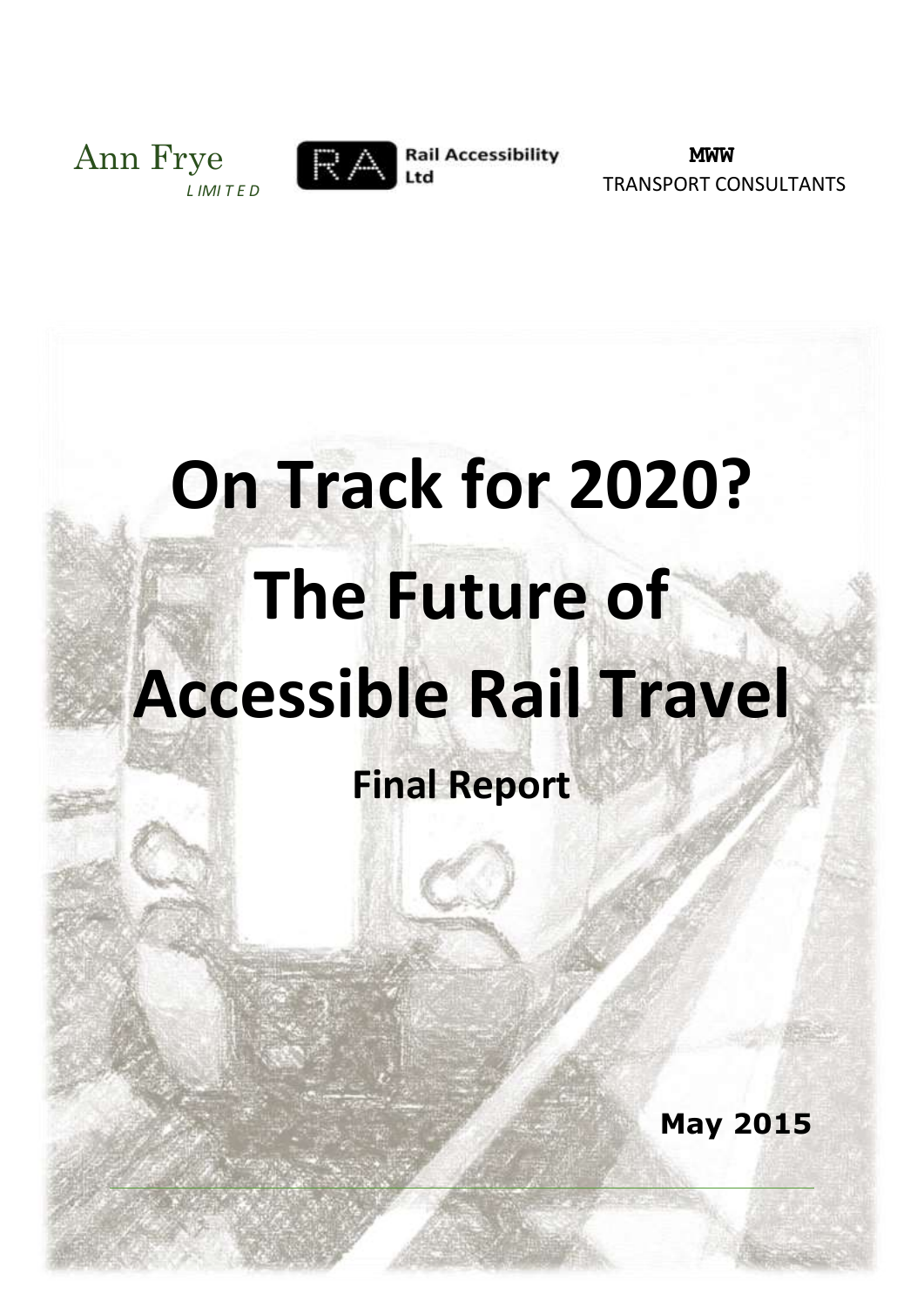# **Contents**

|   |                                     |            |                                                                                                                                    | Page |  |
|---|-------------------------------------|------------|------------------------------------------------------------------------------------------------------------------------------------|------|--|
|   | Executive summary                   |            |                                                                                                                                    | 5    |  |
| 1 | Context                             |            |                                                                                                                                    | 7    |  |
|   | 2. Setting the scene                |            |                                                                                                                                    | 7    |  |
|   |                                     |            | 2.1 Demographic trends<br>2.2 Economic and social factors<br>2.3 Current trends in rail travel<br>2.4 What does "accessible" mean? |      |  |
|   | 3. Making it happen                 |            |                                                                                                                                    |      |  |
|   |                                     | 3.1        | Are the legal and contractual frameworks fit for                                                                                   |      |  |
|   |                                     | 3.2<br>3.4 | purpose?<br>Responsibilities<br>3.3 Staff training<br>Satisfaction levels and complaints                                           |      |  |
| 4 | Progress towards rail accessibility |            |                                                                                                                                    |      |  |
|   |                                     | 4.1<br>4.2 | Summary of rolling stock accessibility<br>Summary of station accessibility                                                         |      |  |
| 5 | Bridging the gaps                   |            |                                                                                                                                    | 24   |  |
|   |                                     | 5.1        | Step Free Access to Platforms<br>5.1.1 Access for All Fund<br>5.1.2 Other options                                                  |      |  |
|   |                                     | 5.2        | The Gap between Platform and Train<br>5.2.1 Stepping distances<br>5.2.2 Platform design and layout                                 |      |  |
| 6 | Travelling with confidence          |            |                                                                                                                                    |      |  |
|   |                                     | 6.1        | <b>Staffing</b><br>6.1.1 Current situation<br>6.1.2 Challenges for 2020<br>6.1.3 Challenges that remain                            |      |  |
|   |                                     | 6.2        | Disabled Persons Rail Card                                                                                                         |      |  |
|   |                                     | 6.3        | Passenger Assistance                                                                                                               |      |  |
|   |                                     | 6.4<br>6.5 | Mobility scooters<br><b>Toilets</b>                                                                                                |      |  |
|   |                                     | 6.6        | Station design                                                                                                                     |      |  |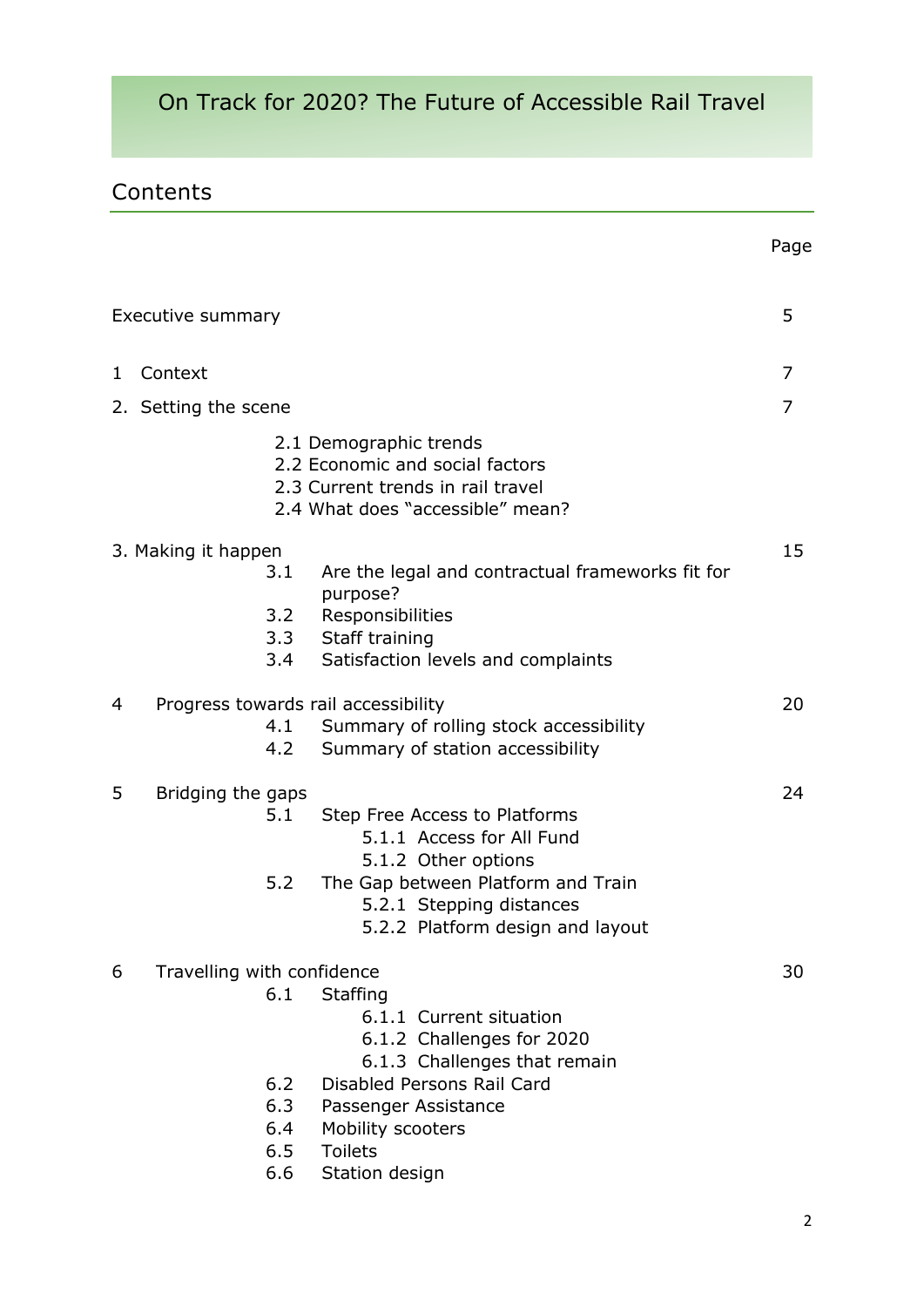- 6.7 Personal security
- 6.8 Delays, disruptions and emergencies

#### 7 Getting smart 42

- 7.1 Pre-journey information and planning
- 7.2 Social Media
- 7.3 On-line retail
- 7.4 Ticket Vending Machines
- 8 External factors 47
	- 8.1 Franchise Policy
		- 8.1.1 A long term and mainstream approach
		- 8.1.2 Staffing
		- 8.1.3 An "outcome" based approach
		- 8.1.4 Investment
		- 8.1.5 Funding
	- 8.2 Franchise devolution
		- 8.2.1 Responsibility for cross border franchising
		- 8.2.2 Devolving Access for All funding
	- 8.3 Electrification
	- 8.4 Government policy changes
	- 8.5 Public opinion changes
	- 8.6 Legal precedent
	- 8.7 Other industry initiatives
		- 8.7.1 Station improvements
		- 8.7.2 PRM-TSI/Code of Practice compliance
- 9 Summary of recommendations 64

Within the Report

| Annex 1: The legal framework     | -61 |
|----------------------------------|-----|
| Annex 2: Organisations consulted | 66. |
| Annex 3: Project Team            | 67. |

- Chart 1: UK Demographic trends
- Chart 2: Rail trips per year by age
- Chart 3: Bladder compliance over time
- Chart 4: Use of internet services by age
- Table 1: Station step-free access 2005 2020
- Table 2: Step-free access: percentage of stations by category 2005-2020
- Table 3: Step-free access: percentage of passenger numbers at stations by category 2005-2020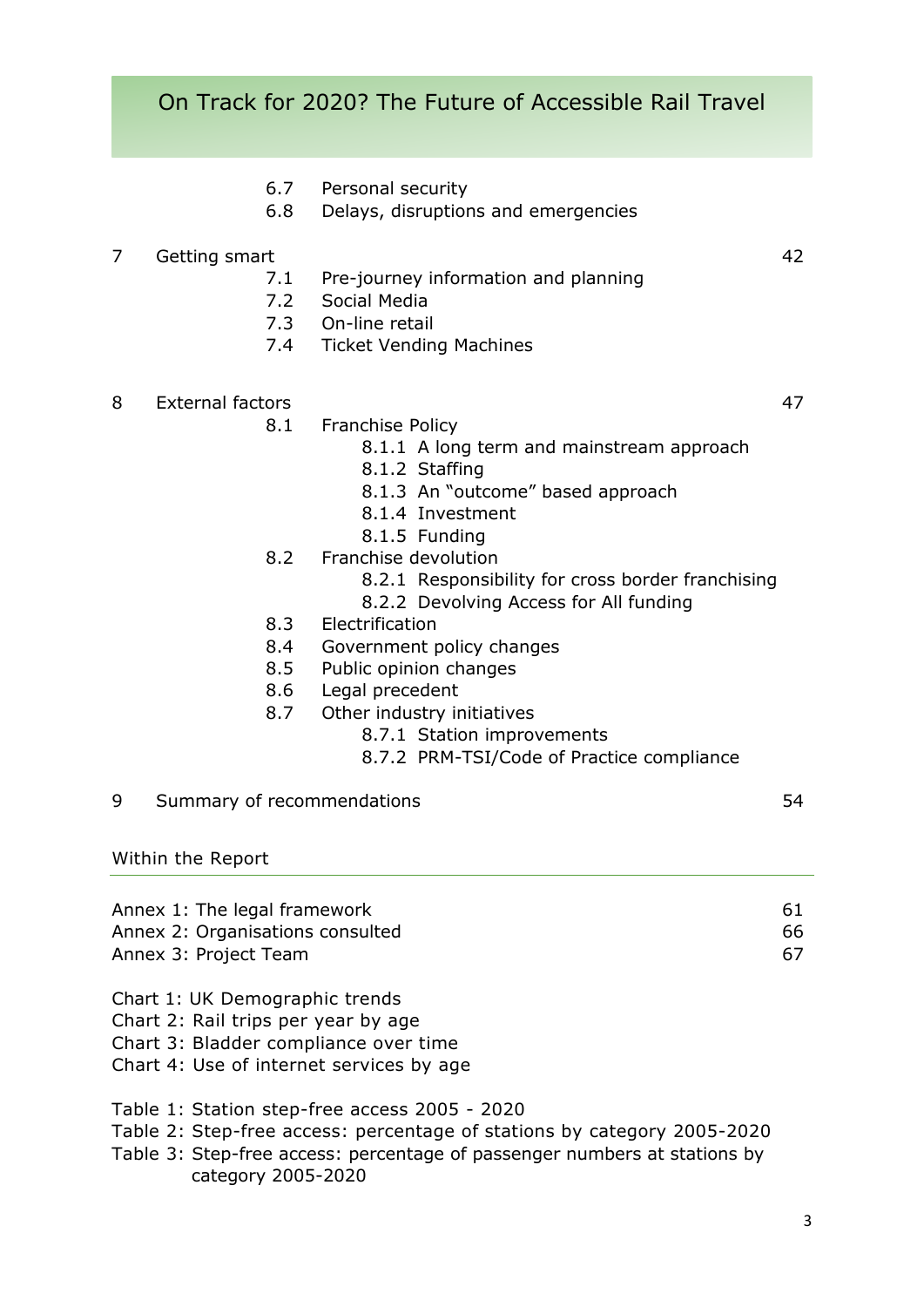Separate documents

Appendix A: Rail vehicle accessibility data Appendix B: Station accessibility data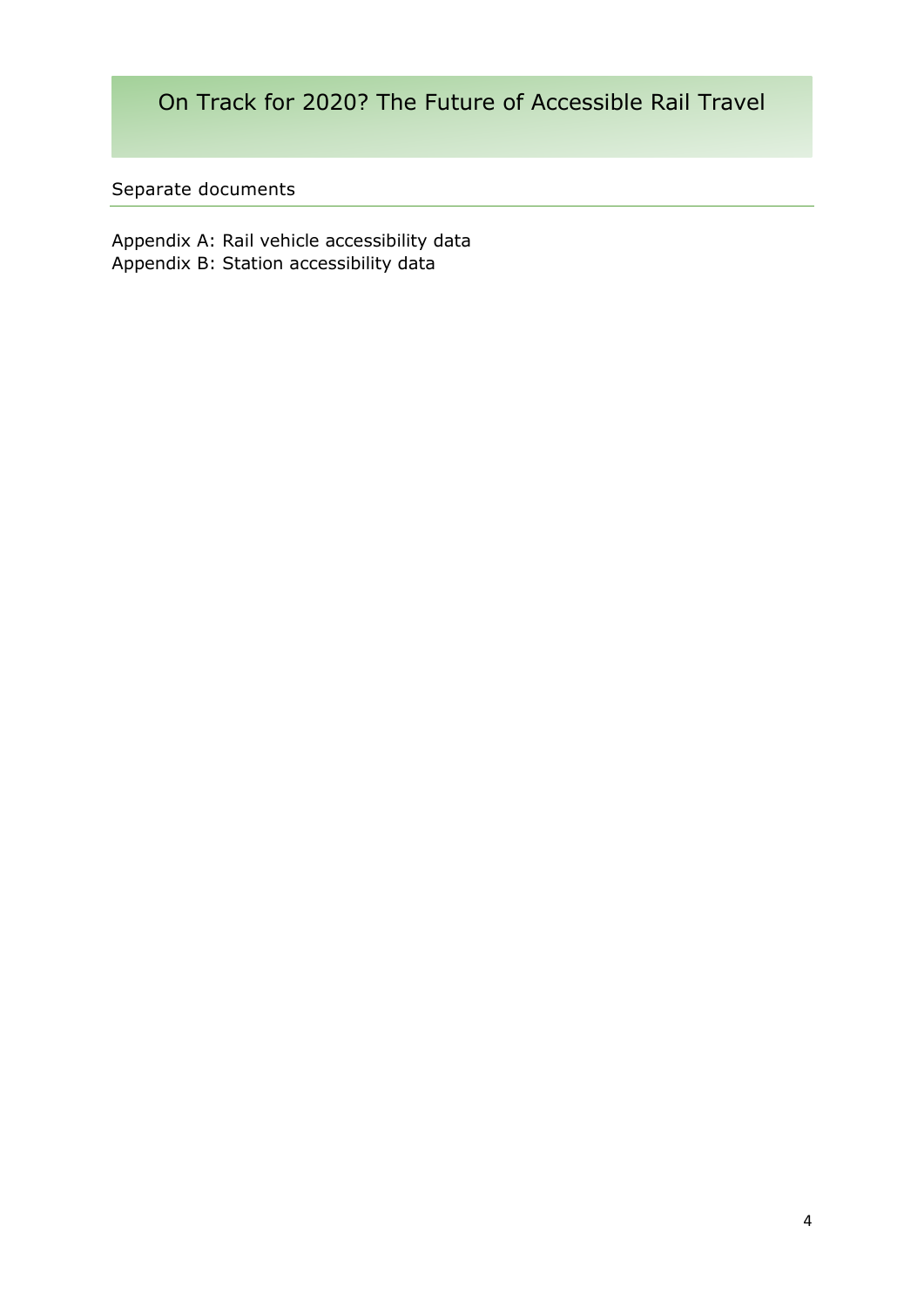# Executive Summary

This Report was commissioned by the Association of Train Operating Companies (ATOC) to consider how accessible Britain's railway network will be to older and disabled people by  $1<sup>st</sup>$  January 2020 (the date by which all rolling stock must meet legal accessibility requirements). The Report is written in the context of the country's changing demographics and the growing number of older people who need and want to continue to travel independently by rail.

The strong correlation between age and disability means that there is a growing need both for physical accessibility across all aspects of rail travel and for practices and policies that give people the confidence to travel. This includes the wide range of ancillary services and facilities (such as ticket purchase and information provision) which are an integral part of rail travel. It also includes current and potential future policies at Government and operational levels which may have an impact on accessibility.

The Report finds that there is strong and consistent progress towards rolling stock compliance with accessibility requirements with Government, the Rolling Stock Operating Companies (ROSCOs) and the Train Operating Companies (TOCs) all working to meet that goal. A number of factors including changes to the refranchising timetable and the electrification programme have caused some delays which put full compliance by the deadline at risk.

The greatest risk factor is posed by the inbuilt disincentive in the franchising process for TOCs to invest beyond the franchise horizon. It is clear that the ROSCOs have the means to complete the process but if the deadline is to be met, there needs to be urgent action from Government and the TOCs to release stock for upgrade.

A comprehensive analysis of station accessibility shows that significant challenges remain. Substantial investment has been made since the launch of the Government's Access for All scheme in 2005: between 2005 and 2020 the percentage of passengers using step-free stations will have risen from 55% to 81%. There is a wide variation across the network in the proportion of accessible stations, with some parts of the country still poorly served. And of course accessibility is only of value if both end of the journey are manageable.

Historical issues at many stations also make access improvements more costly and difficult and a significant proportion of stations fall below new-build standards.

One key issue for station accessibility is whether facilities could be improved for more people by using available resources to bring a greater number of stations up to a reasonable (but not optimal) level of accessibility rather than focussing on achieving "new build" standards of step-free access at fewer stations.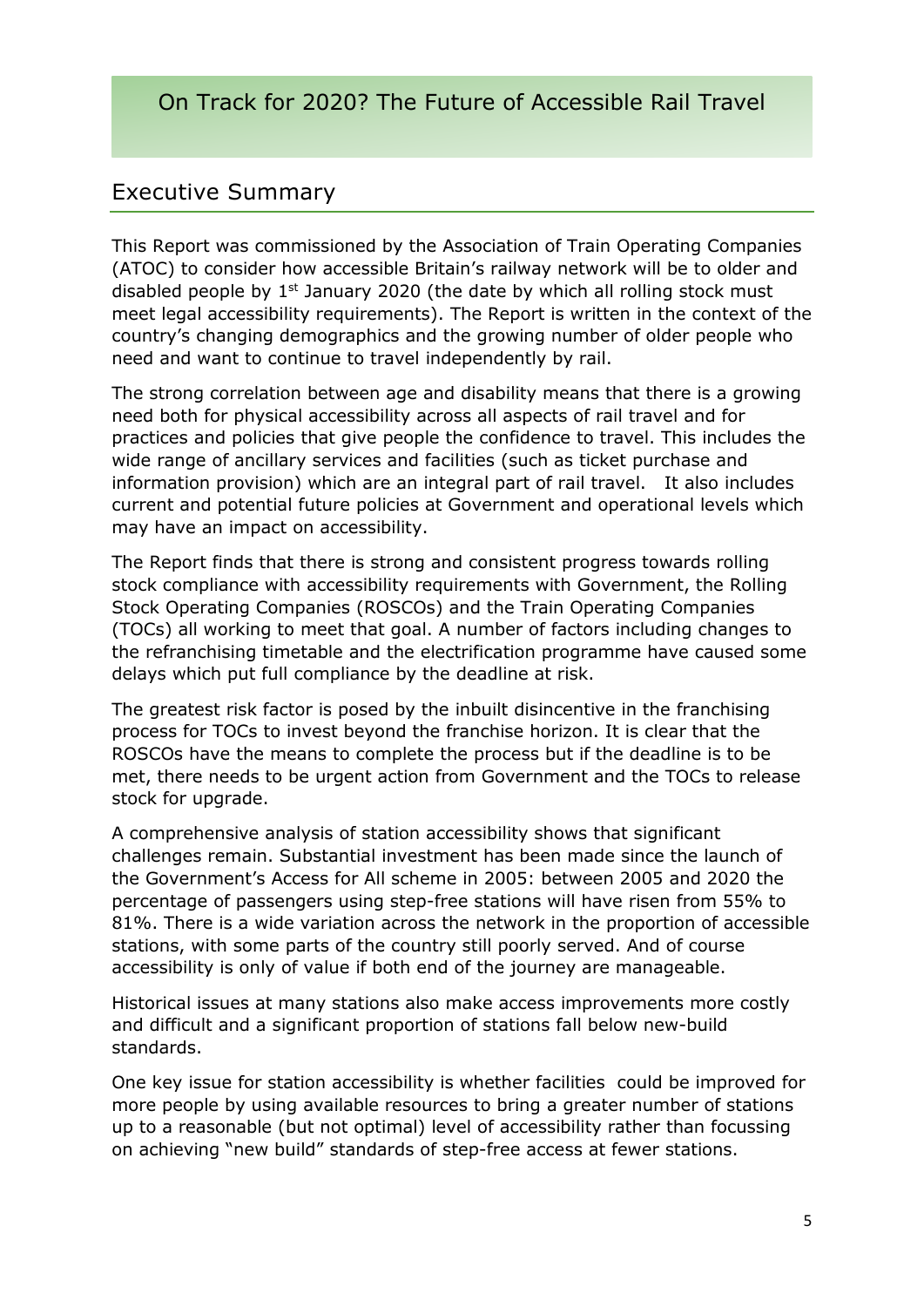The Report points to station design issues that can significantly impact on the confidence and safety with which older and disabled passengers can travel and highlights the need for comprehensive policies and plans to ensure that older and disabled people's needs continue to be met at times of delay or disruption. It is important to note that improvements will benefit a much wider population including, for example, those travelling with small children or with luggage.

The accessibility of stations is also affected by the availability of staff either on the train or the platform. 89% of stations are without staff at some or all times of the day even though trains are operating. Given the near universal vertical and horizontal gaps between train and platform, the availability of assistance for boarding and alighting is essential for many older and disabled people.

Policies to reduce staff numbers at stations and on trains risk undermining the levels of accessibility that improvements to rolling stock and stations have delivered in recent years.

There are significant differences between TOCs in the level and frequency of training for customer facing staff. There is a vital need for high quality training to be delivered consistently across the network.

Journey planning and information are also critical factors. The Report identifies the growing use by train operators of internet and social media both for ticket purchase and for updates and information. This risks excluding people whose internet usage remains low, and older people in particular. Closure of ticket offices increasingly mean no alternative to use of ticket vending machines. Current designs are inaccessible to many older and disabled people.

The Report also considers the issue of monitoring and compliance to ensure that accessibility is delivered in accordance with the law and best practice. The Office of Rail and Road (ORR) has the leading role and needs to follow up its proactive stance with regular assessment of the quality of delivery and enforcement of requirements where necessary.

There are clearly many variable factors in the coming years that can affect the progress towards accessibility including franchise changes, electrification programmes and changes in Government policy.

However, the overall assessment of this Report remains an optimistic one provided that commitments to accessibility are not overridden or overlooked as other economic or operational policies are introduced.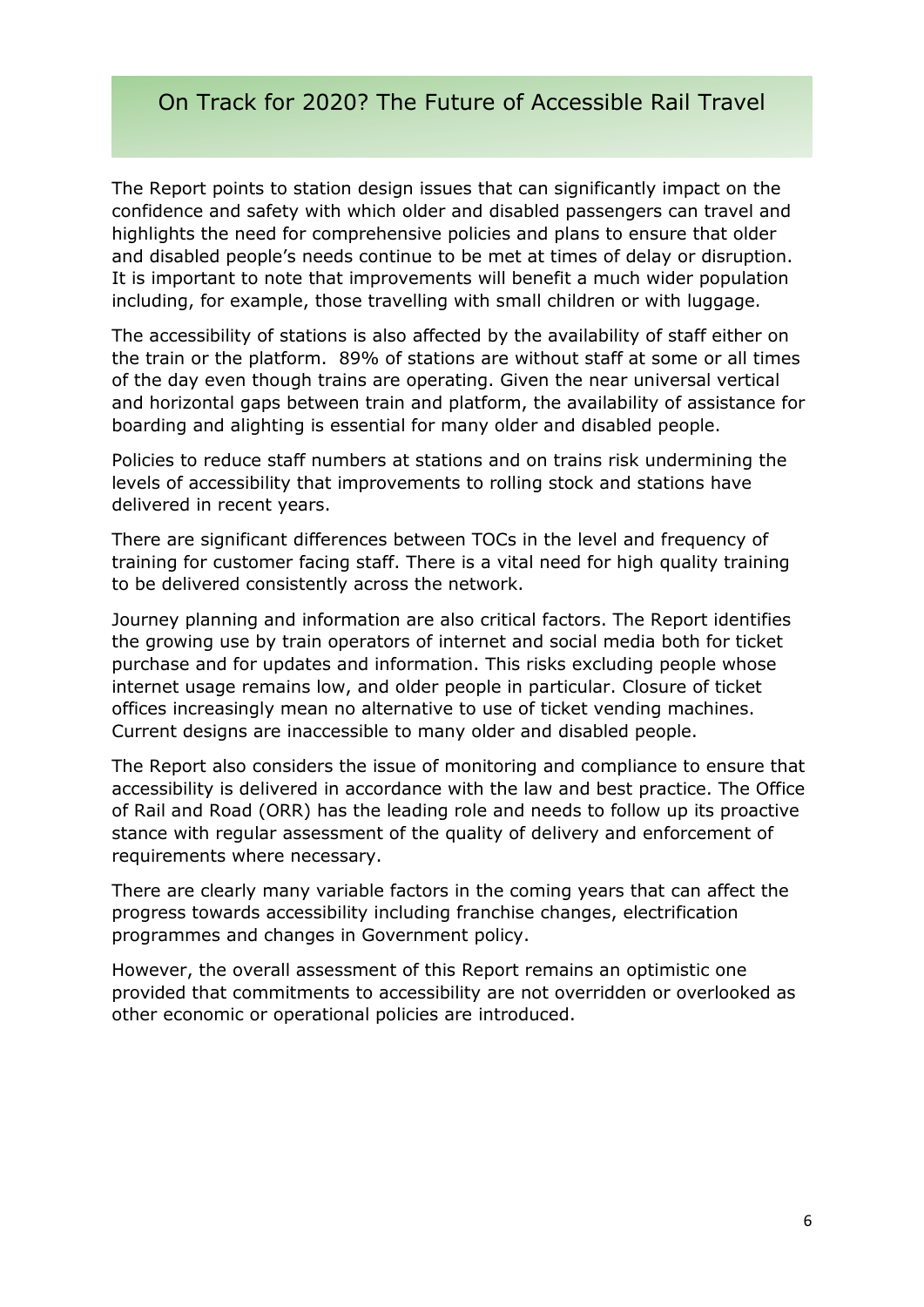# 1 Context

The Report looks at the physical accessibility of rolling stock and stations and also considers all the other facilities, services, policies and practices (actual and potential) that can affect the ability of older and disabled people to travel.

The Report also identifies current and future barriers to accessibility.

The Report has been written primarily for policy makers and practitioners concerned with the mobility of disabled and older people. It should also, of course, be highly relevant to those working in the rail industry.

ATOC has commissioned this Report to take a comprehensive look at how accessible rail travel in Britain is today for disabled and older people and at how accessible it will be by  $1<sup>st</sup>$  January 2020 (the deadline for all rolling stock to be compliant with accessibility Regulations).

# 2. Setting the Scene

This Chapter looks at the factors that establish the broad policy and practical context within which this Report is written, including the demographic picture, current trends in rail travel, the legal background which underpins accessibility and at what we mean by the term "accessibility".

#### 2.1 Demographic trends

The population of the UK, in common with much of the world, is ageing. From 1971 to 2012 the proportion of people aged 65 and over increased from 13% to 17% of the total UK population<sup>1</sup>. There are now 11 million people in the UK aged 65 or over<sup>2</sup>.

By 2037 it is expected that the number of people aged over 65 will be around 1 in 4 of the total UK population<sup>3</sup>. There is also a significant increase predicted in the numbers of the oldest old. See Chart 1 below.

<sup>1</sup> ONS Mid-Year Population Estimates

<sup>&</sup>lt;sup>2</sup> \mid-2013 Population Estimates UK Office for National Statistics 2014

<sup>3</sup> ONS UK Principal Population Projections 2012 variant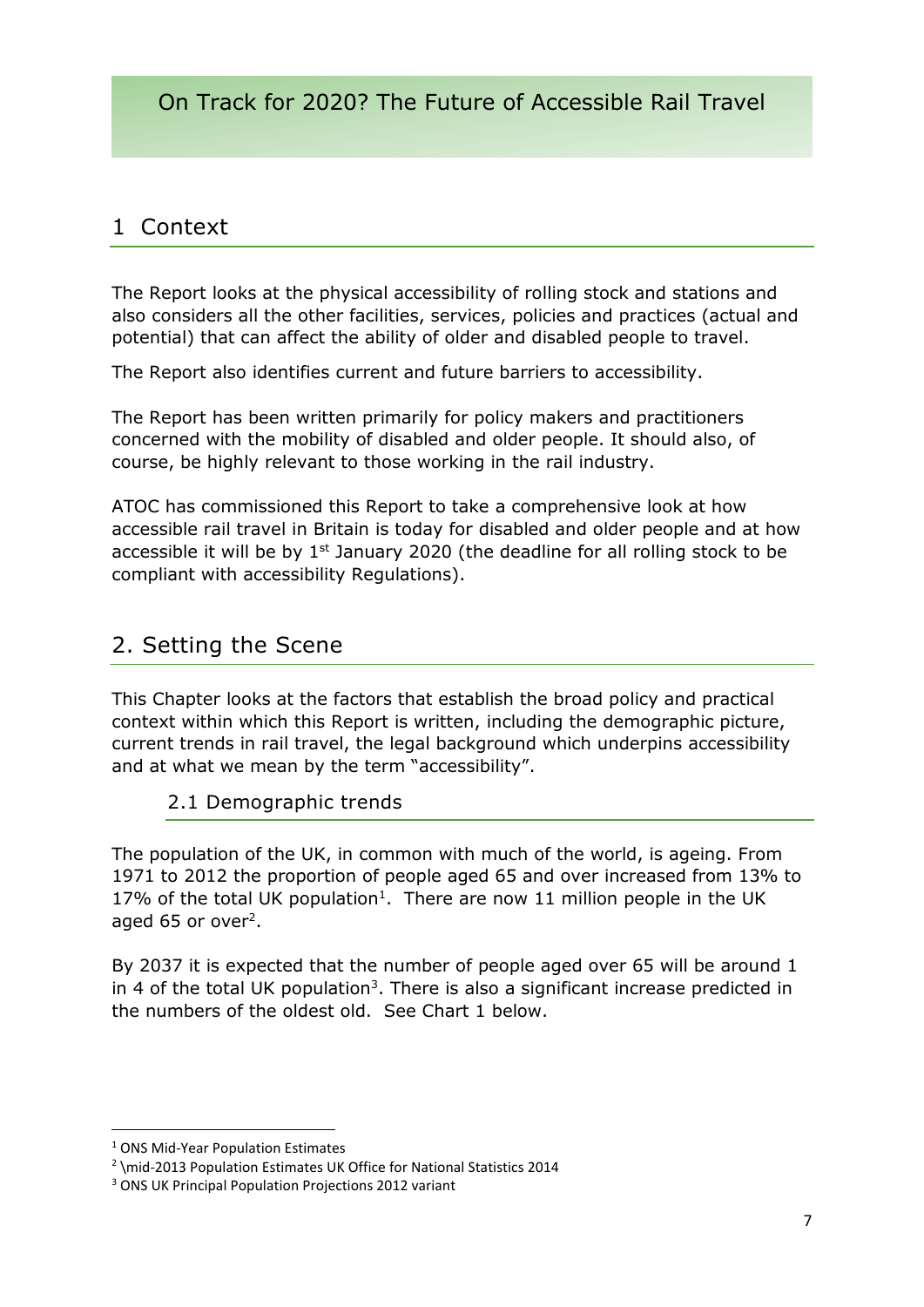

#### Chart 1: UK Demographic Trends

Many older people retain high levels of fitness and mobility into old age. However, there is a strong correlation between age and disability. Over 5 million disabled people are over the state pension age<sup>4</sup>. 18% of adults aged 60-69 have a mobility difficulty, as do 38% of adults aged 70 and over. This is compared with 12% of everyone aged 16 and over<sup>5</sup>.

In addition, there are some 5.7 million disabled adults of working age, and 0.8 million children.

Data on the prevalence of disability $6$  indicates that, across the disability age spectrum, mobility impairments are the most common problem, affecting some 6.5 million people. Another major factor is difficulty with lifting and carrying. Poor manual dexterity affects around 3 million people and problems with communication and with memory concentration each affect around 2.5 million people.

Disability as a consequence of ageing can take many forms but will often bring a combination of factors including some loss of visual and hearing acuity, stiffness of joints and reduction in the ability to walk long distances.

Increasing levels of obesity also have a significant impact on people's mobility and are another important factor in planning for accessibility.

Short term memory loss and more acute forms of dementia are also growing trends. Dementia and related neurological conditions affect 10% of people aged

<sup>4</sup> Gov.UK Disability Facts and Figures, January 2014

<sup>5</sup> National Travel Survey 2010, Department for Transport 2011

<sup>6</sup> Gov.UK Disability Facts and Figures, January 2014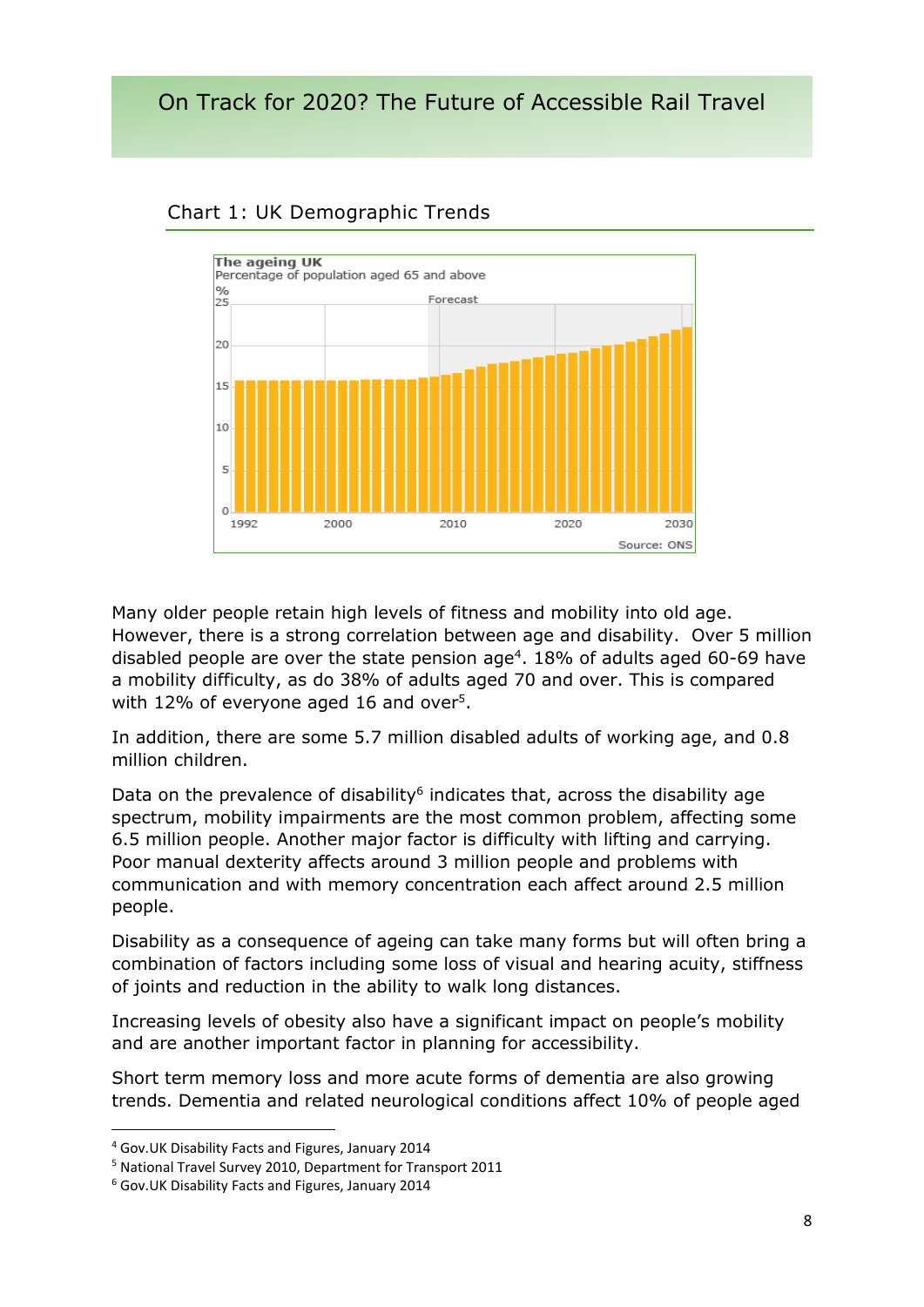over 65. For those over 85, around 50% have some form of cognitive impairment.

There is always debate about whether future generations of older people will continue to experience the same levels of disability or whether improved healthcare will see people living longer in better health. A report from the Organisation for Economic Co-operation and Development (OECD)<sup>7</sup> based on a study of 12 countries, including the UK, concluded that:

*"Even though disability prevalence rates have declined to some extent in recent years in some countries, the ageing of the population and the greater longevity of individuals can be expected to lead to increasing numbers of people at older ages with a severe disability."*

It is important to note that, for the majority of older and disabled people, it is the environment around them that creates the difficulty. Many will not have any problems in environments that are designed without barriers to access. This "social model" of disability is fundamental to an understanding of what needs to be done to make travel accessible to disabled and older people.

#### 2.2 Economic and social factors

Among both disabled and older people, the demand for accessible travel and the expectations of being able to continue travelling are very much higher than in previous generations. The introduction of anti-discrimination and rights legislation has encouraged people to believe that they are *entitled* to find the level of provision that they need to meet their personal requirements.

Against this trend, however, we also see clear evidence that a loss of confidence among older and disabled people can lead to a loss of mobility. This can often be triggered by one bad experience – a near miss with a bike on the pavement or a rude and unhelpful bus driver, for example - or by a perception of risk. The Royal Voluntary Service Report "Falls: Measuring the Impact on Older People"<sup>8</sup> shows the clear correlation between falling – or a fear of falling – and a loss of mobility.

A loss of mobility very often triggers a decline in both physical and mental health and wellbeing. It also has an impact on the quality of health care that older people receive (when they are no longer able to get out to see a GP or visit a clinic) and on their nutrition if they become dependent on others to do their basic food shopping for them.

<sup>7</sup> http://www.oecd.org/els/soc/38343783.pdf 8

http://www.royalvoluntaryservice.org.uk/Uploads/Documents/Reports%20and%20Reviews/Falls%20report\_w eb\_v2.pdf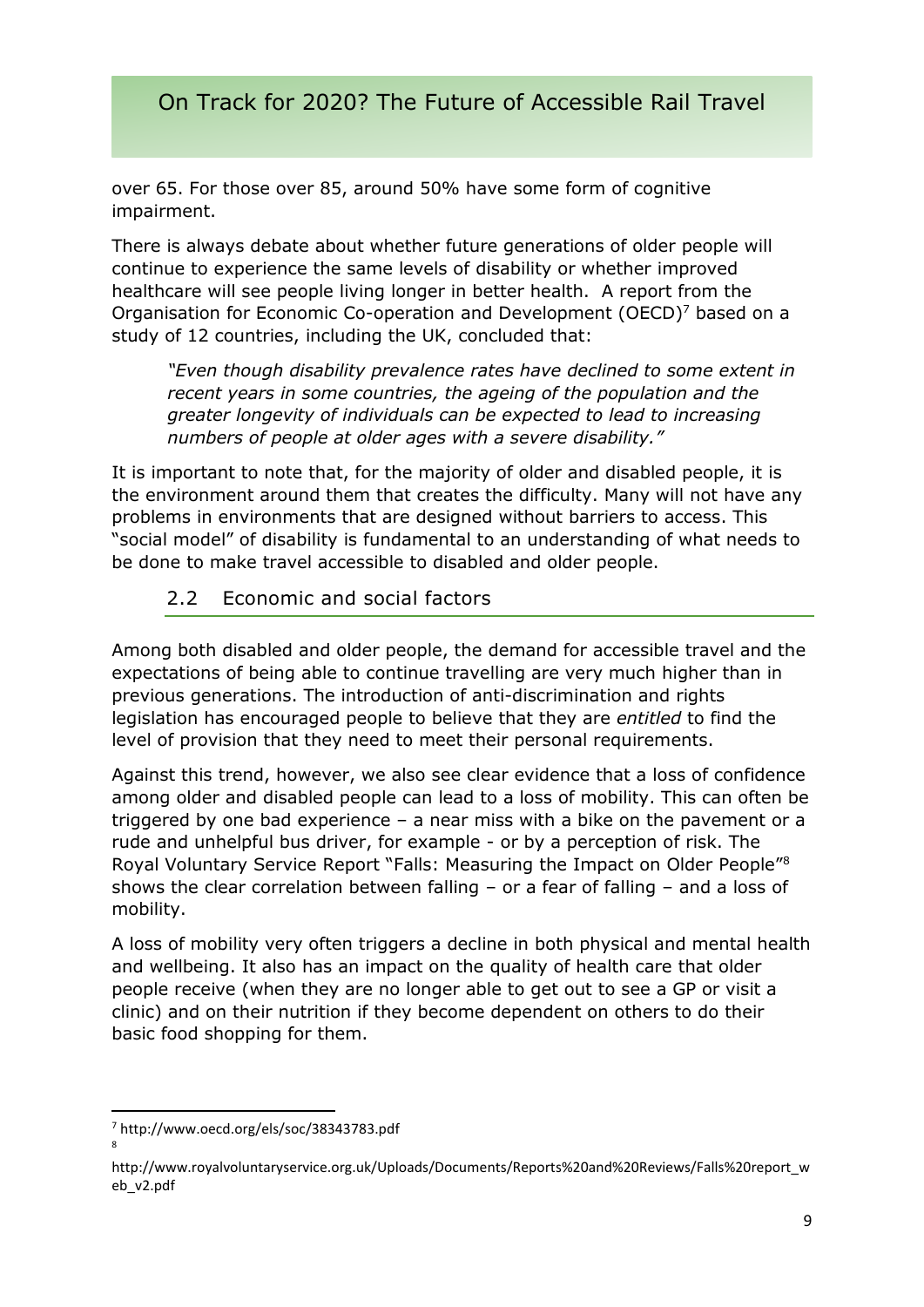30% of older people say that they would like to go out more often.<sup>9</sup>

In parallel with the increased numbers of older people, we will see a stagnation of the numbers of people of working age (a predicted increase of just 4% between 2014 and 2037)<sup>10</sup>. This means that there will be fewer working age people to support the large and growing population of older people. This will lead to a shortfall in taxation income to pay for essential services as well as an increased demand on services such as healthcare.

For these reasons, continued independence and self-sufficiency into old age is going to be essential both in economic and social terms.

Another key factor is that the current generation moving into older age, the post-war baby boomers, have predominantly not been great public transport users. They are from the generation which had easy access to private and often to company cars and as a result they are less familiar with how public transport works and less confident in trying it out in retirement. This will affect their willingness to travel by train as well as by bus.

It is also important to recognise the enormous contribution that older people make, directly and indirectly, to the economy. A 2011 report from the Royal Voluntary Service: "Gold Age Pensioners: Valuing the Socio-Economic Contribution of Older People in the UK"<sup>11</sup> noted:

*"Our research finds that older people made a positive net contribution of £40 billion to the UK economy in 2010. Furthermore, as the overall number of people over 65 increases and people remain healthier for longer, opportunities to make a positive contribution through work or volunteering will grow. As a result, by 2030, the positive net contribution of over 65s will rise to an estimated £77 billion."* 

Much of the activity of older people which contributes to the economy is possible only because of their continued ability to travel, often by public transport.

It is also important to note that access improvements to stations and rolling stock benefit a much wider population than those who have reduced mobility due to age or disability. Anyone travelling with luggage or small children will struggle with steps and stairs. So too will people who are obese and pregnant women. To give one illustration, there are currently some 4 million children under 5 in the UK $12$ . Parents travelling with small children and infants are much less likely to choose rail as an option in the absence of lifts at stations. The website "My Train Ticket", in a section intended to encourage parents to travel with small children concedes:

<sup>&</sup>lt;sup>9</sup> TNS Loneliness Survey for Age UK, April 2014

<sup>&</sup>lt;sup>10</sup> International Longevity Centre-UK "Mapping Demographic Change" July 2014

<sup>11</sup> http://www.royalvoluntaryservice.org.uk/Uploads/Documents/gold\_age\_report\_2011.pdf

<sup>12</sup> 2011 Census: Population and Household Estimates for the United Kingdom, Published 17 December 2012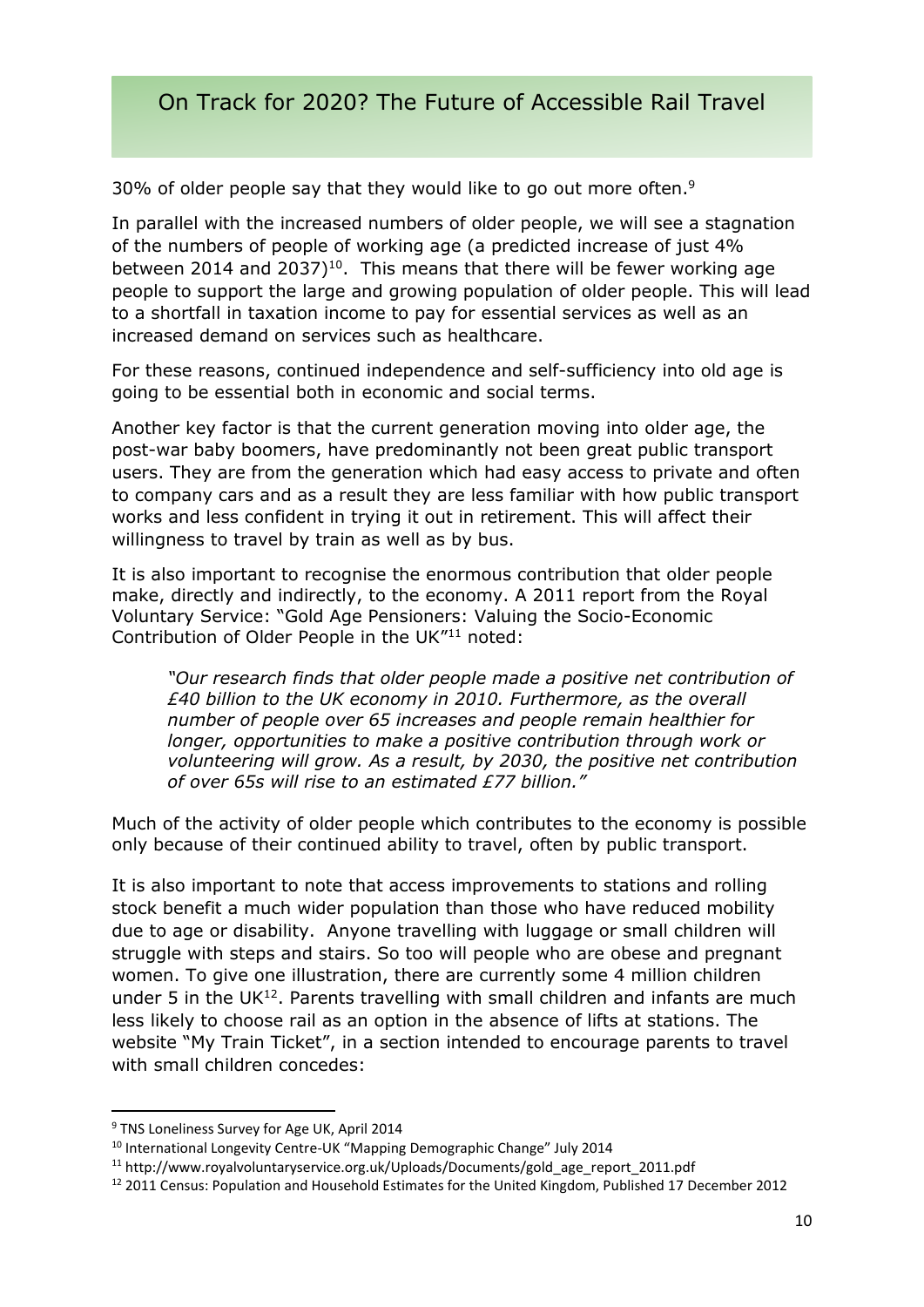*"It can be overwhelming arriving at a train station and facing stairs, platforms and gaps; do you keep the baby in, take the baby out, collapse the pram? Can you ask for help down the stairs or will health and safety rules mean they can't?"*

The concept of Inclusive Design is increasingly widely understood and regarded as the most effective and cost effective approach to design in both the built environment and in transport related infrastructure and vehicles.

The basic principle of Inclusive Design is that it makes things safer, easier and more convenient for everyone. One example is the ticket machines in the Barcelona Metro system which have been designed by blind people. This means that they are intuitive to use and everyone is now able to get their tickets faster and with less stress. As a by-product the operator no longer has to employ staff to stand next to the machines to help tourists and many others understand how to use them.

A second example comes from the Metro system in Boston in the USA. Here they have discovered that the wide ticket gates, designed for wheelchair users and people with small children or luggage are preferred by all their passengers because they provide more space and more time to get through.

In the context of rail services in Britain it is important to remember the very large numbers of passengers who now have wheeled luggage and whose access needs are therefore similar to those of a wheelchair user or parent with a baby buggy for smooth level surfaces, gentle gradients, automatic doors and lifts as an alternative to stairs.

#### 2.3 Current trends in rail travel

Rail travel is a vital component of both local and long distance public transport. Yet the National Travel Survey statistics indicate that older people are the least likely age group to travel by train. See Chart 2 below.



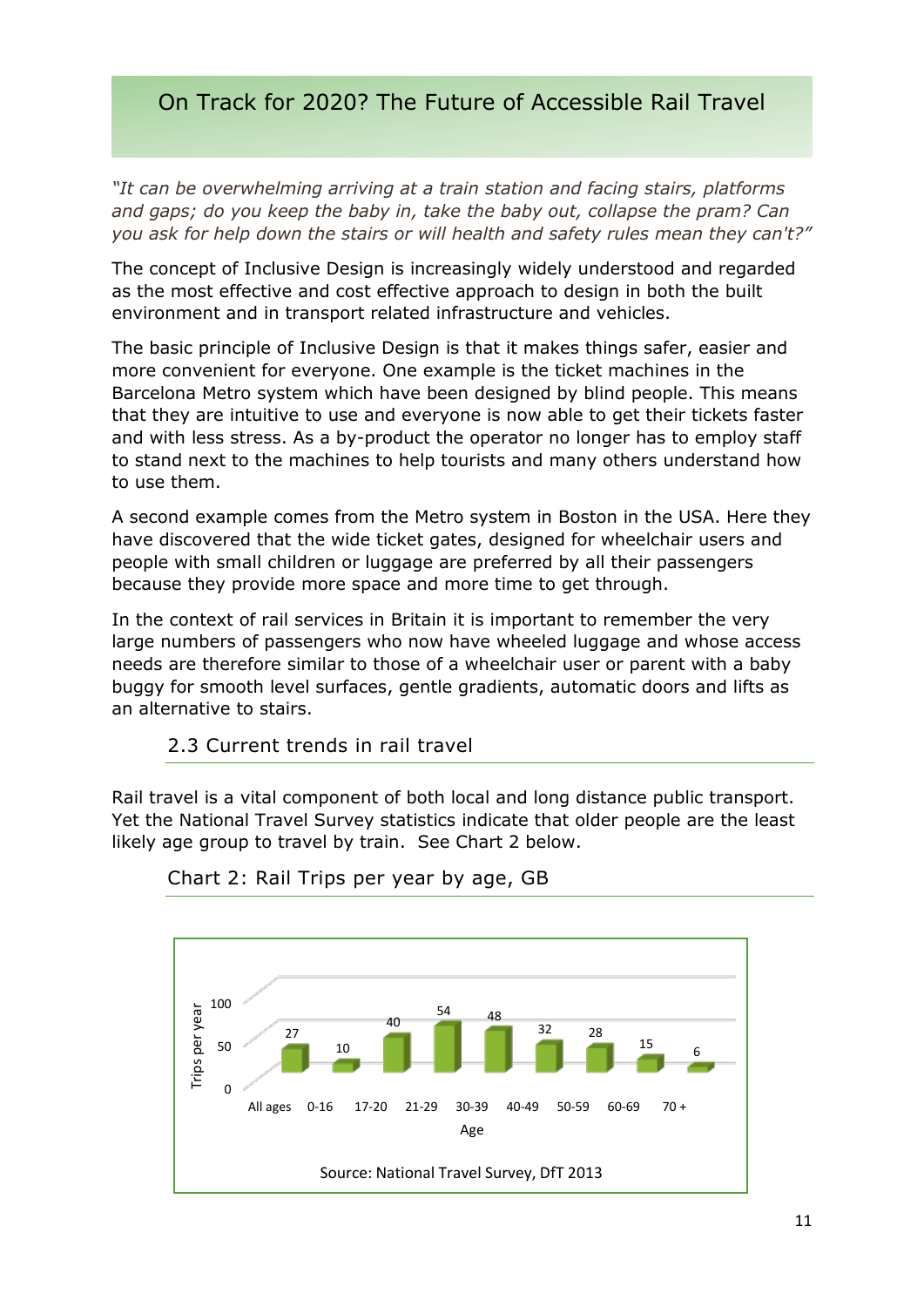Of course the predominant use of rail travel for commuting and other business purposes explains this fall in usage with age to some extent (although with rising retirement age this position may well change). However, there are other factors that need to be taken into account.

A recently published report for the Office of Rail and Road "Disabled Travellers - Awareness of Rights"<sup>13</sup> indicates that a lack of confidence in service provision is the biggest single deterrent factor among the disabled and older people surveyed. Lack of access to stations and ticket prices were also quoted as reasons for not using public transport.

The research also indicated that, of the 350 disabled people surveyed, only 10% had seen, heard or read information from train operators about disabled passengers' rights to assistance. 70% of respondents were unaware of any help available and only 9% had heard of the Passenger Assist service.

In contrast, however, we see that train journeys by Disabled Persons Railcard (DPRC) holders have more than doubled in the past 15 years. There are now over 142,000 cardholders across Great Britain who are making more than 4 million train journeys a year (see also 6.2).

Similarly, the Senior Railcard is available throughout the network to anyone aged over 60. By 2013 there were over 1 million Senior Railcards on issue with ATOC records showing that over 25 million journeys were taken in 2012 by Senior Railcard holders. There is also evidence that the average journey length of those travelling on the train is increasing.<sup>14</sup>

This suggests that for those who are aware of what is available – both in terms of reduced fares and assistance – train travel is attractive and of growing importance. However, for many older and disabled people there appears to be a major information and/or confidence gap preventing or deterring them from travelling.

#### 2.4 What does "accessible" mean?

**.** 

Accessibility is not and never can be an absolute measure. Everyone with a disability or mobility problem of any kind (permanent or temporary) will have their own perceptions and preferences of what works for them.

In addition, there are many external factors that can affect the accessibility of a station, train or facility. These include:

<sup>&</sup>lt;sup>13</sup> http://orr.gov.uk/ data/assets/pdf file/0010/11710/disabled-travellers-rights-awareness.pdf

<sup>14</sup> http://www.atoc.org/media-centre/previous-press-releases/2013/03/22/grandparents-go-the-extra-mileto-give-parents-a-break-100815/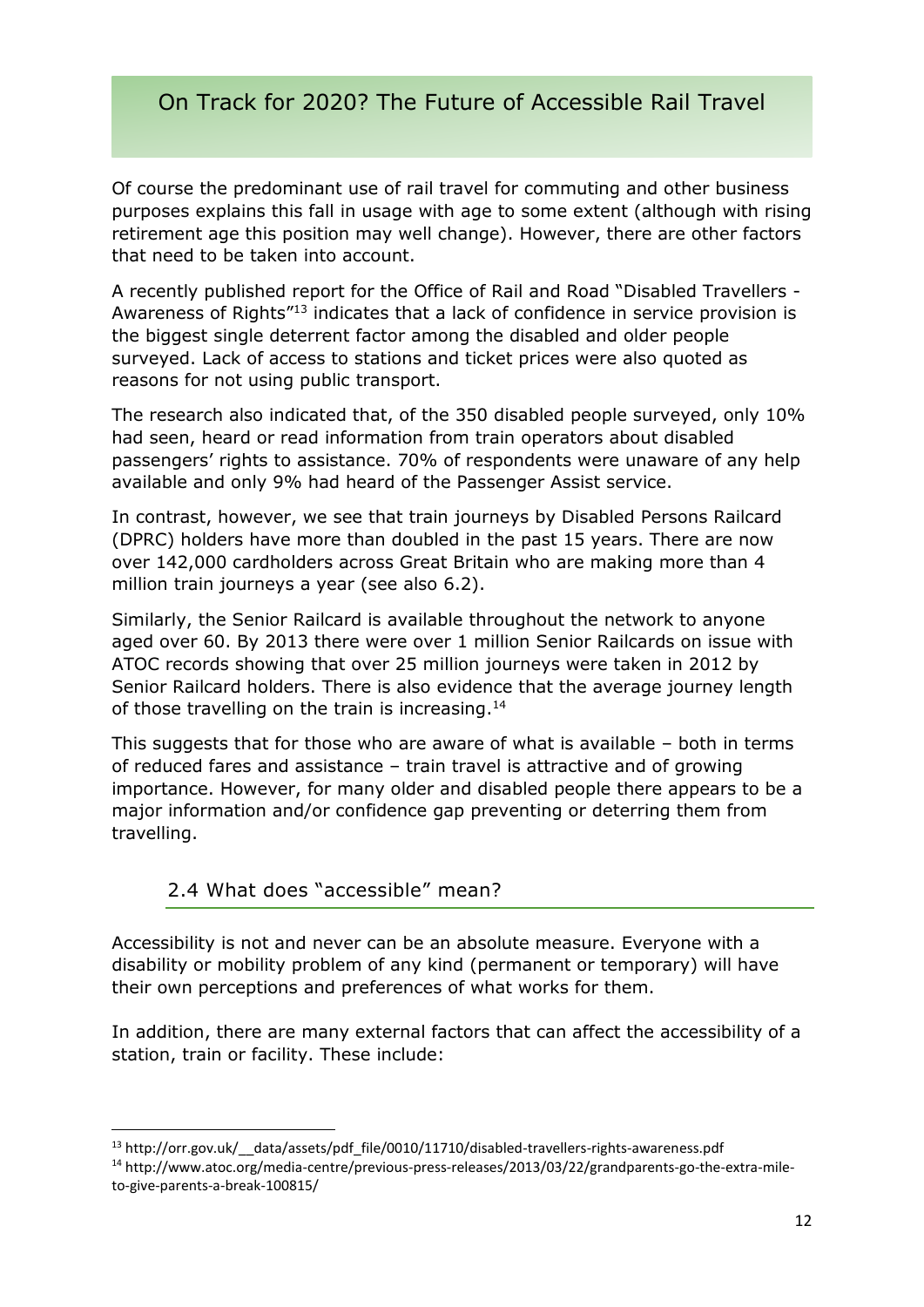- o Crowding: services and routes which have regular overcrowding at peak times will affect the ability of many disabled and older people to get on board and to travel in comfort at those times;
- $\circ$  Availability of seats: for those people unable to stand on a moving train, there may be difficulties, even outside peak hours, to find a seat on services (such as London Overground) which have reduced the number of seats in order to increase overall carrying capacity;
- $\circ$  Availability of wheelchair spaces: as train travel becomes more accessible and more wheelchair users have the confidence to use the train, one inevitable consequence from time to time will be that all available wheelchair spaces are taken. This applies particularly on trains with only small vestibules at the end of the carriage and therefore lacking the flexibility to accommodate additional wheelchair users. The problem can also be exacerbated by luggage, pushchairs and bicycles stowed in the wheelchair space;
- o On board information: for those people dependent on either visual or audible on-board information, the absence of this facility (because it is out of order or has not been switched on or correctly programmed) can be distressing and stressful. A lack of on-board staff can add to the anxiety this causes;
- o Time of day: at stations with restricted staffing hours, assistance (and so, for example access to lifts) may only be available at limited times;
- o Weather: poor weather conditions can affect a disabled or older person's ability to walk any distance or to wait on a station platform, for example;
- o Badly placed equipment: a frequent problem for those people who need an accessible toilet is the careless placement of rubbish bins and other equipment which can make it impossible to manoeuvre or transfer successfully;
- o Availability of toilets both at stations and on trains;
- o Platform slopes: can be a problem for older people with mobility difficulties and are potentially dangerous both for wheelchair users and those travelling with baby buggies. Two such incidents have featured in the press in the last 18 months, one involving a wheelchair user and the other a baby buggy. Both the wheelchair user and the baby rolled off the platform edge on to the track with potentially fatal consequences;
- o Boarding and alighting: a number of design and operational factors can affect the ability of many disabled and older people to board and alight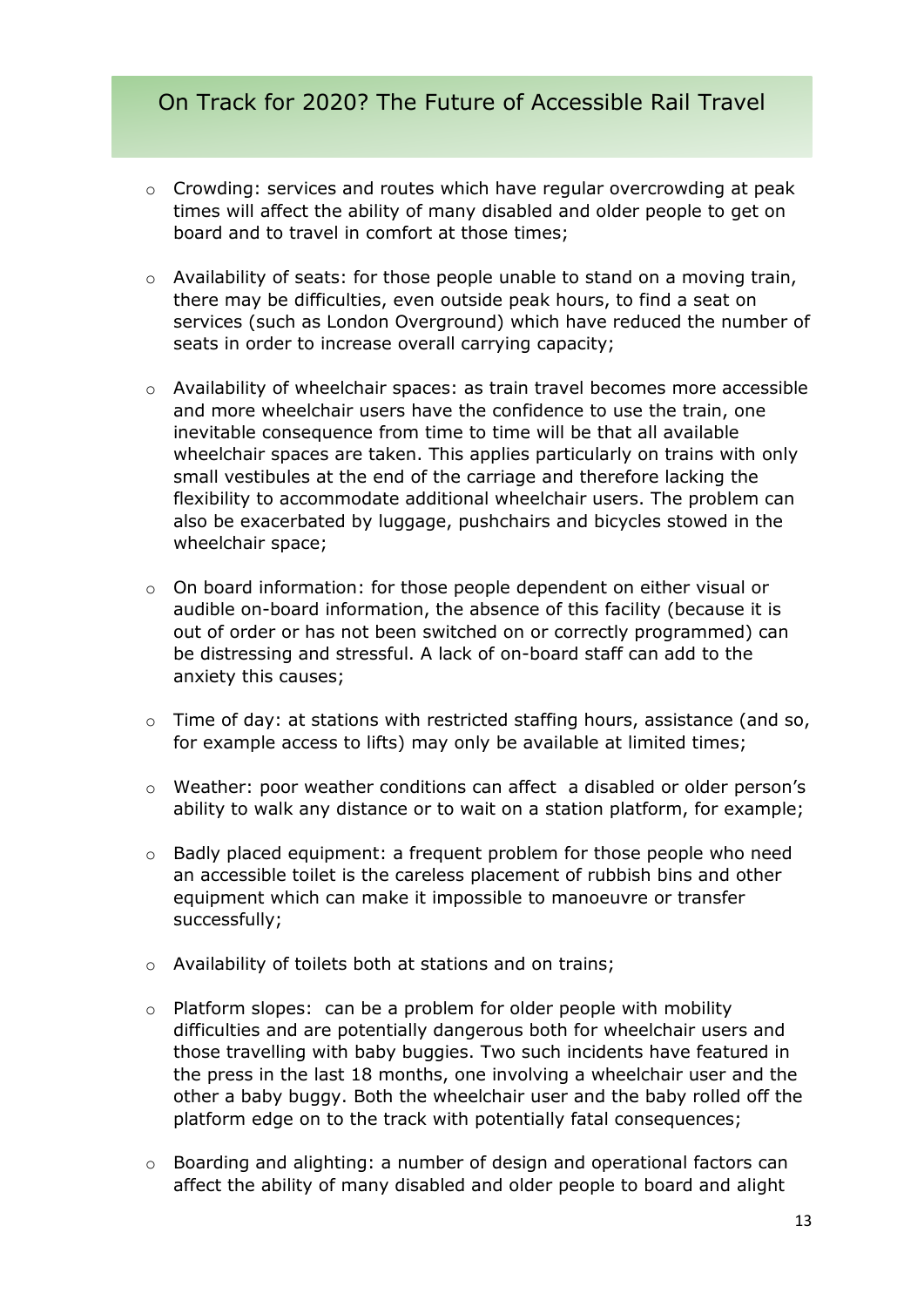from trains. These include: absence of a ramp, short platforms and big vertical and/or horizontal gaps between platform and train;

o Availability of staff (on the train and on the station) both to give physical assistance and information/reassurance.

All of these factors need to be taken into account by disabled and older people and others with mobility problems who are planning to travel.

It is also important to recognise the invisible issues that affect many older and disabled people and which become particularly important in the often stressful environment of travel.

For example, emotional and psychological issues cited by many older people include:

- o Being easily upset and offended;
- o Misunderstanding acronyms;
- $\circ$  Mis-hearing what is said to them:
- o Being less maneuverable;
- o Preferring not to multi task or consider two things at once;
- o Often being single minded on that and that alone;
- o Experiencing short term memory loss: "Where did I put my ticket?" "What did I do with my case?" These become big problems with age;
- o Valuing their dignity and finding being patronised infuriating;
- o Preferring not to hurry or run;
- o Being unable to walk long distances without a rest;
- o Fearing crowds;
- o Feeling unsafe or believing they are unsafe without some reassurance;
- o Not all being happy with using e-mail or not connected to email;
- o Those who are connected sometimes struggle with IT which should be simple.

Many of these issues, and what they mean for older people's ability to travel by train are explored in more detail in other Chapters of the Report.

There can never be an absolute guarantee of accessibility. However, the standards and definitions used in this report are based on legal and best practice requirements and provide the best possible objective assessment of accessibility of the rail system and infrastructure.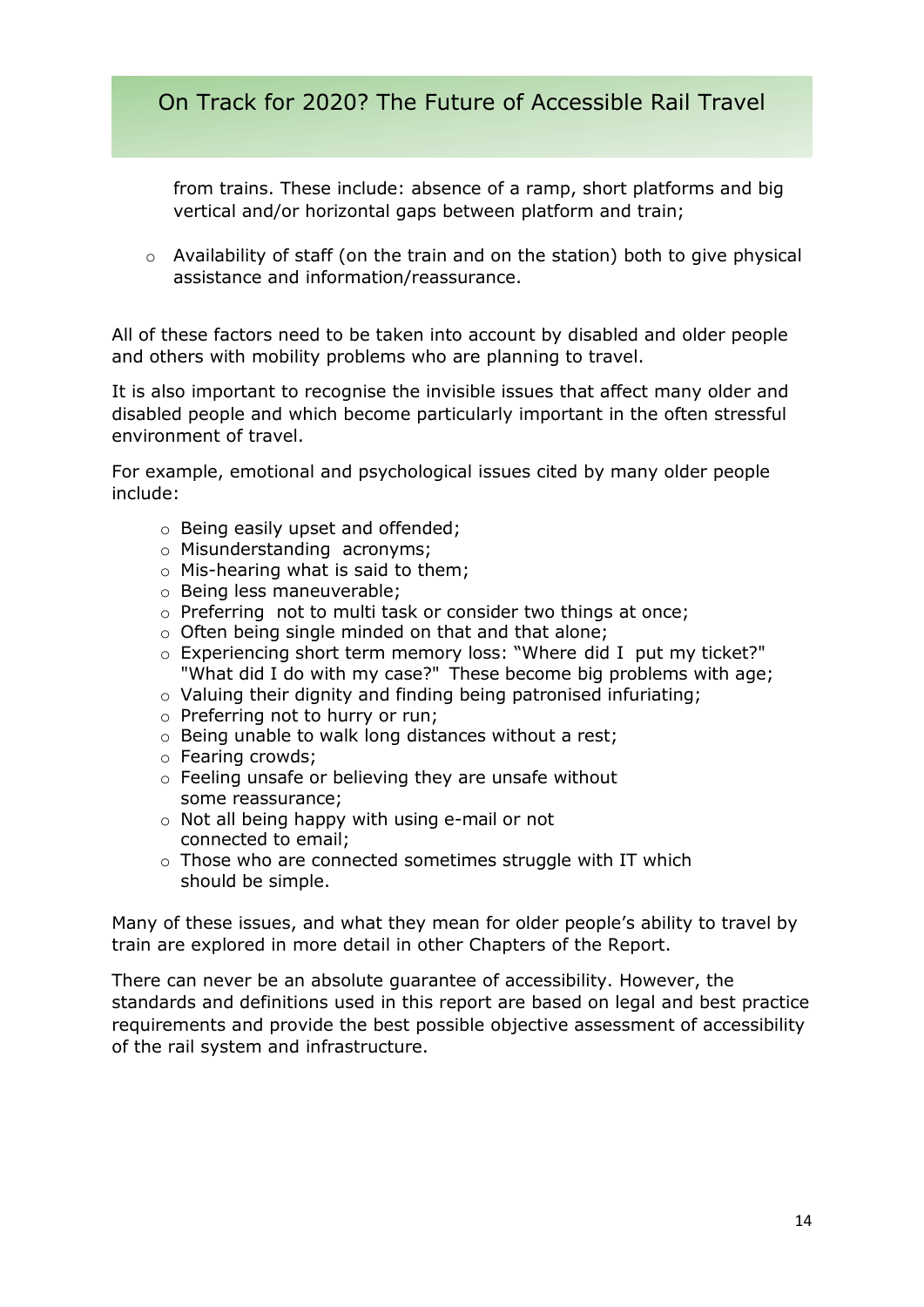# 3. Making it Happen

There is no single neat piece of legislation that defines accessibility to the rail system and determines how it should be delivered. Instead, the legal requirements for accessibility in the railways are a collection of UK and European based statutes which have appeared at different times over the past twenty years and which affect different accessibility issues in different ways.

Details of the legislation applying to rolling stock, stations and passenger rights is set out in Appendix 1.

This Chapter considers whether the legal and other frameworks currently in place are adequate and appropriate to deliver a consistent high level of accessibility and customer service to older and disabled people in the coming years.

The contractual framework is equally complex, and arguably as significant as the underpinning legislation in determining the approach of Network Rail and Train Operators.

#### 3.1 Are the legal and contractual frameworks fit for purpose?

The logic of the Government of the day in introducing the transport requirements of the Disability Discrimination Act 1995, was that access to rail rolling stock (and indeed to buses) could only properly be determined by setting clear technical standards which had to be met and which would be checked and inspected before new stock went into service. They took the view that there was no point in requiring accessibility to a confined space like a vehicle unless you spelt out very clearly what accessibility looked like.

That logic, translated into the Rail Vehicle Accessibility Regulations of 1998 and now encapsulated in large part in the PRM-TSI, has, on the whole, served its purpose well in setting clear minimum standards.

The decision to set an "end date" by which all rolling stock must be compliant was taken after the Regulations came into effect and after considerable debate. Disability organisations were calling for a deadline of 2010 and the industry was pushing for 2030! The choice of 2020 was felt to address both the impatience of disabled people to see progress and the legitimate concerns of industry about cost and feasibility.

The contractual framework (through the Franchise agreement) is also key in determining the accessibility of rolling stock and services. However, without thorough and systematic enforcement of contractual conditions, intended benefits are often lost.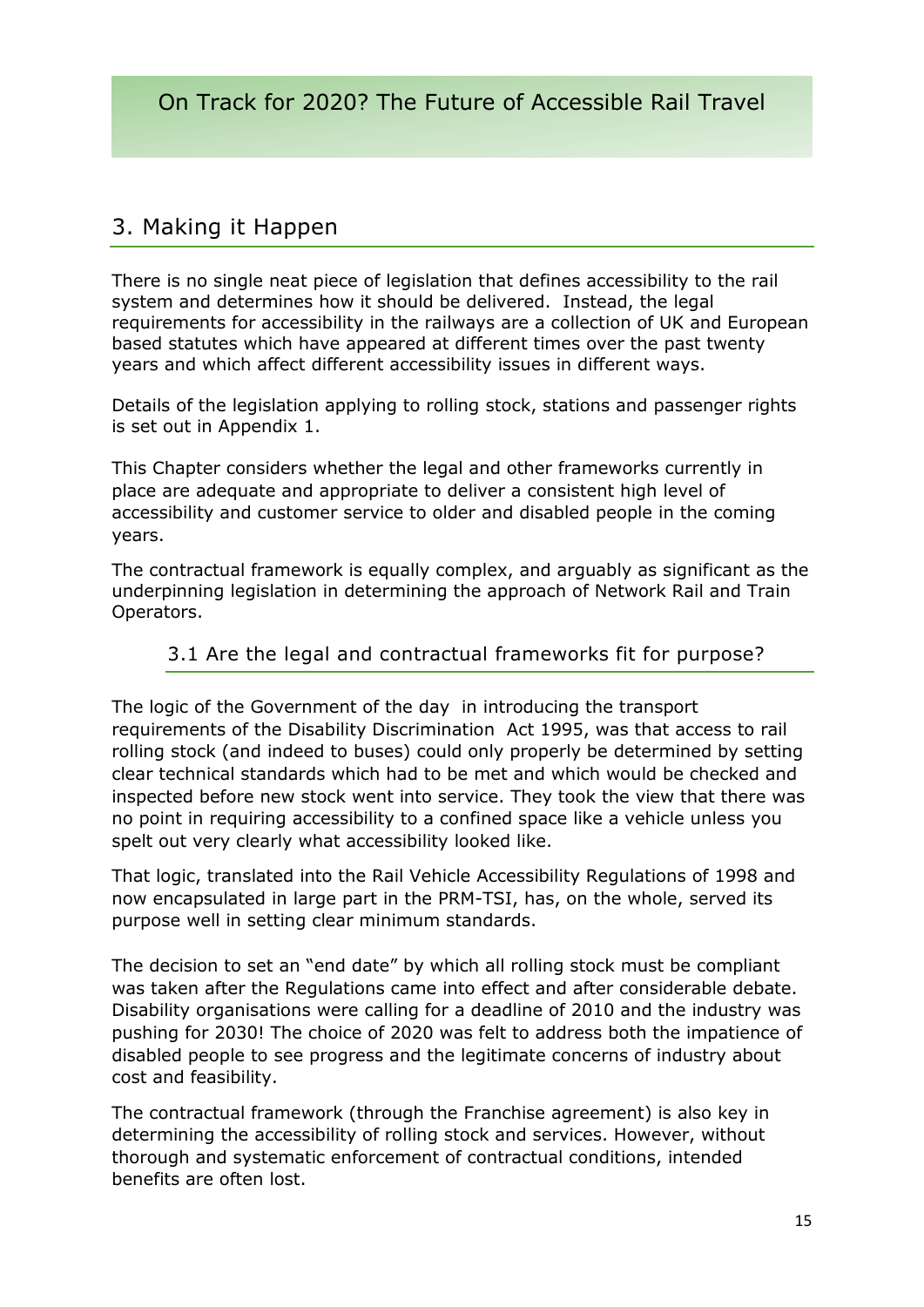There is also a significant issue that the current contractual framework does not support making investment decisions within the necessary planning horizons.

The requirement that physical features that inhibit access be removed has also clearly been a major challenge at many stations and although the Access for All Fund is gradually tackling the large number of stations without step free access to or between platforms, there is still some long way to go.

On top of these domestic requirements we have seen more recently the introduction of the European Passenger Rights Regulations (Rail Passengers' Rights and Obligations (Regulation (EC) 1371/2007). The provisions dealing with the rights of disabled passengers are lifted almost entirely from the Air Passenger Rights Regulations (Regulation EC 1107/2006). Similar provisions have been made for bus, coach and maritime services.

While the concept of Passenger Rights is welcome, there is evidence that there are very low levels of awareness among older and disabled people that those rights exist (not only in the rail sector but also across other transport modes).

#### 3.2 Responsibilities

The European Regulation places responsibility on *"railway undertakings and station managers"* to work with organisations representing disabled people and people with reduced mobility to *"establish or have in place non-discriminatory access rules".*

The same Regulation also places responsibility on railway undertakings and station managers to provide assistance (but only at staffed stations). At unstaffed stations the requirement is limited to a clear information about the nearest staffed stations and available assistance.

Assistance on board is also stipulated in the Regulation but with the proviso that 48 hours' notice must be given. Without this notice period, the operator must make "all reasonable efforts" to provide the assistance. This requirement is copied from the Air Passenger Rights Regulations (Regulation (EC) 1107/2006) although it could certainly be argued that the need for spontaneous travel is more important in the context of rail than air travel.

The Disabled People's Protection Policy (DPPP) which every TOC has to produce requires train operators to ensure assistance is available to disabled passengers and they have the resources and management expertise to deliver this assistance. These requirements are now monitored and enforced by the ORR.

Specific requirements include:

o Explaining how to use Passenger Assist, where disabled passengers can book ahead for travel assistance to board or disembark from a train;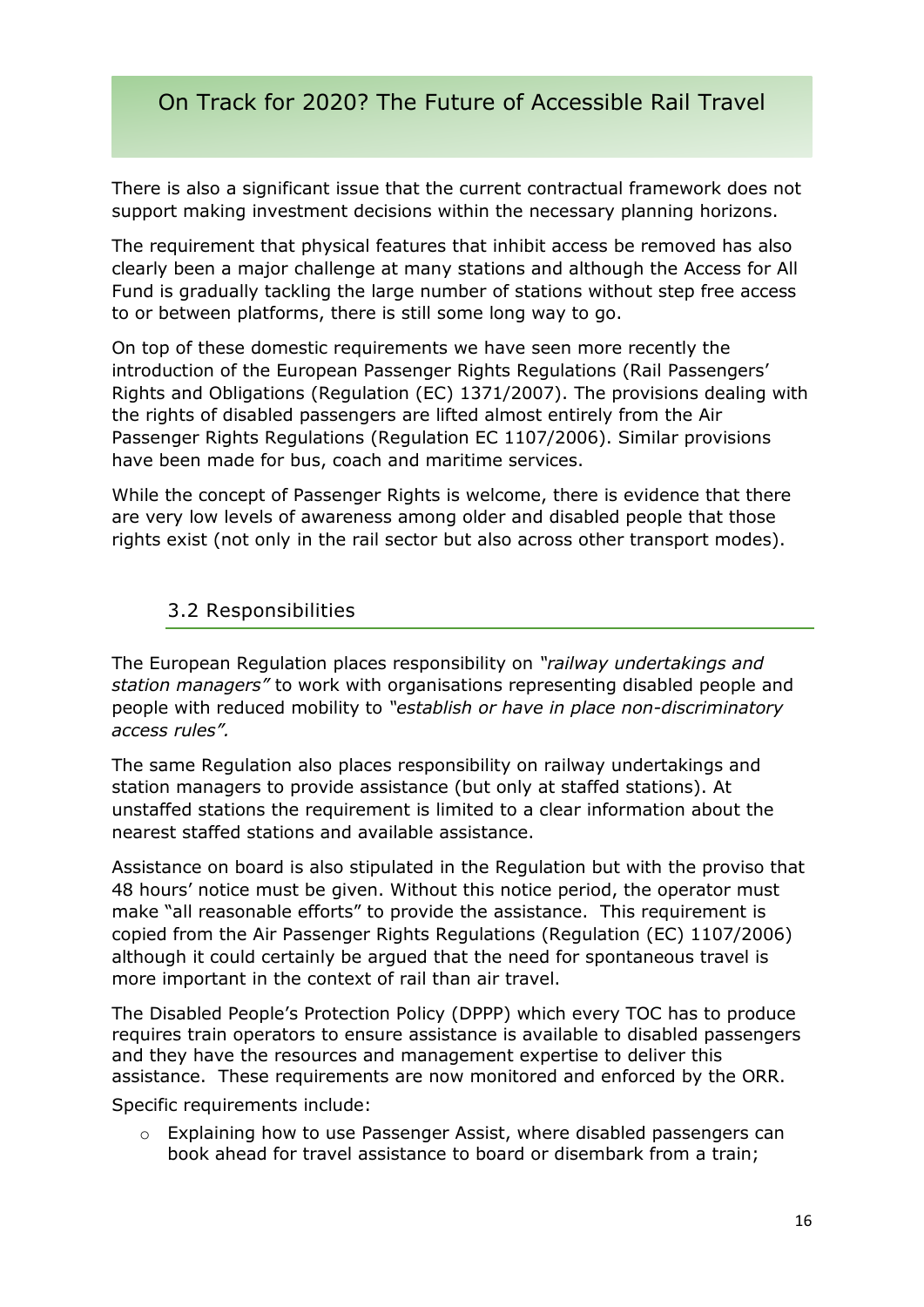- $\circ$  The additional information about station access and staffing to help manage the journey, this includes providing alternative transport to take disabled passengers to the nearest or most convenient accessible station from where they can continue their journey;
- o Promptly updating information on planned engineering, rail replacement or work on stations that may affect access or use of rail by disabled people; and;
- o Advice for helping disabled passengers during disruption, for example where a short-notice change of platform is announced.

#### 3.3 Staff Training

The European Passenger Rights Regulation covers both rolling stock and station access but, unlike the other modes, does not include staff training in accessibility issues as a fundamental requirement.

However, the PRM-TSI does require professional training of:

- Staff accompanying trains, delivering help to passengers at a station and selling tickets;
- Engineers and managers responsible for maintaining and operating trains.

The DPPP Guidance also mandates that all staff will receive relevant disability awareness training or disability equality training, including senior and key managers to ensure that they are aware of their responsibilities to disabled passengers. Frontline staff are also required to have appropriate training in the use of equipment such as ramps, wheelchairs and induction loops.

However, although many TOCs do provide training in Disability Awareness and Disability Equality, at least to front line staff, the quality and duration of training (initial and refresher) varies considerably.

It is essential that consistent levels of training (both in terms of quality and frequency) are delivered across the network. It is of no help to disabled and older passengers to find well trained staff at one point of their journey and not at another. This is another example of the absolute necessity of a coherent and joined up approach across all the TOCs and Network Rail.

The type of training and its duration will depend critically on the role of the person being trained. For example, it is common to use e-learning programmes to give staff who are not in the front line of customer service a good feel for both legal requirements and best practice. E-learning has the benefit that it can be done with minimum loss of time away from other work.

The PRM-TSI requirement for training to extend to engineers and managers is extremely welcome and should be delivered systematically and thoroughly. For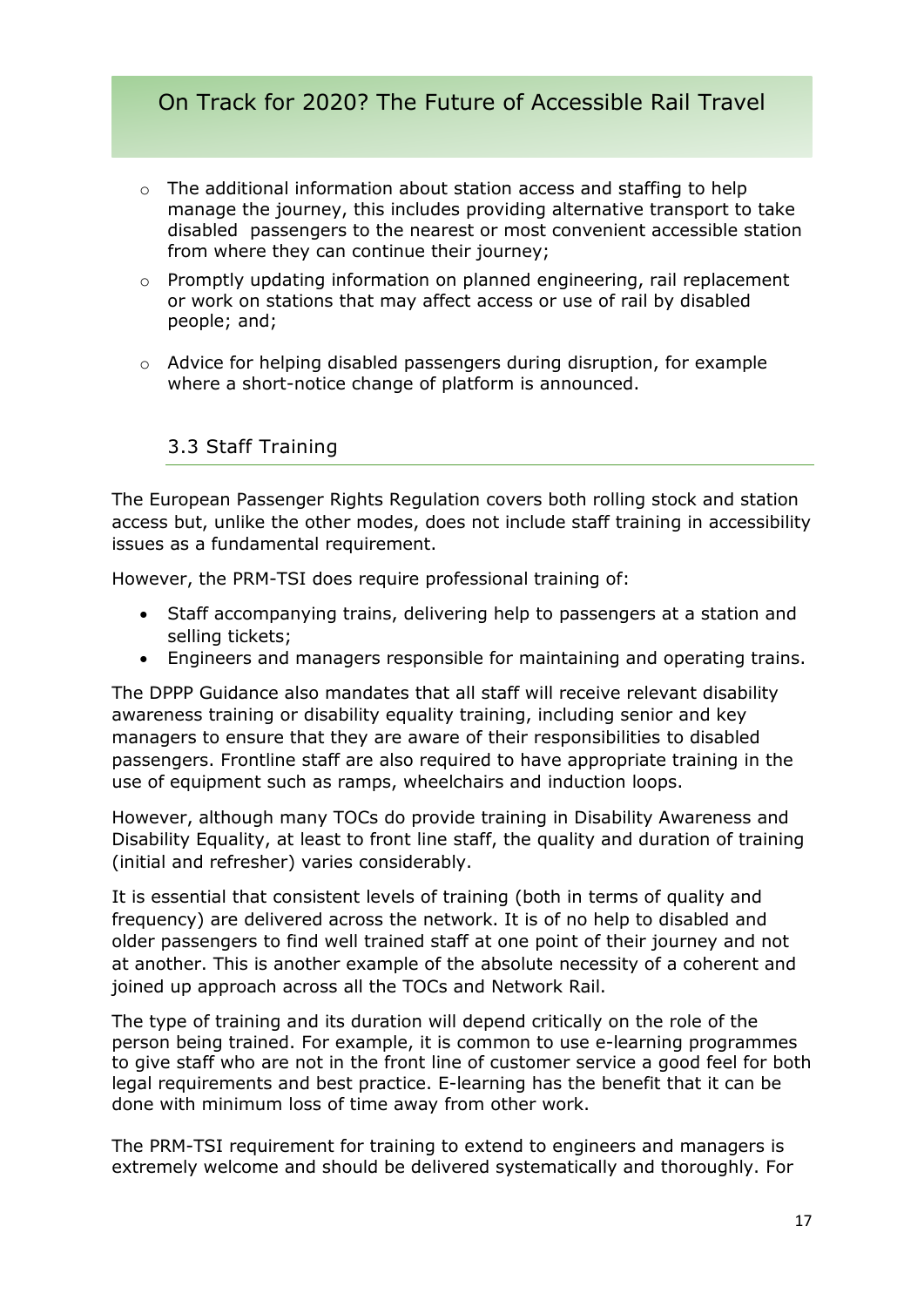engineers it should be a fundamental part of basic training and one that should be regularly updated and refreshed.

For staff who work directly with the public including drivers, ticket office or other information staff and, of course, any whose specific role is assisting disabled people, the training must be much more detailed. For these staff, e-learning may be a useful way of refreshing or reminding them about key issues but it is not an acceptable or suitable medium for detailed learning.

For front line staff, training should include a significant element of learning about different disabilities and the right way to interact and communicate with disabled people. Engaging both disabled and older people to help with the delivery of training is important – provided that those involved are experienced trainers and able to provide a broad perspective on key issues and not just anecdotal evidence based on personal experience.

A clear emphasis on understanding the customer experience is also valuable. For example, spending a day travelling on the system with an older or disabled person can be a very enlightening experience. A clear emphasis on understanding the customer experience is also valuable.

In addition for those staff providing physical assistance to disabled people, hands-on training in how to push a wheelchair user or escort a blind person etc. is equally important. Those who may be handling mobility equipment (such as folding wheelchairs) also need a clear understanding of the correct way to do so without damaging the equipment or themselves.

Training also needs to cover procedural issues such as what kind of information and assistance needs to be provided at a time of delay or disruption to people who are blind or deaf, for example, or those with learning disabilities. There also need to be established procedures (covered by training) for evacuation of the train by wheelchair users and older people who may be unable to climb down to track level, for example.

The Chartered Institute of Logistics and Transport (CILT)<sup>15</sup> note "Empowering Staff; Enabling Passengers" provides some useful guidance.

#### 3.4 Satisfaction Levels and Complaints

**.** 

The Report from Transport Focus "The Experiences of Disabled Rail Travellers: National Rail Passenger Survey 2013" <sup>16</sup> noted that passengers with a disability were significantly less satisfied than passengers generally with:

<sup>15</sup> http://www.ciltuk.org.uk/Portals/0/Documents/ProSectors/AccInc/empowering\_enabling.pdf

<sup>16</sup> http://www.passengerfocus.org.uk/research/publications/nrps-and-bps-accessibility-analysis-2013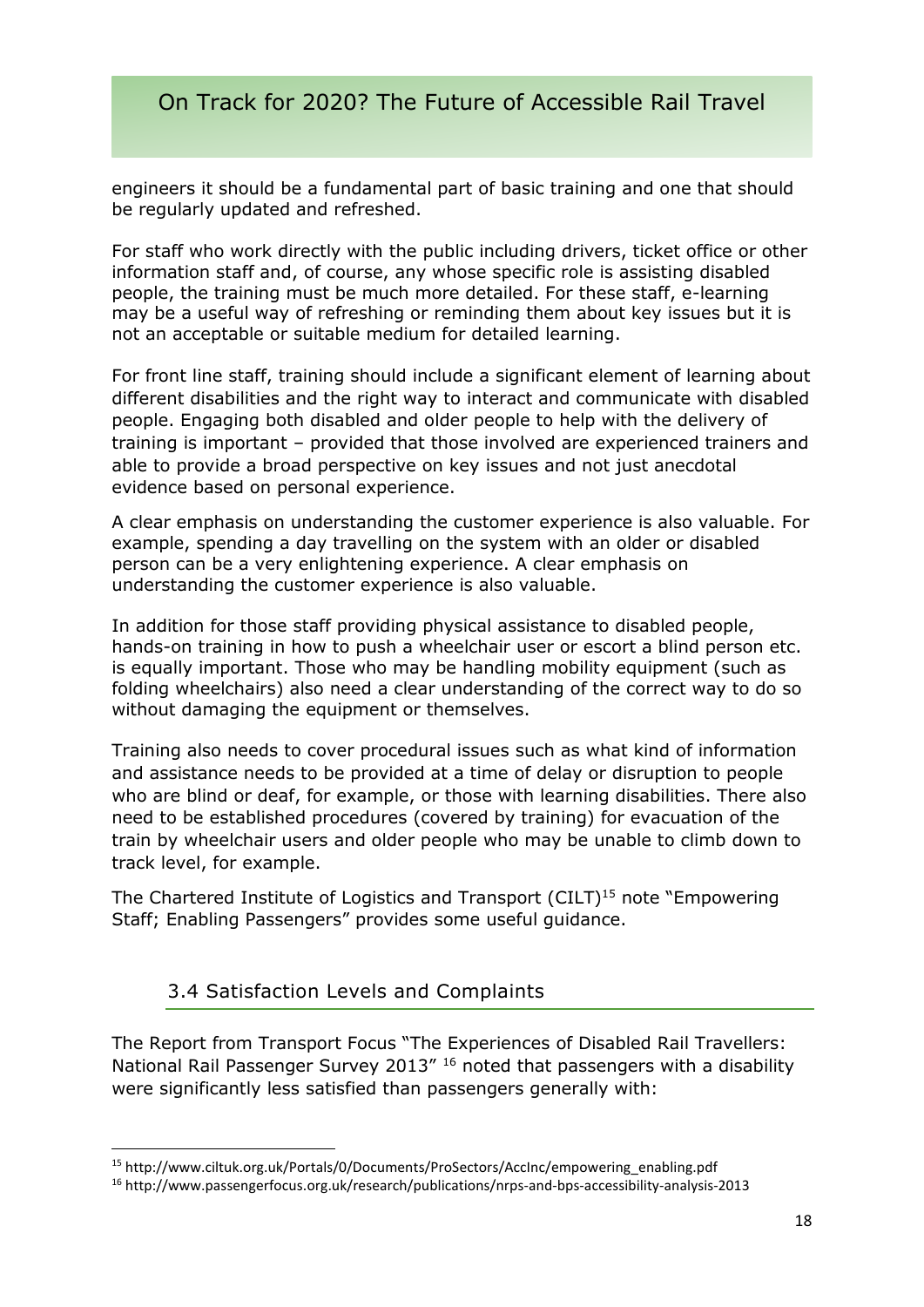- o Provision of information about train times and platforms
- o Personal security
- o Provision of shelter facilities
- o Ease of getting off the train.

However, overall, satisfaction levels among disabled people who are currently travelling are high (79% of respondents said that they were satisfied).

The ORR's 2014 Rail Passenger Experience Report<sup>17</sup> notes that:

*"Disabled passengers share many of the same concerns as passengers overall with punctuality and reliability of trains a key concern. There is some evidence that rail services are not serving disabled passengers well on every occasion: additional assistance is not always working smoothly on the day, facilities such as ticket vending machines are not always accessible to disabled passengers and disabled people feel slightly less safe compared to passengers overall"*,

The ORR report also indicates that many passengers are unaware of their rights for redress and compensation for poor performance and notes that disabled people are less satisfied than other passengers about how their claim for compensation was handled by the train operator.

National Rail's website Disability On Board<sup>18</sup> encourages disabled people to complain about bad service and gives advice on how to do so.

The Transport Select Committee's review of transport accessibility<sup>19</sup> concluded that disabled people were not currently well enough informed about their rights and recommended that:

*"The Office of Rail Regulation<sup>20</sup> should work with the train operating companies and launch a widespread campaign to ensure that disabled people are aware of their rights regarding accessibility to the rail network, including receiving a taxi to the nearest available accessible station if necessary."*

<sup>17</sup> http://orr.gov.uk/\_\_data/assets/pdf\_file/0003/11748/rail-passenger-experience-report.pdf

<sup>18</sup> http://www.disability-onboard.co.uk/train-travel-tips/make-a-complaint/

<sup>19</sup> http://www.publications.parliament.uk/pa/cm201314/cmselect/cmtran/116/116.pdf

<sup>20</sup> Now the Office of Rail and Road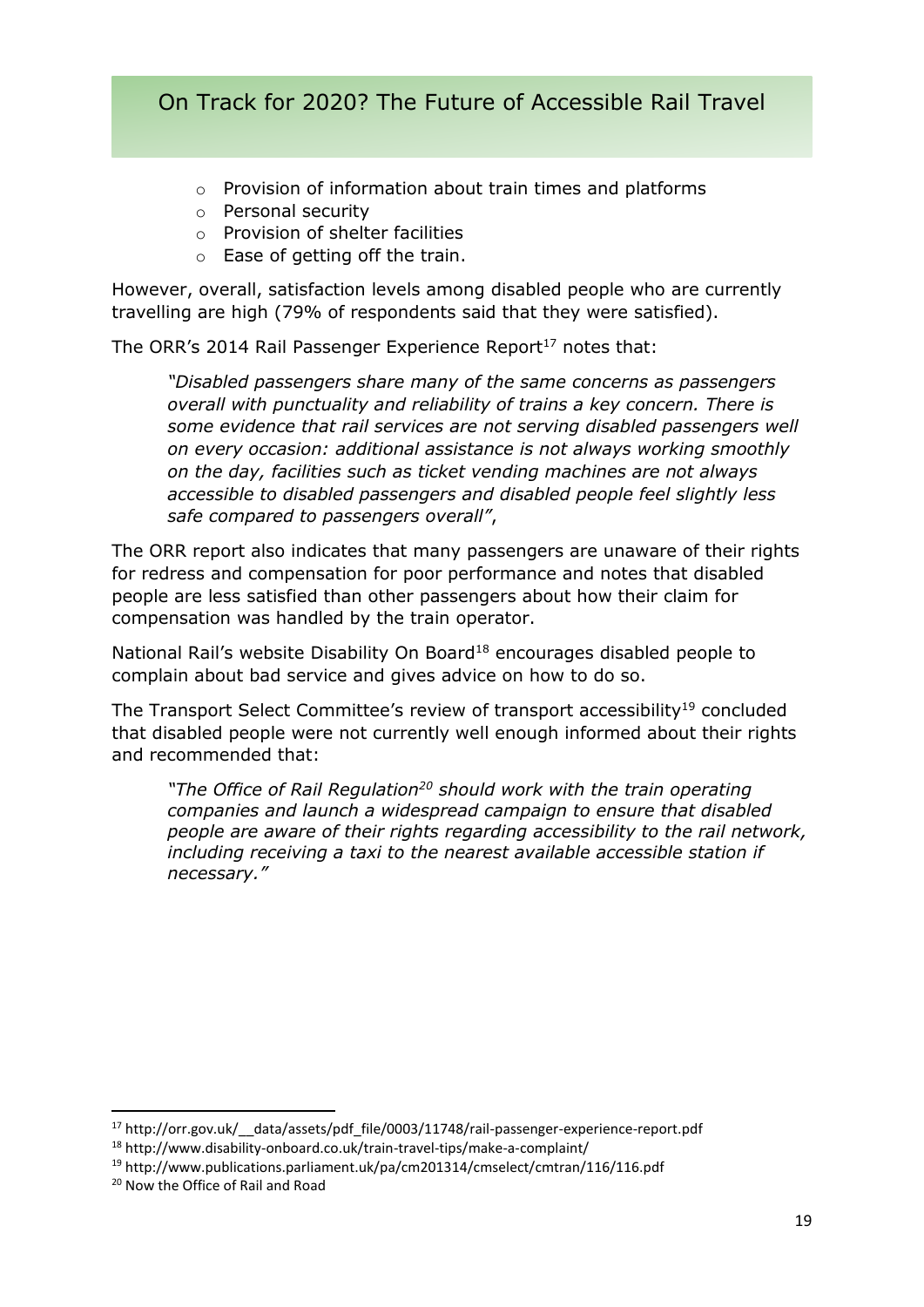# 4. Progress towards Rail Accessibility

This Chapter gives a brief overview of the accessibility of rolling stock and stations now and by  $1<sup>st</sup>$  January 2020.

A detailed analysis of both rolling stock and stations is found in Appendices A & B to the Report.

#### 4.1 Summary of rolling stock accessibility

Rolling stock is made up of vehicles which are put together to form a unit. The number of vehicles forming a unit vary. In some cases a number of units are put together to form a train (e.g. 3 units of 3 vehicles each forming a 9 vehicle train).

The broad picture that emerges from the analysis of rolling stock (as at January 2015) is that, currently, around 51% of units and 56% of vehicles are compliant with accessibility standards. Appendix A sets out the accessibility position by route and by TOC.

A number of factors set out below put full compliance by the deadline of 1st January 2020 at risk. We estimate that 95% of the fleet could be compliant. In the end it will depend on new trains coming into service and on electrification programmes.

In addition, some train units will be withdrawn before 2020 and possible franchise changes due to take place before 2020 will also need to be factored in.

There is clear evidence that the industry, with the help of the Department for Transport and the Rolling Stock Operating Companies (ROSCOs), is doing its best to tackle the basic upgrades that are needed to achieve compliance by the deadline of 2020.

However, the impact of delays to the refranchising programme and uncertainty over electrification have had a significant effect on the available time and resources to meet the deadline. ROSCOs estimate that there can be 9 – 12 months design work needed before some types of refurbishment work can be started and that the necessary technical expertise is also in short supply. There is also a lack of available drawings for some of the older stock, the ownership of which has changed hands as companies have been sold on, which may cause further delays.

Nonetheless, work is in progress and there is a clear focus on the deadline. For example, the Class 317s and Class 321s each have a refurbished unit in service currently to test the viability of moving to full compliance. It is also noted that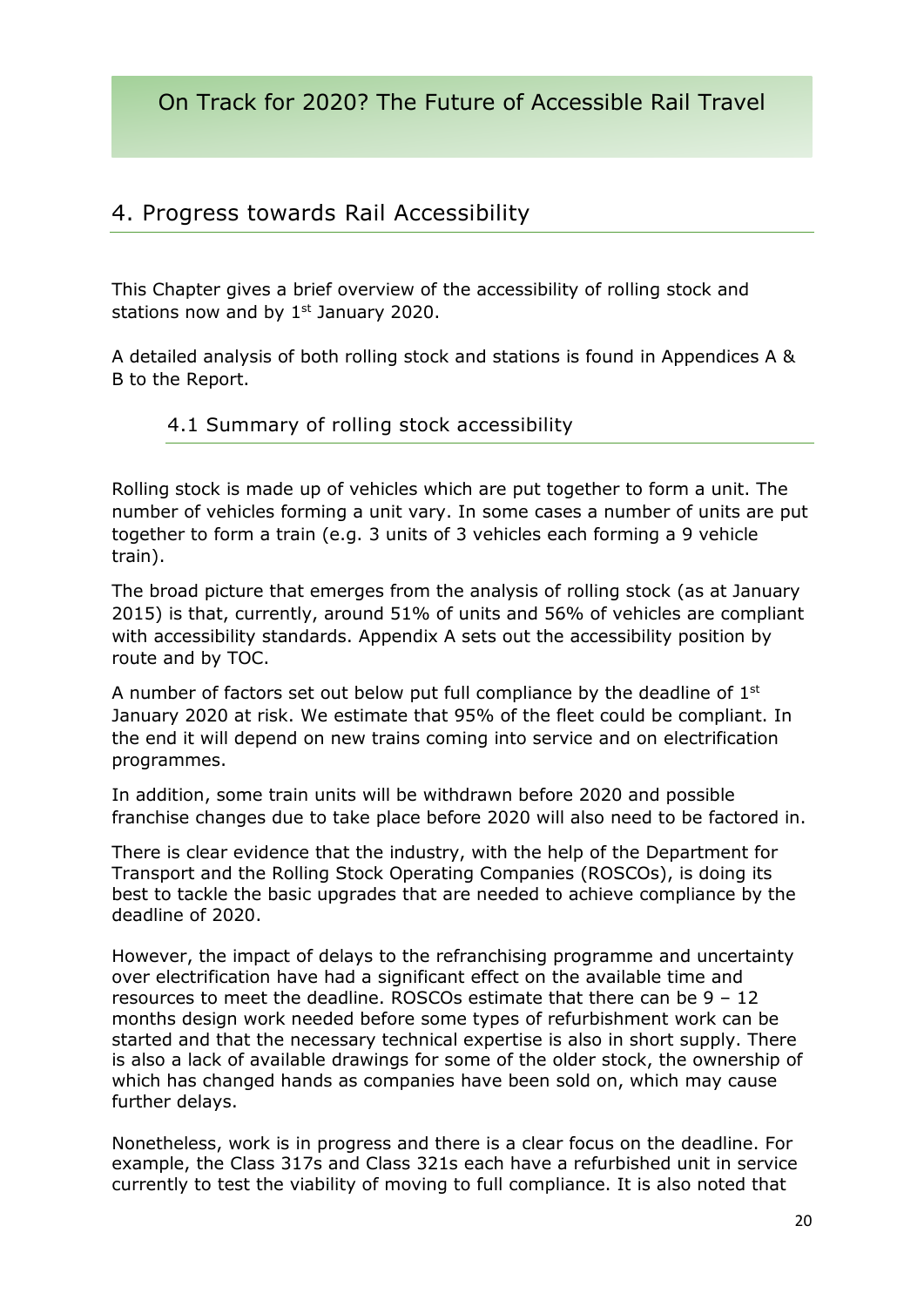not all compliance upgrades need to be scheduled as part of heavy maintenance, for example Passenger Information Systems (PIS) and push buttons can be done on depot. The major work on wheelchair spaces and toilets does, however, require significant operational downtime as part of the heavy maintenance schedule.

Some technical challenges also remain. For example, the PIS fitted in different types of stock is not always compatible so where units are joined together, although each may have a compliant PIS system they cannot talk to each other to provide a compliant service to passengers.

Other units which are life expired although serviceable are likely to be scrapped. Pacers (the class 140s) will probably go before 2020, not because they are life expired but because they have become unacceptable. Many have old fashioned bench seating and their inward opening doors have steps which make access difficult. However, where refurbishment is an option we may continue to see Pacers beyond this deadline.

It is difficult to be precise at this stage about other changes which may take place as a result, for example, of electrification programmes which could release some compliant Diesel Units to replace others that are non-compliant.

While there is satisfactory evidence that compliance issues for the most part will be addressed by 2020, there is a range of other items which have a negative impact on accessibility. These are listed in Appendix A (sections A2, A4). For example, Class 375 trains have open/close door buttons in the opposite position to the almost identical Class 377s.

There are other issues which appear illogical – for example a train with a nonaccessible toilet is not compliant, but a train with no toilet may be, even though for many older and disabled people a non-accessible toilet is far more useful than no toilet at all.

In addition, there are stations with step-free access to platforms which are served by "compliant" rail vehicles, and yet have no staff on the train and no staff on the station to provide assistance and so are not accessible to many older and disabled people.

There needs to be clarification of features which are helpful to older and disabled passengers but which are strictly outside compliance legislation.

#### 4.2 Summary of station accessibility

For new and refurbished stations, mandatory design standards apply covering a wide range of accessibility issues (including the PRM-TS $I<sup>21</sup>$  and the Department

<sup>&</sup>lt;sup>21</sup> http://ec.europa.eu/transport/modes/rail/news/doc/tsi/regulation\_en.pdf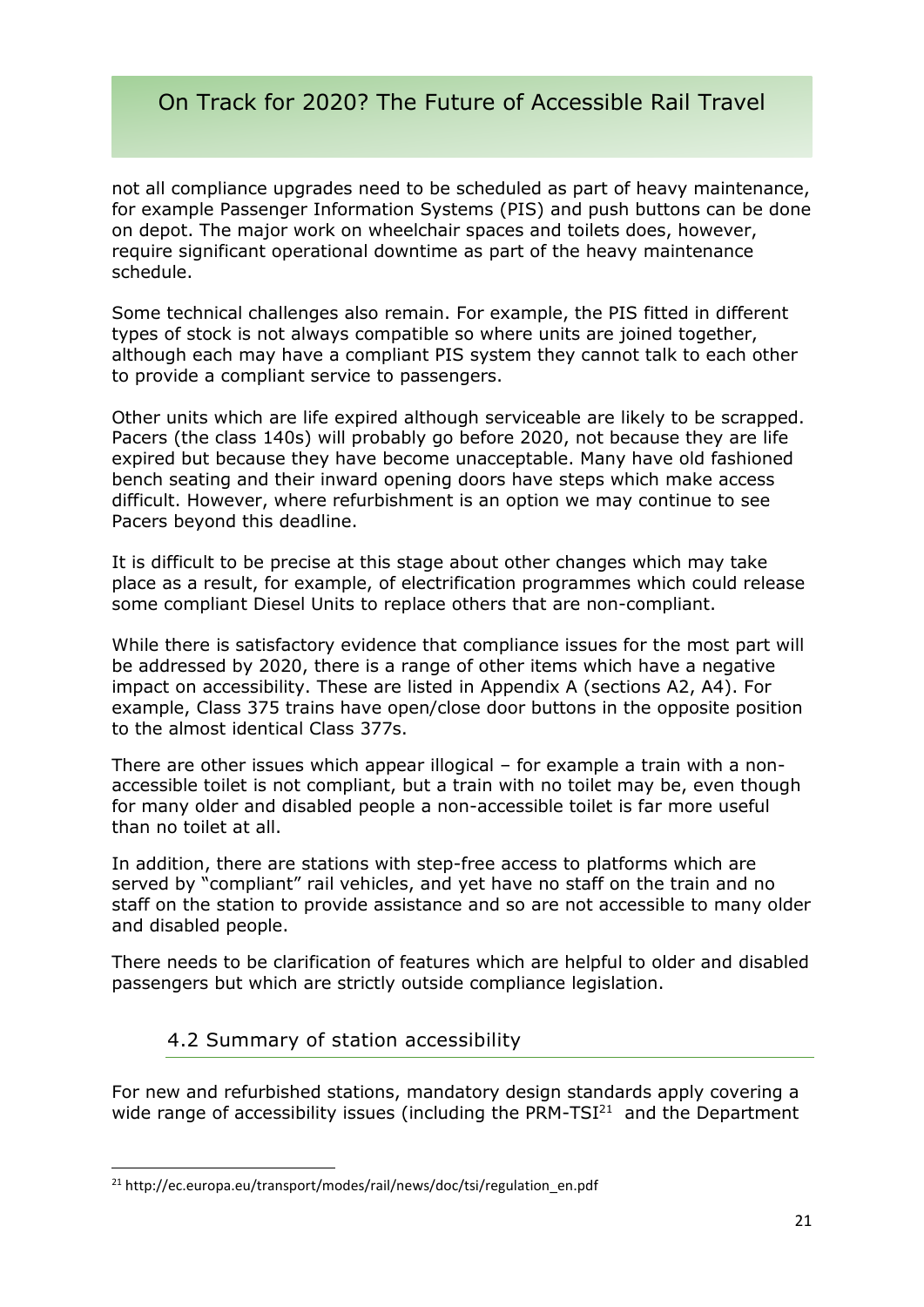for Transport Code of Practice<sup>22</sup>). However, these standards are not retrospective, and many stations were built when accessibility was not a consideration, in some cases over 150 years ago. There is no 'end date' as with rolling stock, obliging operators to bring stations up to new-build standards. As a result, there is, and will continue to be, a very wide range in the quality of station design and accessibility.

To provide a comprehensive picture of station accessibility, analysis was undertaken of published sources of information such as ATOC's 'Stations Made Easy' website pages. Data was cross-checked with station operators. In addition, site visits were made to a random sample of 40 stations and detailed data collected.

A key issue is step-free access between street and platform. Substantial investment has been made since the launch of the Access for All scheme in 2005: between 2005 and 2020 the percentage of passengers using step-free stations will have risen from 55%-81%. Full details are available in Appendix B. Despite the progress, there remains a wide variation across the network. For example, Arriva Trains Wales has 61% of stations with step-free access to all platforms, but Thameslink/Great Northern has only 28%.

The interface between platform and train is another significant accessibility issue, and not only for passengers needing step-free access. There is a wide variation in platform dimensions across the network, and therefore the height of the step up to the train, and the horizontal 'gap'. A 40cm (15.7 inch) step up is not uncommon, which represents a major barrier to access. The degree of variation in platform height is understood to be a constraint on improvements to train design. The Rail Delivery Group is currently focussing on the platform-train interface issue.

Appendix B gives details of a range of other accessibility features. In many cases a significant percentage of stations fall below new-build standards. For example, only 37% of stations in the sample have tactile warning strips on the top and bottom of all stairs. To address these historical issues, station operators have invested in many improvements through Minor Works programmes (in most cases mandated by Franchise Agreements) and sourcing of third party funding. Where new facilities are installed, these are required to meet the applicable standards.

The overall picture is very much one of continuous improvement. Nevertheless, substantial barriers to access at stations still exist, as set out in detail in Appendix B.

<sup>&</sup>lt;sup>22</sup> https://www.gov.uk/government/uploads/system/uploads/attachment\_data/file/3191/accessible-trainstation-design-cop.pdf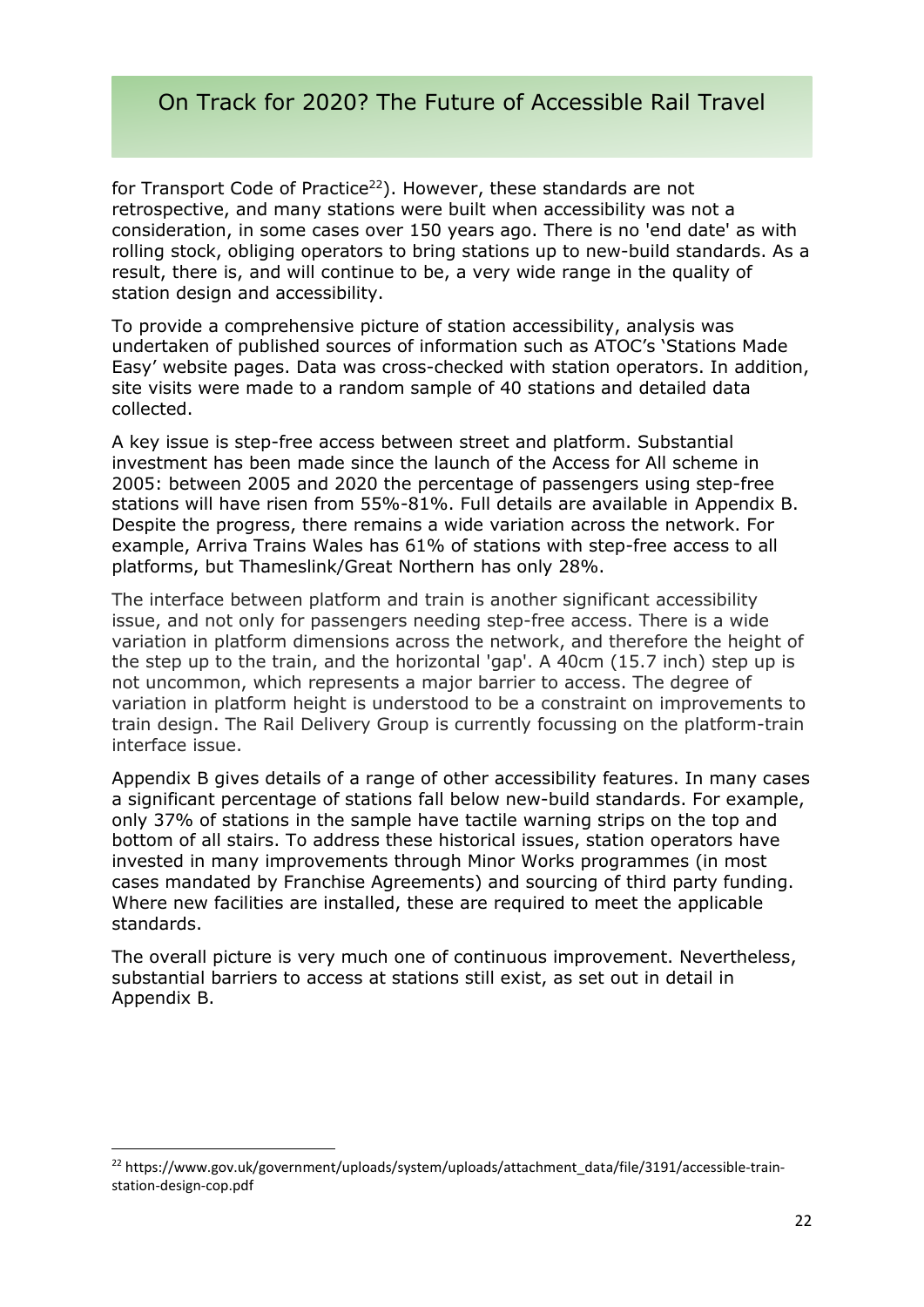Table 1 below summarises the current and likely future position.

Table 1: Station Step-Free Access 2005 - 2020

|                                                                                                                                                                                                               | 2005 | 2015 | 2020 |
|---------------------------------------------------------------------------------------------------------------------------------------------------------------------------------------------------------------|------|------|------|
| Percentage of stations which meet new build access<br>standards (Category A as described in Appendix B)                                                                                                       | 14%  | 20%  | 24%  |
| Percentage of stations with step free access but not<br>meeting new build standards (Category B stations<br>as described in Appendix B which are useable by<br>most PRMs but do not meet new build standards) | 30%  | 31%  | 31%  |
| Percentage of stations in both categories above                                                                                                                                                               | 44%  | 51%  | 55%  |
| Percentage of total passenger numbers using<br>stations as above                                                                                                                                              | 55%  | 73%  | 81%  |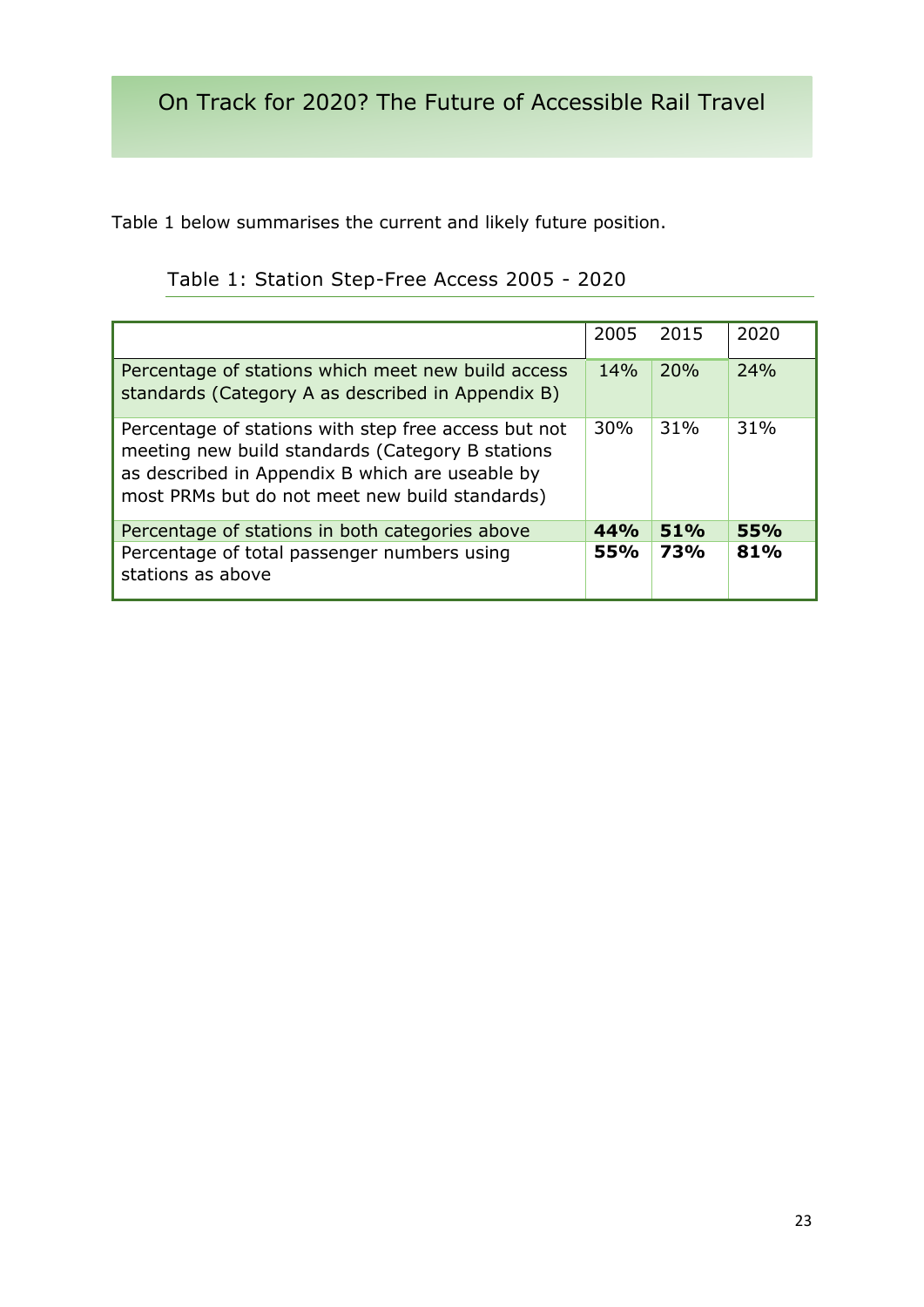# 5. Bridging the Gaps

This Chapter tackles the vitally important issues of access to platforms and bridging the gap between platform and train.

Unless workable solutions are found to both these concerns, the numbers of older and disabled passengers able to travel by rail will be significantly curtailed. For many, getting across to platforms and on to trains is a struggle. For others, including wheelchair users it is simply impossible.

This is also an issue that affects many people travelling with small children and baby buggies or with luggage.

#### 5.1 Step Free Access to Platforms

Much of the network dates from an era when accessibility was not considered, and this historic legacy creates many problems.

There has been significant investment since 2005, with the launch of the Government's Access for All fund. TOCs have also invested in step-free access through their 'Accessibility Minor Works Fund' where applicable, and many have been able to obtain additional third party funding.

Despite recent investment, out of 2,537 stations, only 509 (20%) have step-free access between street and platform to a 'new-build' standard (i.e. level, short ramps or lifts). The network falls well behind what might be expected in other sectors, e.g. retail or entertainment.

To understand this better, for the purposes of this Report, all stations have been allocated into one of 5 categories. Full details are contained in Appendix B but in brief these are:

- A New build standard
- B Considered useable
- C Sub-optimal access to all platforms
- D Step-free to some platforms only
- E No step-free access

The inclusion of Category B is a matter of judgement. At these stations, access conditions do not meet current standards, but for many people with reduced mobility the station will be usable. Barriers to access will still exist at these stations for some passengers.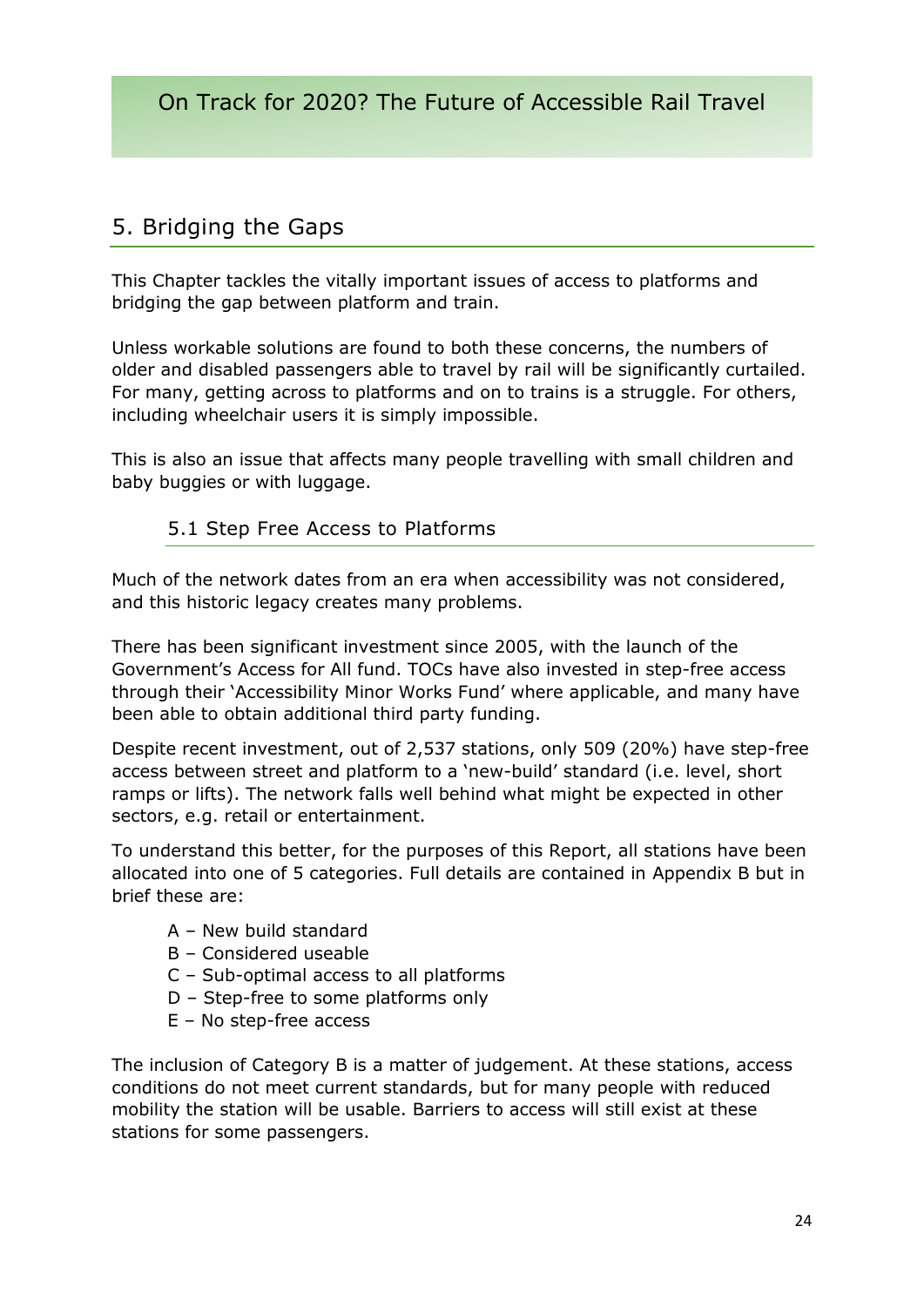Typically, Category B stations are already advertised as 'step-free' by TOCs. 786 stations (31%) are in Category B, so 51% of all stations are usable by most people who require step-free access. These stations account for 73% of all passenger numbers.

Significant progress has been made since 2005, and will continue to be made between now and 2020. Many improvement schemes are either underway or funded during the period 2014 – 2019 (described as Control Period 5 in Network Rail's Delivery Plans). Tables 2 & 3 below show improvements over time for the percentage of stations, and the passenger numbers affected.



Table 2: Step-free access: % of stations by Category 2005-2020

Table 3: Step-free access: % of passenger numbers at stations by Category 2005 - 2020

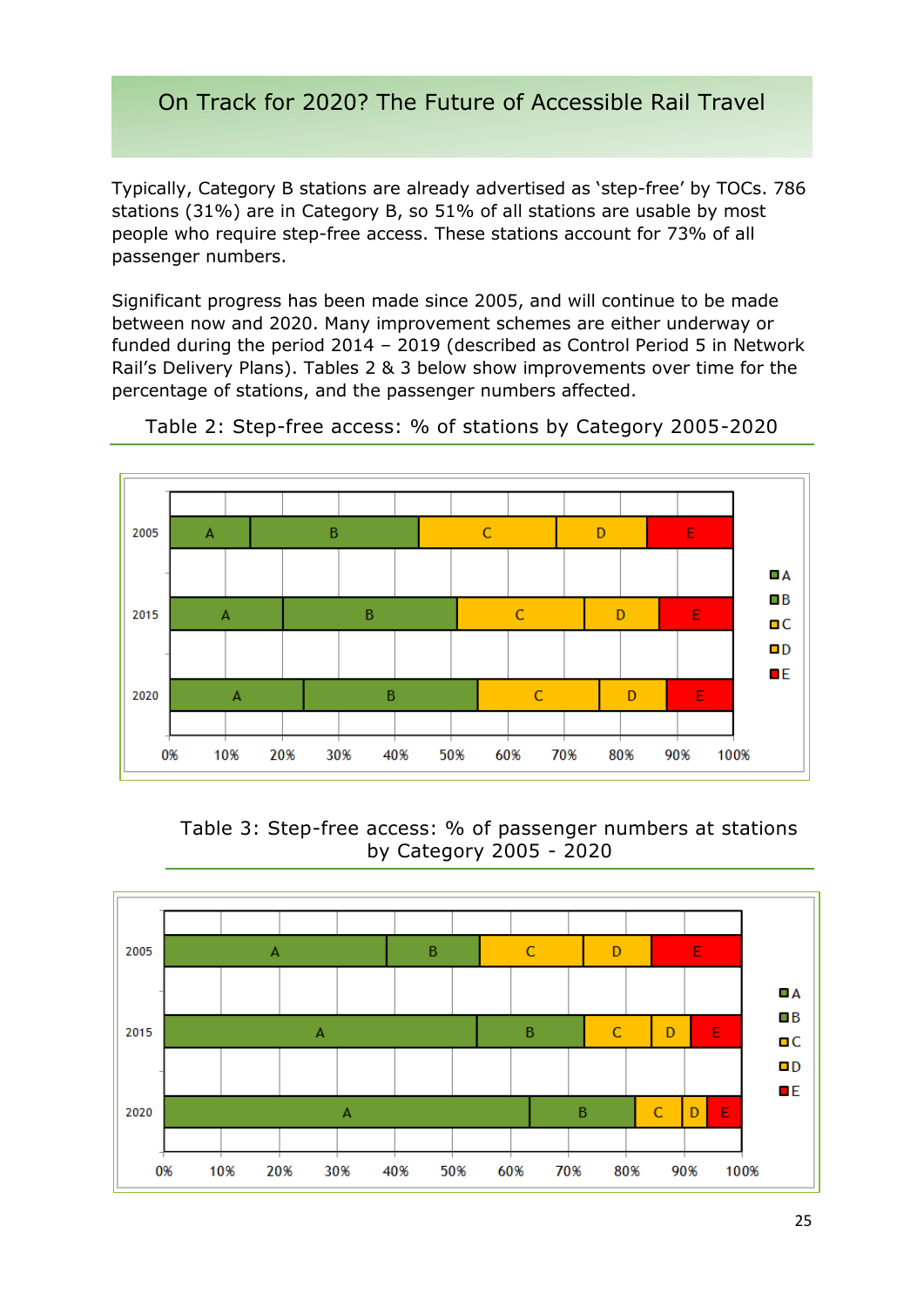Improving step-free access is not cheap, at an average cost per station understood to be around £2.8m for schemes including lifts. Stations improved through the 'Access for All' fund have been selected on the basis of passenger numbers, census data on disability, 'reasonable geographic spread', scheme practicality, and to some extent scheme cost.

It is clearly unrealistic to plan to spend many millions of pounds bringing every station up to standard. It would take an enormous number of years at present rates and many of them – by nature of their footfall and existing physical features - would not justify such expenditure.

#### 5.1.1 Access for All Fund

At present the Access for All Fund is used almost exclusively to achieve Category A status. There are also benefits in moving stations from E to D, D to C, and in particular from E/D or C to B. In some cases the benefits in moving from B to A are marginal when considered alongside scheme cost.

However, the relative scale of such benefits has not been assessed, and the Transport Select Committee<sup>23</sup> recently highlighted the lack of a quantitative methodology for evaluating accessibility investment decisions. If such a methodology could be devised, one option would be to consider whether there are greater benefits in a more flexible approach.

In particular, the costs of moving a station into Category B may be significantly lower than a Category A scheme. Given limited resources, there may be a tradeoff between the number of stations which can be improved, and the quality of those improvements. It might be possible to move 5-10 stations from C/D/E into Category B, for the same cost as moving one station into Category A, and this may deliver greater accessibility benefits. This will not always be the case, but opportunities may exist.

The old adage "don't let the best be the enemy of the good" may be worth remembering here.

#### 5.1.2 Other options

Some improvements can be made at low cost, particularly when moving stations from Category E to D, or D to C. There are still benefits in such improvements, journey opportunities are created, and where the cost is low this might be considered a 'reasonable adjustment' – for example where a fence has to be removed; a gate made available; or a short ramp built.

**<sup>.</sup>** <sup>23</sup> http://www.publications.parliament.uk/pa/cm201314/cmselect/cmtran/116/116.pdf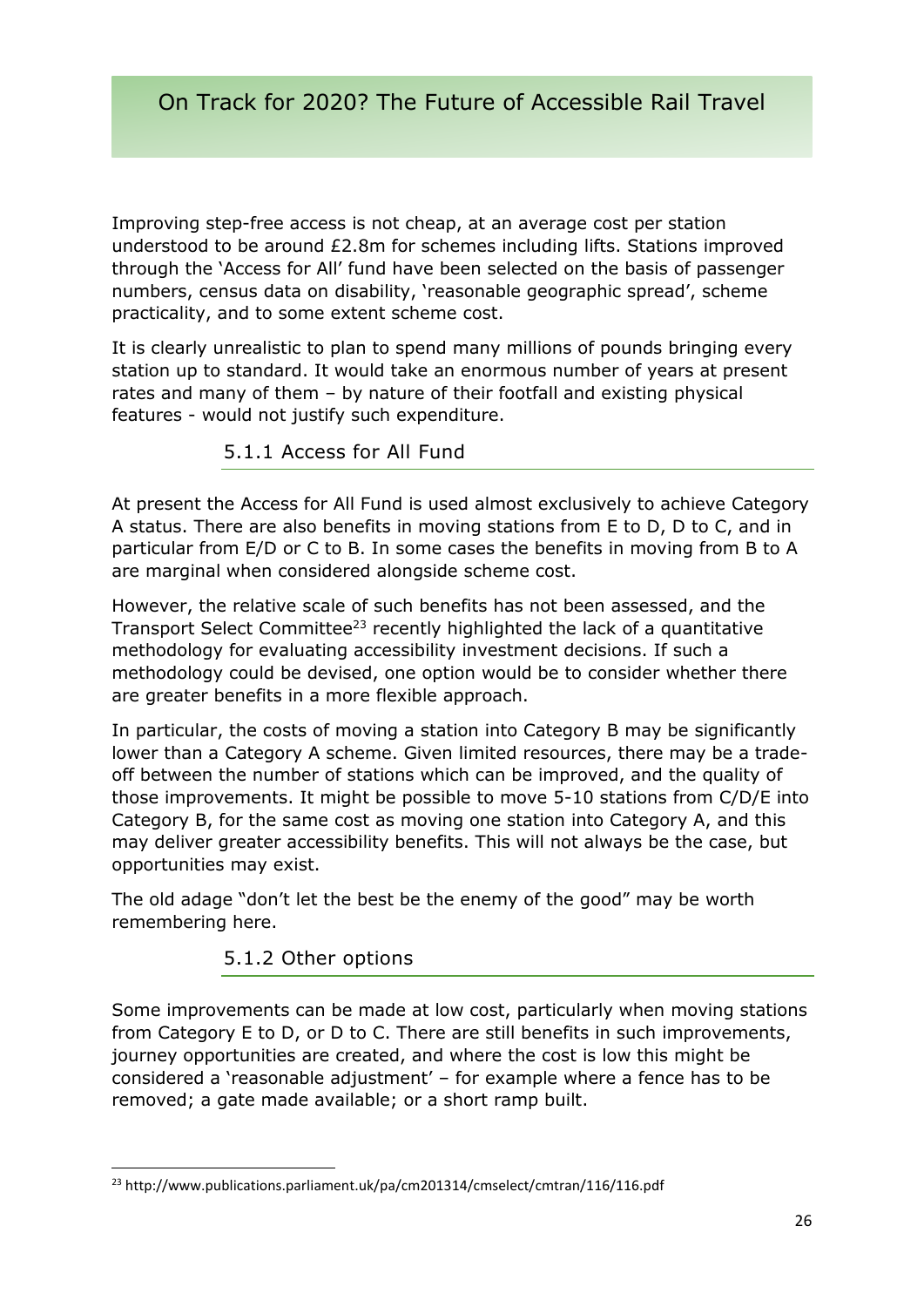Many stations provide possible opportunities for low-cost step-free access improvements<sup>24</sup>. As an example, a short ramp to Platform 4 at Tulse Hill would enable return step-free journeys to London Bridge (in one direction via West Norwood and a same-platform interchange).

In some cases, lifts provided under the Access for All fund are not available when the station is unstaffed but when trains are running. As all Access for All lifts are capable of remote operation, it would seem that extending the operating hours, to cover all times trains are running, is possible and relatively easy to achieve.

Some lifts are released by staff on request. There may also be benefits in enabling passengers to operate the lift themselves.

At 134 stations (5%) there are pedestrian foot crossings (also known as 'barrow crossings') available for use. In most cases these are at stations with low passenger numbers, and are the only method of gaining step-free access to one or more platforms. These crossings vary in quality and accessibility. Some have full barriers, some warning lights, but many are ungated and have no visual or audible warning of an approaching train.

Fitting audible warnings and red flashing lights to barrow crossings, where they already exist, would provide an accessible route between platforms where there is a relatively poor case for lift installation.

#### 5.2 The Gap between Platform and Train

 $\overline{a}$ 

Equally important is the gap between train and platform which can be challenging for many passengers and, in particular those with limited mobility or poor vision.

There is always a vertical (step) and horizontal (gap) between the train and the platform in mainline rail services. This is inevitable at all stations with curved platforms, those served by trains with different stock types with a range of floor/step heights etc. and those with through trains passing at speed. The gap is needed to allow for the sway of the train as it passes through the station. Without it both train and platform would be damaged.

At a very small number of platforms (fewer than 30) the distances are small enough to permit step-free access, as defined in legislation (no more than 75mm horizontal and 50mm vertical). However, at over 99% of stations, a portable ramp must be used, deployed by trained staff. At present, no train in Britain has

<sup>&</sup>lt;sup>24</sup> For example Achnashellach; Addiewell; Ashwell and Morden; Bushey; Bynea; Castle Bar Park; Cheshunt; Chessington South; Cuffley; Cynghordy; Deganwy; Dockyard; Eccles Road; Hale; Harling Road; Hindley; Honley; Lapford; Mouldsworth; North Road; Radlett; St Margaret's; Totton; Tulse Hill; Waddon; Wandsworth Road; and Woodgrange Park.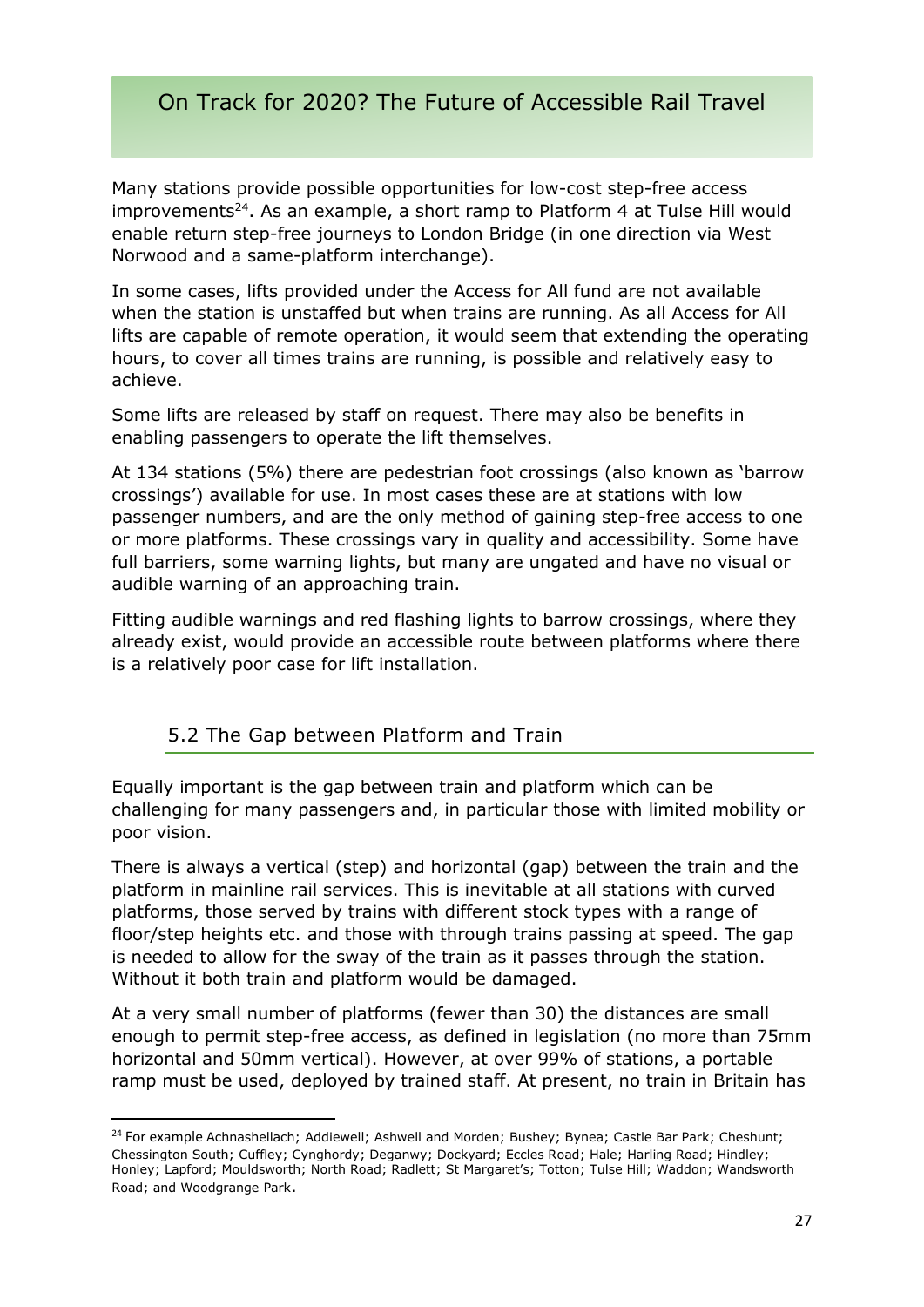an automatic ramp, and there are significant technical and cost barriers preventing the development of this potential solution. In any case, under the Rail Vehicle Accessibility Regulations (RVAR), contractual arrangements, and arguably for safety, equality and customer service reasons, staff are required to provide assistance to wheelchair users when using a ramp (in the case of RVAR when the ramp is at more than an 8% gradient).

In general, ramps are carried on-board trains, and are available at many stations (55% of surveyed stations). Ramps may be deployed by station staff or by roving or on-train staff. 13% of surveyed stations are unstaffed at times while also being served by trains with no member of staff on board to assist. The issues of staff availability to provide assistance are discussed in full in Chapter 6.1.

To meet the requirements of the PRM-TSI, as well as for safety and manual handling reasons, the gradient of a ramp must be no more than 18%. This means the minimum length of the ramp will be determined by the vertical distance (step) between the platform and the train (see below). However, there is also a requirement for a minimum turning circle for wheelchair users between the bottom of the ramp and the fence/ nearest obstruction on the platform (1.5m), which may limit ramp length. And it is not practical to carry on-board trains a large selection of ramp lengths. Given typical platform characteristics, it is therefore often not possible to meet these minimum standards, and this may impact on the ability of some people to travel.

At only 33% of surveyed stations were all platforms wide enough/ unobstructed to meet the minimum new-build ramp gradient and turning circle requirements. It should also be noted that Network Rail is still building new platforms to an inadequate width of 2.5m (as set in its own Group Standard).

#### 5.2.1 Stepping distance

Many older and disabled people have no difficulty with an ordinary step. However, at many platforms the step and/or the gap between the platform and the train is very large. This issue affects all passengers and also has an impact on station dwell times and safety.

At 33% of surveyed stations, the step and/or the gap between the platform and the train was estimated at greater than 25cm in places. At some platforms, vertical distances in excess of 40cm have been observed. This is likely to be a significant barrier to access for many older and disabled people, and other people with reduced mobility, for example those travelling with small children.

There has not been significant investment in reducing full-length platform-train stepping distances, although there are some examples, such as Elephant and Castle, where prefabricated sections have been laid to raise the platform height.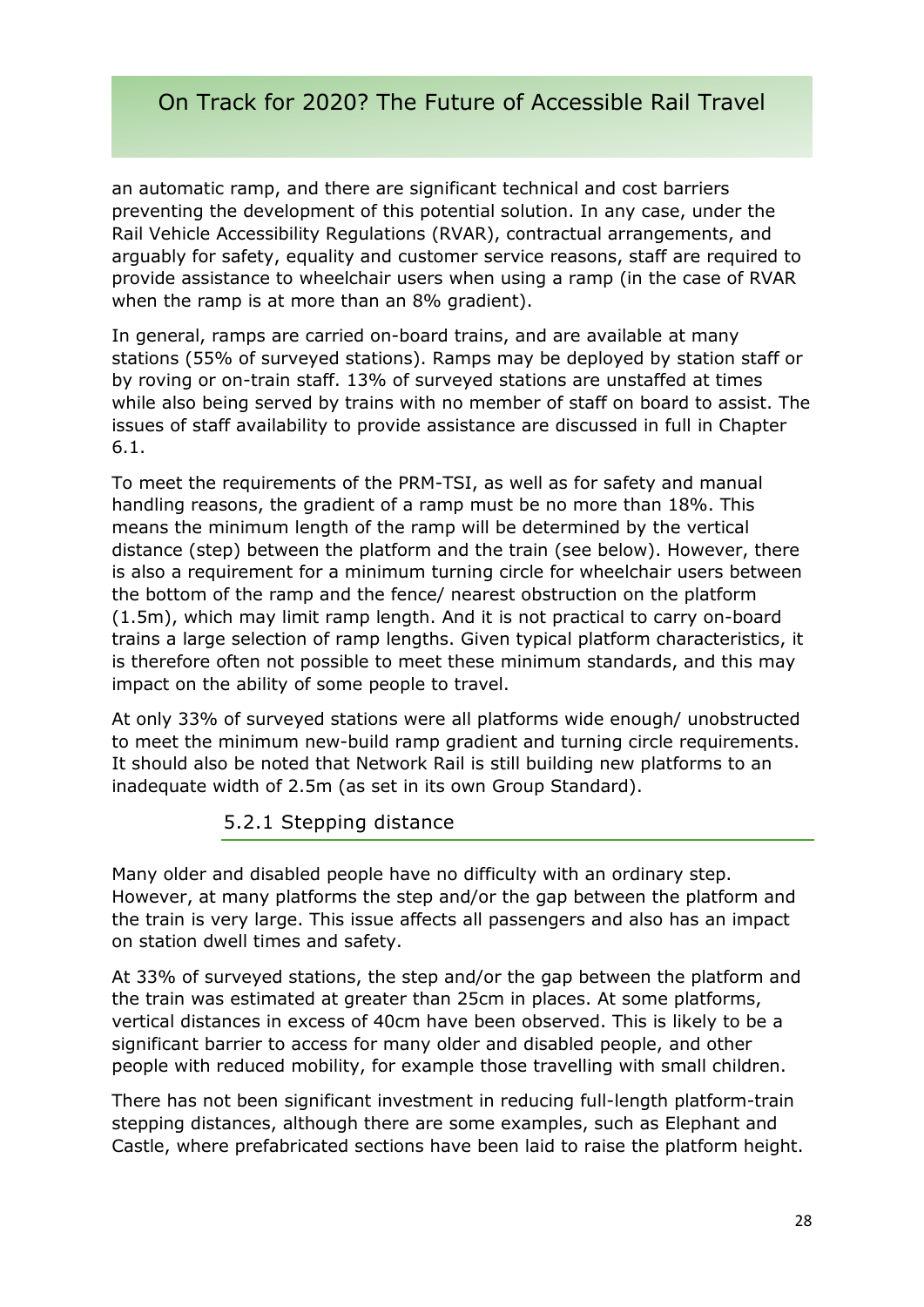There is an ongoing programme of installation of platform humps (also known as 'Harrington Humps'). Typically, these reduce stepping distances at one or two train doors only (but do not provide level access, unlike similar humps on London Underground). Although these humps are relatively inexpensive, there are concerns about usability and compliance with accessibility regulations, e.g. the inclusion of a steeply sloped ramp around the hump, and the ability of alighting passengers to identify where the hump is located. The humps do not appear to be a solution to the issue of stepping distance at busy stations.

#### 5.2.2 Platform design and layout

Many platforms are served by trains of varying type and/or length. However, there is no standard method of informing passengers which part of the platform the train will stop at, or where to wait to board a particular part of the train. In many cases, no information at all is provided. This can cause difficulties for passengers who may have to move a considerable distance along the platform at short notice. This problem can be exacerbated where there is pressure on staff to keep station dwell times to a minimum, either as a matter of course or in response to late running. German Railways (DB) has a simple system which indicates with boards on the platform where each car will stop.

At stations with low passenger numbers, it is not uncommon for platforms to have gravel or uneven surfaces for some or all of the platform length. This may cause difficulties for some passengers boarding and alighting.

Some trains are longer than the platforms they serve. This causes a range of problems, e.g. where wheelchair-accessible doorways stop off the end of the platform, or where passengers may be required to move down the train to alight.

There are rules on the marking of the area where passengers may be vulnerable to the slipstream effect of passing trains. This area is marked with a yellow line set back from the edge. 35% of surveyed stations had a tactile strip to warn passengers of the platform edge. However, this was always placed nearer to the platform edge than the yellow line (if present), so that passengers unable to see the yellow line would have to be within the danger area before detecting the strip.

Only 50% of surveyed stations had audio announcements on platforms. Where announcements are not provided, this means that passengers cannot be warned of the approach of a passing train.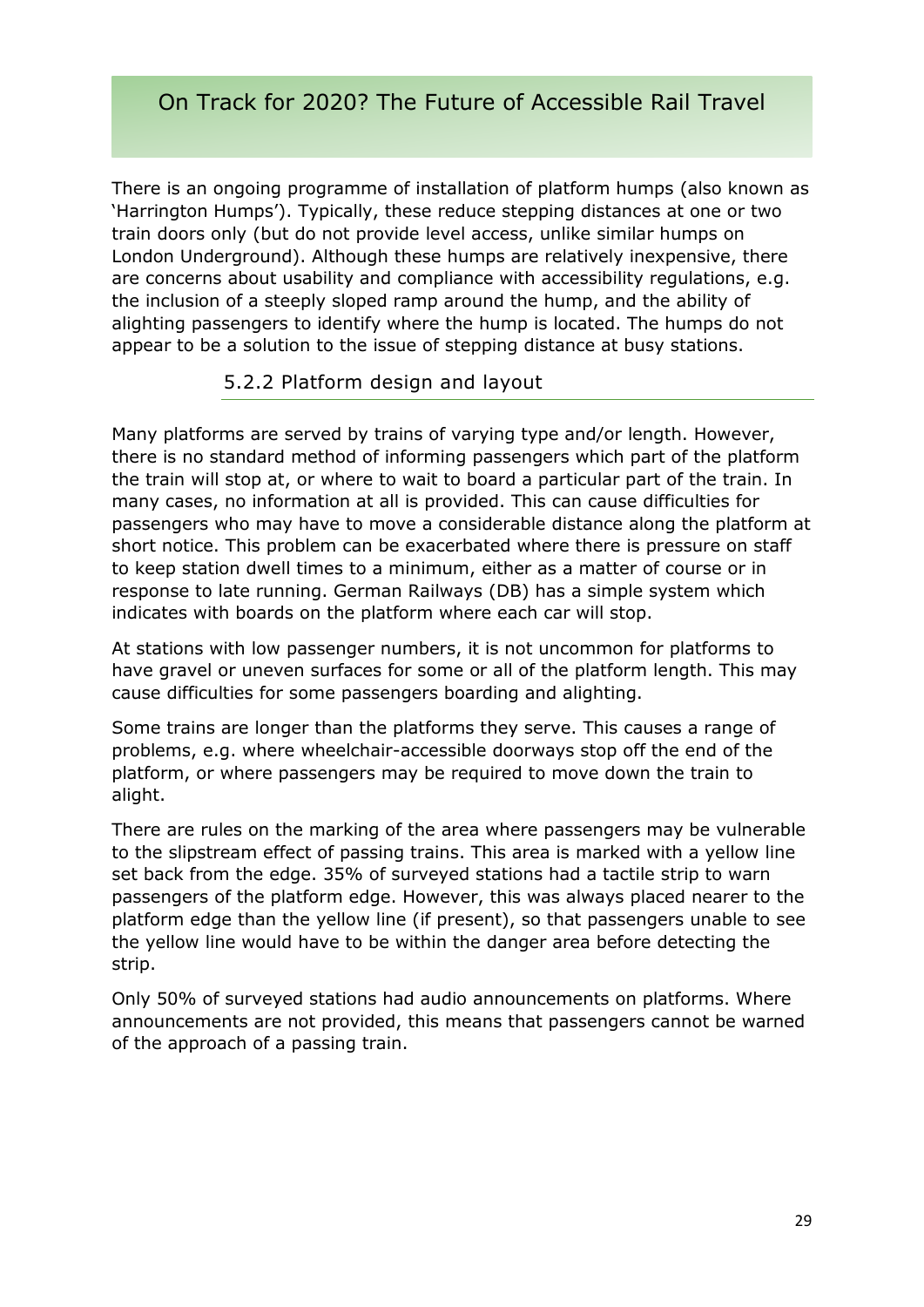# 6 Travelling with Confidence

This Chapter explores a wide range of actual and potential features of rail travel that can affect both the physical ability and the confidence of older and disabled people to travel on the national rail network.

### 6.1 Staffing

#### 6.1.1 Current situation

Outside the major conurbations, there is a universal trend to reduce the hours during which stations are staffed, including the availability of staffed ticket offices. Currently some 44% of all stations are completely unstaffed and a further 45% are unstaffed at some times of the day (staffing times vary widely). This means that 89% of stations will be without staff at some parts of the day even though trains are operating. It is also worth noting that at least one TOC states explicitly in its DPPP that ticket office staff are not able to provide assistance.

It is easy to understand the economic driving force behind these policies, but it is important to take a broader look at the impact that reduced staffing has on the numbers of people willing or able to travel to or from a given station.

Similarly if the trains themselves have no one to give assistance this acts as the other half of that equation and is important for similar reasons because, whether on station or train, there is clear evidence that older and/or disabled people value staff presence and face to face contact during their journey.

The actual operation of the trains themselves is not affected by this issue as it does not touch on safety aspects which are adequately covered by the Driver and his or her interface with in-cab technology, signalling and with communications systems to Control and Signalling Centres.

There is however an indication that there will be an increase in initiatives to reduce staffing (Driver Only Operation (DOO)) which does have significant accessibility implications. The McNulty report in 2011: "Realising the potential of GB Rail<sup>25</sup>" states the case as follows*:*

*"The default position for all services on GB Rail network should be DOO with a second member of train crew only being provided when there is a commercial, technical or other imperative"*

**<sup>.</sup>** <sup>25</sup> https://www.gov.uk/.../realising-the-potential-of-gb-rail-summary.pdf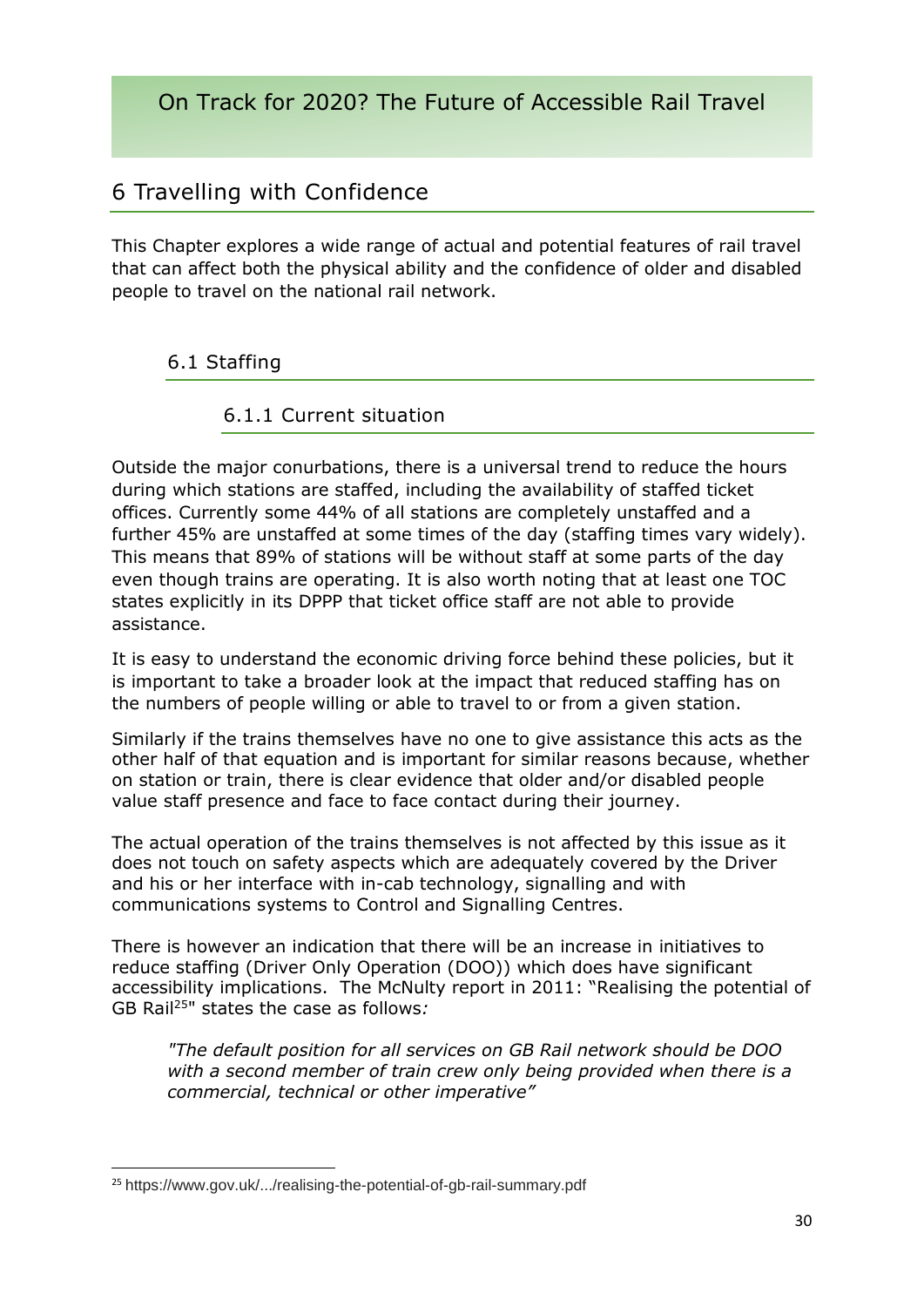The bulk of services presently meeting the McNulty requirement are in areas where the stations are short distances apart, the services frequent and the stations staffed. The majority are in the London Suburban area.

#### 6.1.2 The Challenges for 2020

On current trends, and given the clear steer in the McNulty report, it seems highly likely that by 2020 there will have been a significant increase in Driver Only Operation. If this is applied to services beyond the London commuter belt there will inevitably be considerable implications for the general confidence of older and disabled people to travel by train and for the provision of assisted travel.

There has been ample research evidence in the last decade that the presence of staff on stations is an important and much valued resource for passengers needing help to find information or buy tickets. It is also a major factor in making passengers feel safe<sup>26</sup>.

Transport Focus research in 2009<sup>27</sup> commented, for example;

*"All our research indicates passengers really like the re-assurance only the presence of staff can bring. Taking staff away from stations would represent a very short-term, short-sighted saving."*

While these concerns are voiced by passengers across the age spectrum, they are particularly strongly felt by older people who are least likely to be able to cope comfortably with ticket machines and other automated systems and who are often most in need of the reassurance that uniformed staff presence can bring.

Disabled people are also significantly affected. The Department for Transport's accessibility strategy "Railways for All"<sup>28</sup> notes that:

*"Staff are seen by many passengers, and by disabled passengers in particular, as important at times of disruption, especially unplanned engineering works or delayed trains and in improving personal security, all of which increase confidence to travel by rail."*

They also note that:

**.** 

"Staff play a key role in providing assistance particularly on the station *concourse and platforms."*

The *'other imperatives'* referred to in the McNulty report include the ability of older and disabled people "*to contribute to and participate in society and the economy"*. Given the growing number of older passengers and the clear

<sup>&</sup>lt;sup>26</sup> Passengers Perceptions of Personal Security on Public Transport, Independent Social Research 2009

<sup>&</sup>lt;sup>27</sup> Passenger perceptions of personal security on the railways, Passenger Focus 2009

<sup>&</sup>lt;sup>28</sup> Railways for All: The Accessibility Strategy for Great Britain's Railways, 2006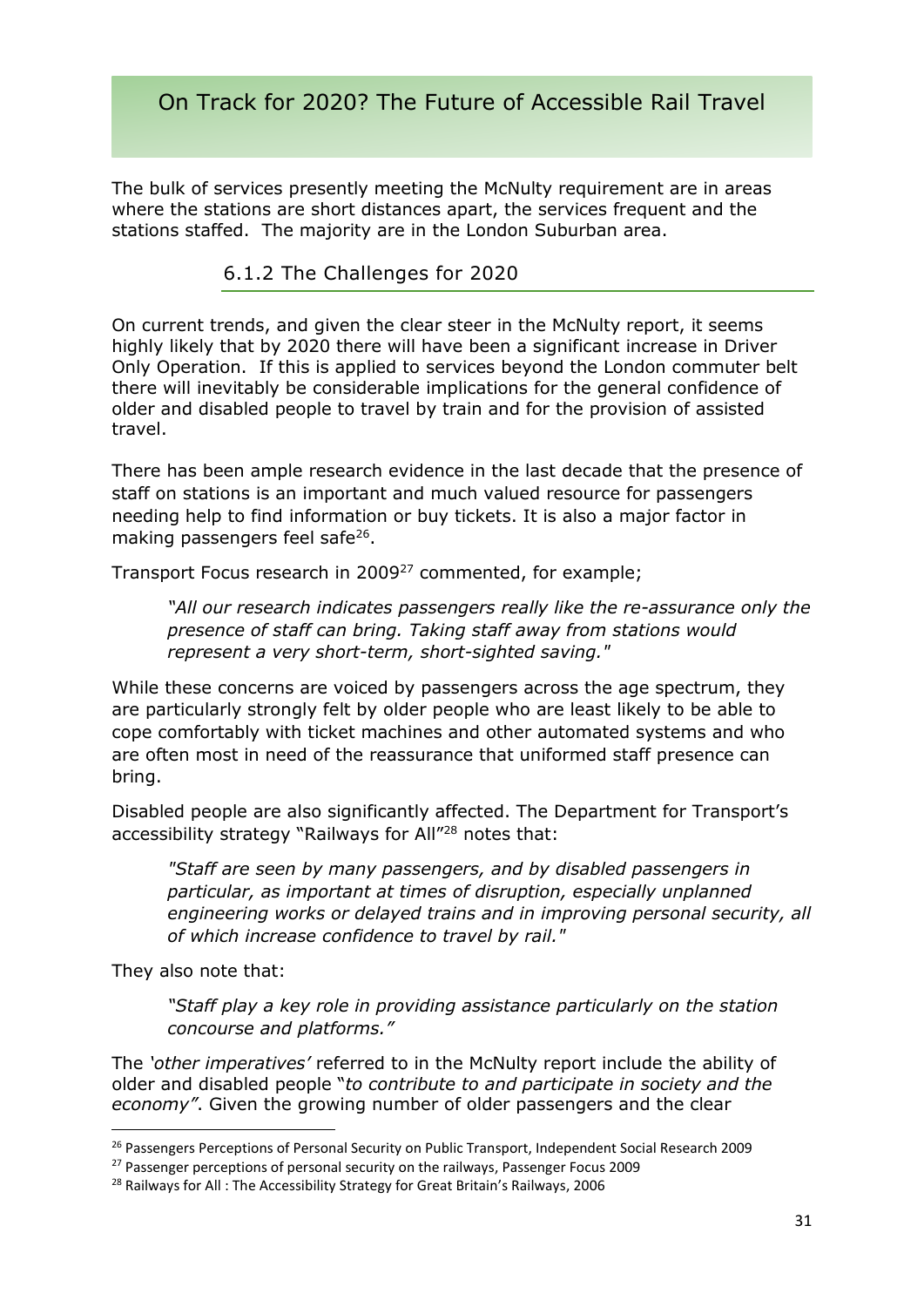evidence of their need for the presence of staff both for reassurance and for assistance, it is hard to see how these further economies meets this imperative

It is difficult too, in legal terms, to see how trains with no staff to provide assistance running through unstaffed stations cannot come under the heading of a *"provision, criterion or practice"* that discriminates*.* (Section 20 of the Equality Act  $2010^{29}$ ).

It is clearly not possible to obtain unbooked assisted travel to or from an unstaffed station unless there is some member of staff there to assist with the boarding or alighting.

Critically, it is Conductors who are in the front line in providing assisted boarding and alighting, including deploying platform-train ramps where appropriate, at the majority of platforms which are not staffed. It is Conductors who are best placed to ensure that assistance is delivered effectively and in accordance with the law. A key risk area is availability of help in getting off the train.

During disruption and in the event of an emergency, Conductors can also deliver the railway's duty of care to assisted passengers and other older and disabled people. This is further developed in Chapter 6.8.

#### 6.1.3 The challenges that remain

Services operating without staff to assist running through unstaffed stations will clearly be unable to provide the assistance that many older and disabled people need. This, in turn, will undermine the excellent reputation that many TOCs and Network Rail have built up in this area.

Staff visibility on the platform and the ability of on-train staff to hold departure at unstaffed stations to enable a disabled passenger to board or alight are vital for both access and safety reasons.

Before decisions are taken about routes and services on which further economies of staffing are envisaged, a full assessment of the likely impact on disabled and older travellers needs to be undertaken together with consideration of how legal and contractual obligations to provide assistance can continue to be met.

#### 6.2 Disabled Persons Rail Card (DPRC)

The Disabled Person's Railcard (DPRC) is a much valued incentive to enable and encourage disabled people to travel by train.

**<sup>.</sup>** <sup>29</sup> http://www.legislation.gov.uk/ukpga/2010/15/pdfs/ukpga\_20100015\_en.pdf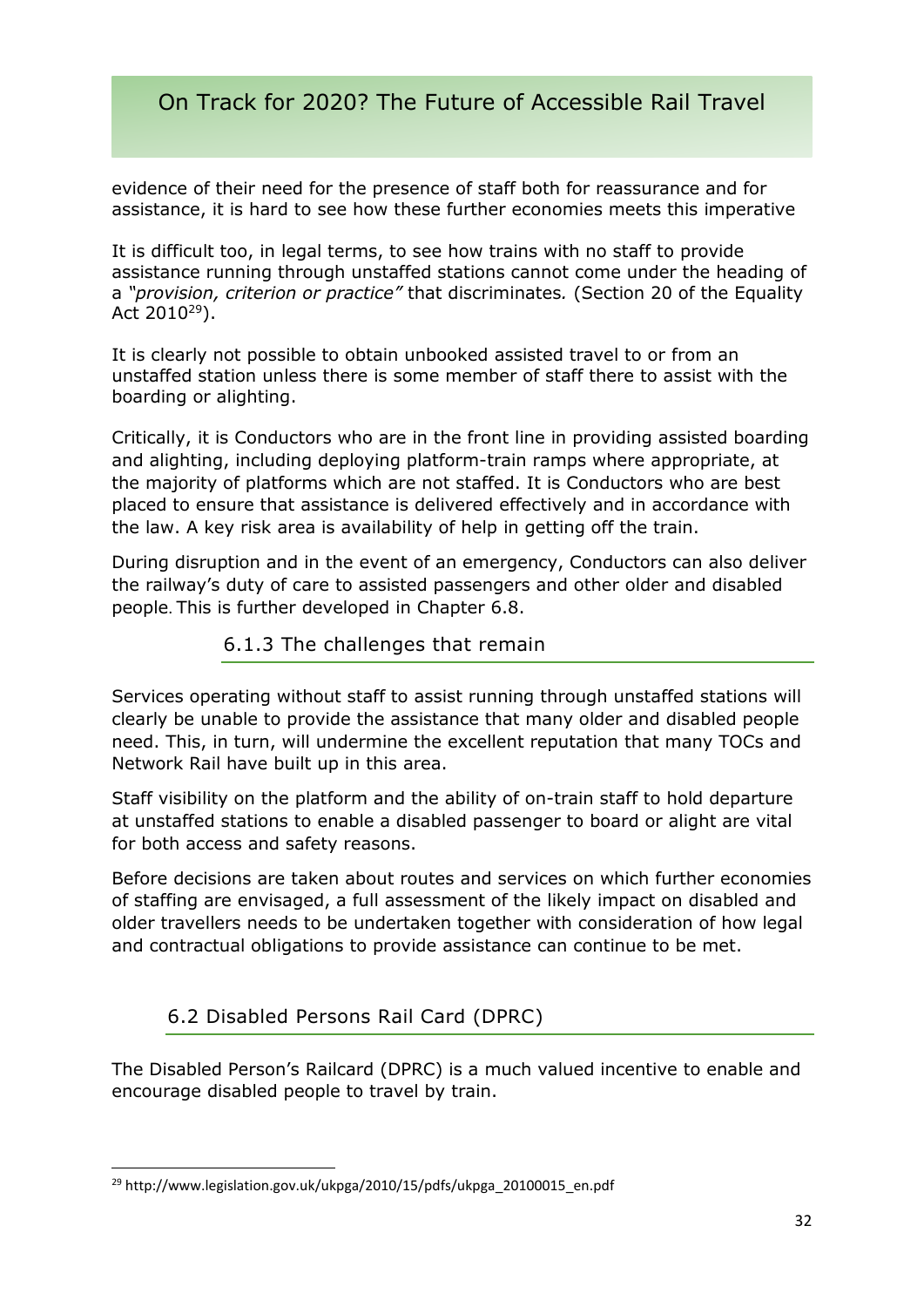Currently 142,000 people hold a DPRC. Passengers may qualify for a Railcard if they meet one of a number of eligibility criteria, for example that they are receiving disability-related benefits.

Not all disabled people (as defined by the Equalities Act 2010) will be eligible for a DPRC. Those outside the scheme include: temporary residents; visitors; people with temporary impairments/injuries etc.; and people not claiming relevant benefits (although people not in receipt of benefits are able to produce alternative evidence of entitlement, this is not widely known).

DPRC holders, and a companion, are entitled to a discount of 1/3 on most fares across the network. However discounted season tickets are not available. .

4 million journeys are made by DPRC holders each year (an average of 28 journeys for each cardholder). The card is clearly highly valued by those who make use of it.

Trips and travel patterns by DPRC holders are broadly similar to the population as a whole. DPRC is predominantly a leisure product so there are fewer commuter trips made even though, unlike other Railcards there are no restrictions on use before 09.30.

There is a correlation between disability and income, with disabled adults almost twice as likely to be living in low-income households as non-disabled adults $^{30}$ .

It is not currently possible for disabled people in receipt of the DPRC to obtain discounted Season Tickets. Given the link between disability and poverty, and the need for disabled people of working age to travel at peak as well as off peak times, it might be useful to review this policy.

The Government has stated its intention to encourage more disabled people into work. Providing discounted season tickets would help support this.

#### 6.3 Passenger Assistance

**.** 

All TOCs provide assistance to older and disabled passengers. This is not only good customer service, but is necessary to meet a range of contractual and legal requirements.

The terms on which assistance is provided are set out in the DPPP of each train and station operator. Each DPPP must meet the DPPP Guidance issued by the Department for Transport, in order to be approved. Thereafter, compliance with the DPPP is a Licence (and where relevant Franchise) obligation for train and station operators. Since October 2013, ORR has been responsible for approving and monitoring DPPPs.

<sup>30</sup> http://www.jrf.org.uk/publications/monitoring-poverty-and-social-exclusion-2014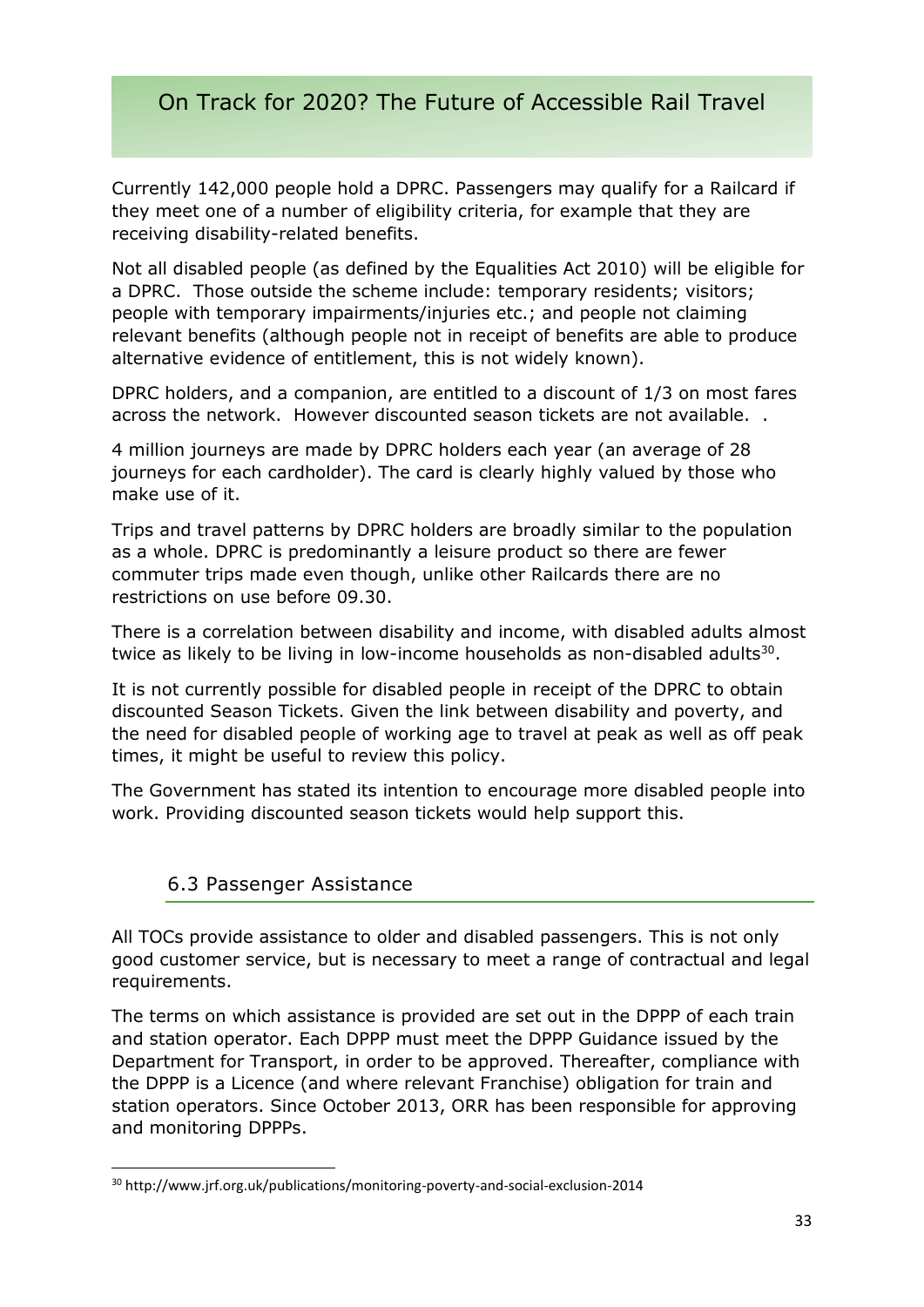A national assistance booking system, 'Passenger Assist' is used by all train operators and can process bookings throughout the network. Almost all operators request 24 hours' notice for bookings, although London Overground advertises a "Turn Up and Go" assistance service, and Merseyrail requests one hour's notice. Others may be adopting similar polices.

ATOC figures indicate that around 1 million booked "assists" are delivered each year, and this is rising by about 5% a year.

However, a majority of "assisted" passengers do not book. Data is not kept systematically, but anecdotal evidence from Network Rail suggests that the split between booked and unbooked assistance at major stations is about 50/50. Anecdotal evidence suggests that at most other stations around 75% of assistance is unbooked. This percentage varies according to journey type, TOC policy and station size.

The most common types of assistance delivered are: provision of platform-train ramps; other boarding/alighting assistance; assistance with luggage; navigation assistance around stations; and provision of a replacement accessible taxi, either due to station accessibility barriers, or during engineering works*.* 

There is a variation in the level of service promised by different train and station operators in their DPPPs, for example, whether assistance can be booked at unstaffed stations, or whether mobility scooters can be taken on trains. In some cases wording is ambiguous, e.g. whether 'assistance' actually means that a member of staff will attend, or an accessible taxi will be provided instead.

Research by Transport Focus has highlighted the inconsistency of Assisted Travel delivery<sup>31</sup>. For example, only 79% of surveyed passengers who had booked assistance received help alighting from their train. 75% of passengers were satisfied with the assistance provided overall.

When assistance does not arrive to help a passenger off the train, it is essential that a clear, reliable and readily available system is in place to enable the passenger to call for help. A phone number (widely publicised as part of the Passenger Assist system and staffed at all times) should be available. This is particularly important for those passengers without access to social media (see Chapter 7).

ATOC is currently conducting two pieces of research into passenger assistance. The first is a two year longitudinal study into experiences of using Passenger Assist. The second is looking at the London "Turn Up and Go" (L-TUG) project. A 12 month live trial started at Easter 2015. There are currently 37 stations offering "Turn Up and Go" as part of this pilot. There has been considerable interest to see if the L-TUG trial could be extended to other transport corridors e.g. Manchester - Leeds. There is believed to be a variation in the success rate

<sup>&</sup>lt;sup>31</sup> Passenger Assist, Passenger Focus, March 2014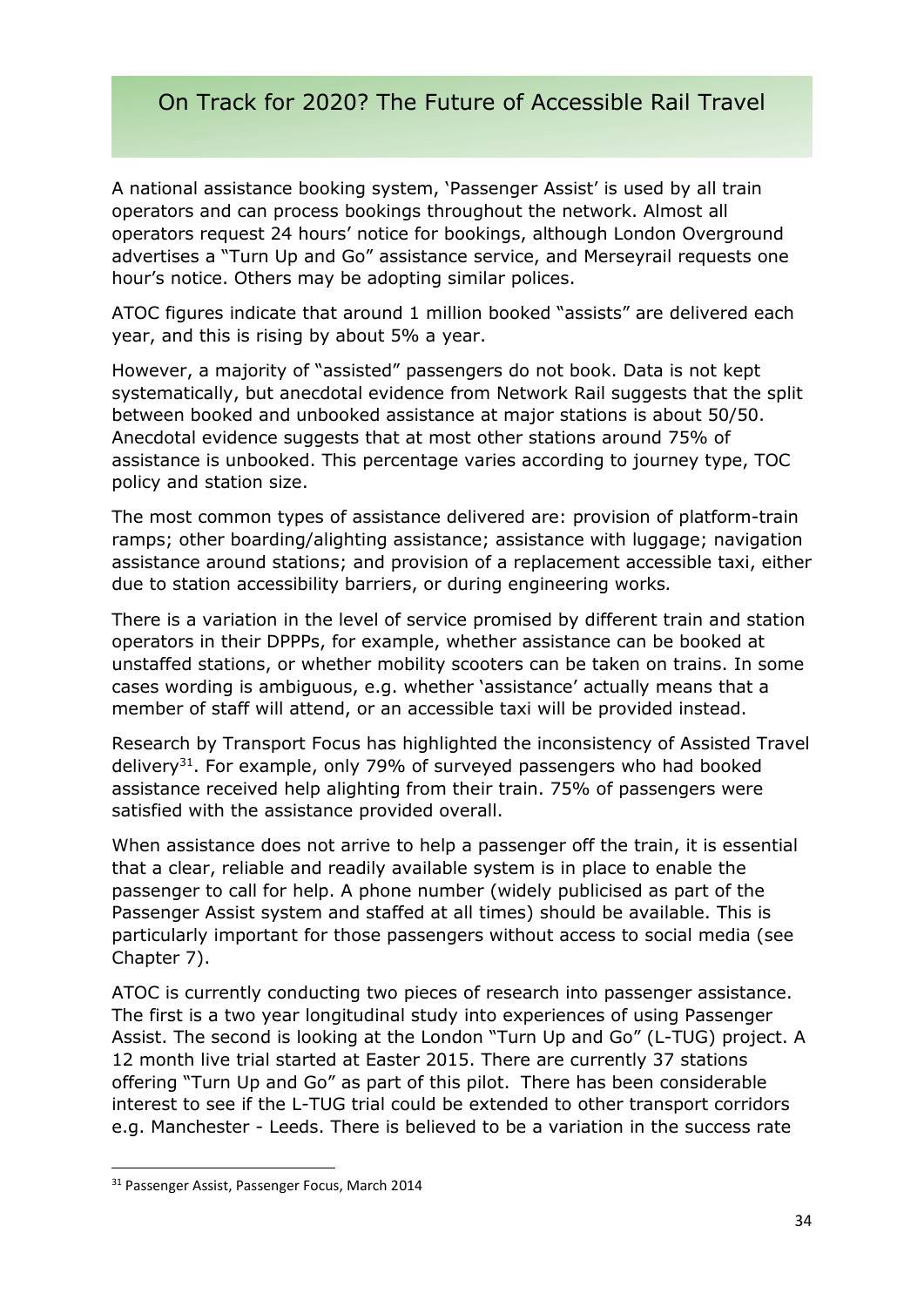of booked assistance delivery between TOCs, although it has not been possible to quantify this.

There is a significant variation in levels of train and station staffing across the network, which affects the ability of operators to respond to short notice changes to assistance requirements, or to unbooked assistance. The company ethos of TOCs and attitudes of their workforce (including the scope and depth of training) may also have an impact on the ability of passengers to get unbooked assistance.

As noted earlier, where there are no staff to assist on trains calling at unstaffed stations, it is not possible to provide unbooked boarding and alighting assistance.

According to a recent ORR survey<sup>32</sup>, only 9% of a sample of disabled people, and those assisting them, had heard of the Passenger Assist system. The huge majority of disabled rail travellers, and non-rail travellers, do not know that they can get assistance free of charge. It would seem likely that this suppresses demand to a significant degree.

#### 6.4 Mobility Scooters

**.** 

The use of mobility scooters by older and disabled people is growing fast. A recent report by the Research Institute for Consumer Affairs (RICA) for the Department for Transport<sup>33</sup> suggest an annual growth of between 5% and  $10\%$ with annual sales for the UK of around 80,000 and total numbers in use in the order of 300,000 to 350,000. For many people mobility scooters provide freedom of movement and mobility in and around their local area. However, more and more people also want to travel with their scooter to enjoy the same freedom at their destination.

The increasing size of some mobility scooters (linked in part to obesity trends) is creating a major problem. Some are simply too big or too heavy to be accepted onto trains (or indeed other forms of public transport). It is also important to note that there is no definition of or standard for a scooter in terms of train and other transport vehicle design. Trains and buses are designed around a conceptual reference wheelchair defined in regulation. There is no equivalent for a reference scooter.

Unfortunately the range of different policies adopted by TOCs on the acceptability of mobility scooters is causing uncertainty and anxiety. Some set

<sup>&</sup>lt;sup>32</sup> Disabled Rail Passengers Awareness of Assistance from Train Operators, ORR, March 2014 33

https://www.gov.uk/government/uploads/system/uploads/attachment\_data/file/362989/Rica\_Mobility\_scoo ter\_market\_study\_final.pdf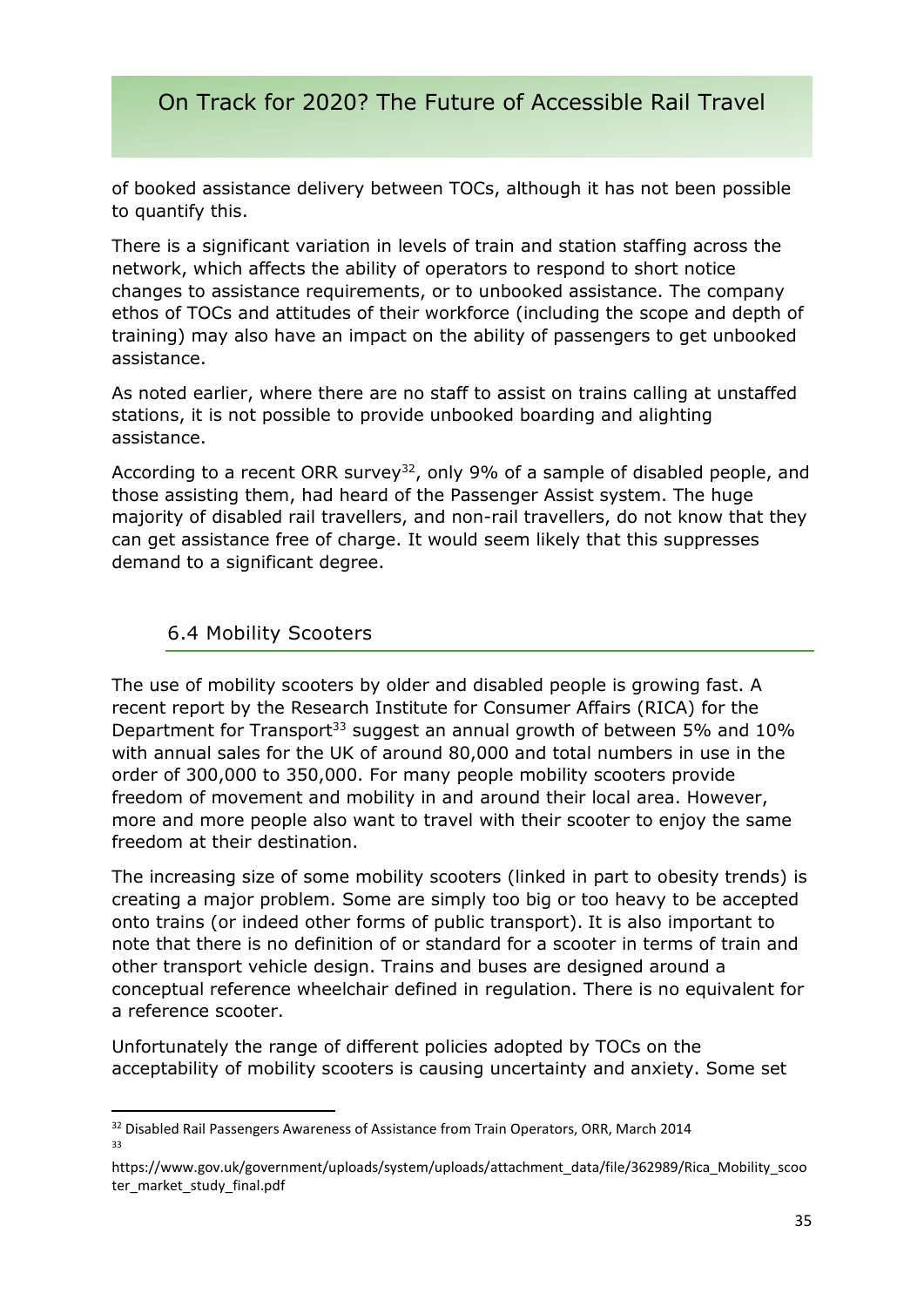clear standards on their websites specifying the maximum dimensions they will permit on-board but there is inconsistency between them (due in part at least to different space availability on different types of train).

A 2013 report from the Research Institute for Consumer Affairs (RICA)<sup>34</sup> sets out the policies for each TOC. Although National Rail Enquiries includes a summary of the policies of each of the TOCs on the dimensions they will accept, it remains a logistical nightmare for anyone planning a journey that involves more than one TOC.

Transport for London now offer a service to assess individual wheelchairs or scooters and to provide evidence for those whose vehicles meet their requirements to demonstrate that they are allowed to board.

While this is a useful and welcome development, there is still an urgent need at national level for some means of identifying at the point of choosing or buying a mobility scooter whether it is likely to be compatible with public transport use. This same point was identified by the Transport Select Committee in its 2013 Report into Transport Accessibility. This could be a valuable initiative for ATOC to lead.

#### 6.5 Toilets

**.** 

The importance to a large and growing part of the travelling public to have available and accessible toilets on the station – without the need to call for assistance – should be recognised more fully by TOCs. For many older people and people with disabilities, access to a toilet is of great importance.

A 2007 report from (then) Help the Aged<sup>35</sup> on incontinence and older people established a link between worries about need to be within easy reach of a toilet and social isolation. Many of those interviewed for the study said that they did not use public transport for fear of not being able to reach a useable toilet quickly enough. The report called for the provision of *"adequate, accessible, well-maintained and equipped toilets…… at all bus, coach and railway stations and facilities on coaches and trains".*

There is also an established correlation between age and bladder control with older people more likely to need frequent toilet access. Chart 3 below, taken from a Report "The Aging Bladder"<sup>36</sup> clearly shows the pattern.

<sup>34</sup> http://www.rica.org.uk/sites/default/files/documents/pdfs/mobility/mobility-scooters-and-trains.pdf <sup>35</sup> http://www.ageuk.org.uk/documents/en-gb/for-

professionals/research/incontinence%20and%20older%20people%20(2007)\_pro.pdf?dtrk=true

<sup>36</sup> http://www.ncbi.nlm.nih.gov/pmc/articles/PMC1472849/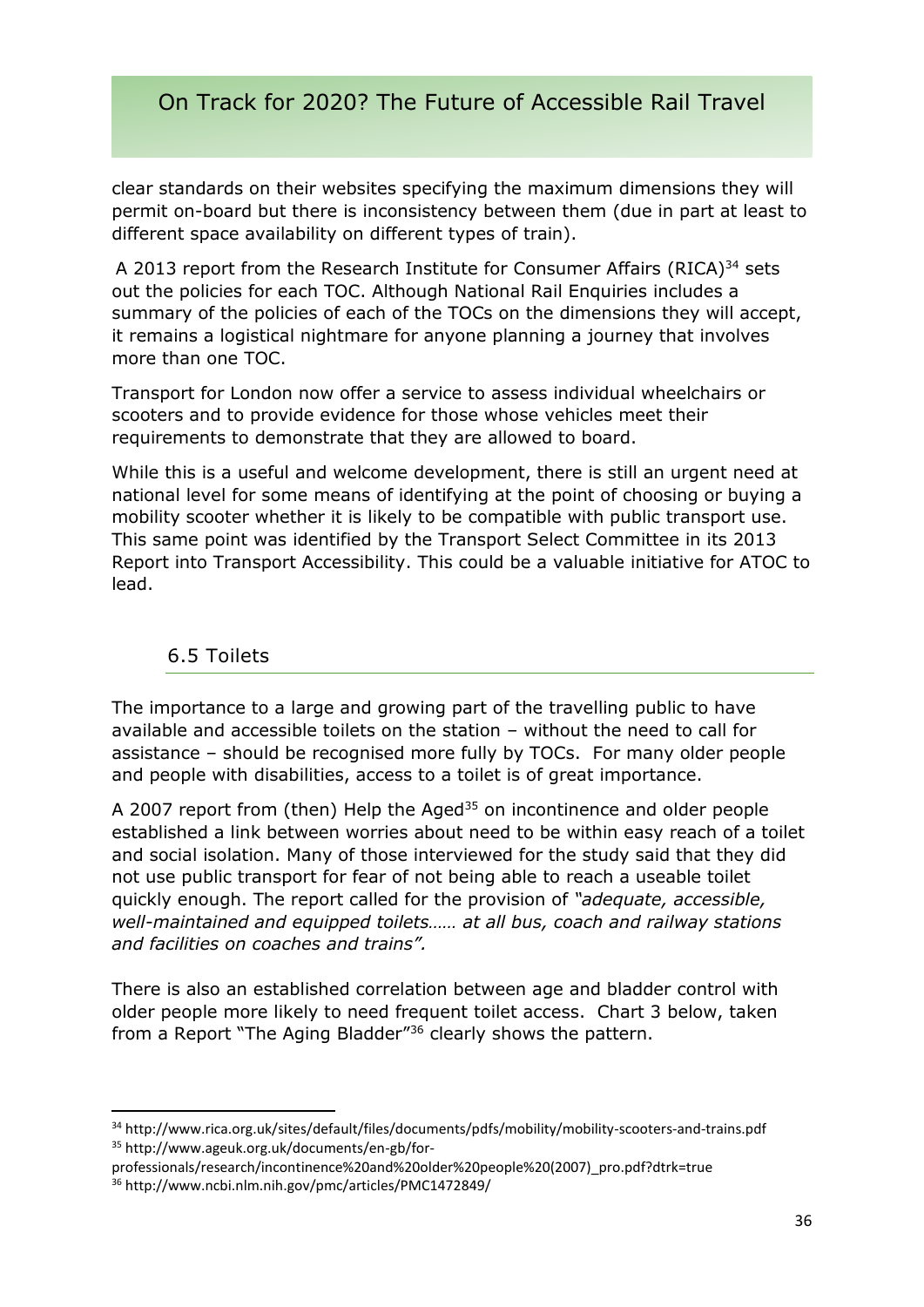

Chart 3: Bladder compliance over time

Lack of available – or accessible - toilets is therefore a major deterrent to travel for many older and disabled people. On stations, although toilets are sometimes provided, accessible toilets are normally kept locked with access provided by means of a staff controlled lock – often kept in an office some distance away and, of course, dependent on the availability of staff. A further complication is that toilets are often located in ticket office areas that will be locked when stations are unstaffed.

Of the 40 stations surveyed for this Report, 38% had a toilet and 35% had an accessible toilet but at only 53% of these were the toilets open at all times trains were running.

On train toilets are also an issue. Keeping the Universal Accessible Toilet (UAT) in operation should be seen as a priority by fleet maintenance staff as this will enable passengers to travel with a greater degree of confidence. For a disabled passenger on a long journey to find the accessible toilet locked and out of order is a major concern.

Overall 85% of trains currently have a toilet. All of what might be termed 'Intercity' and 'Regional Express' trains, and 95% of 'Regional Local' trains have a toilet, but only 40% of 'inner suburban' trains do. Only 50% of trains currently have an accessible toilet but this will be addressed as the 2020 deadline approaches.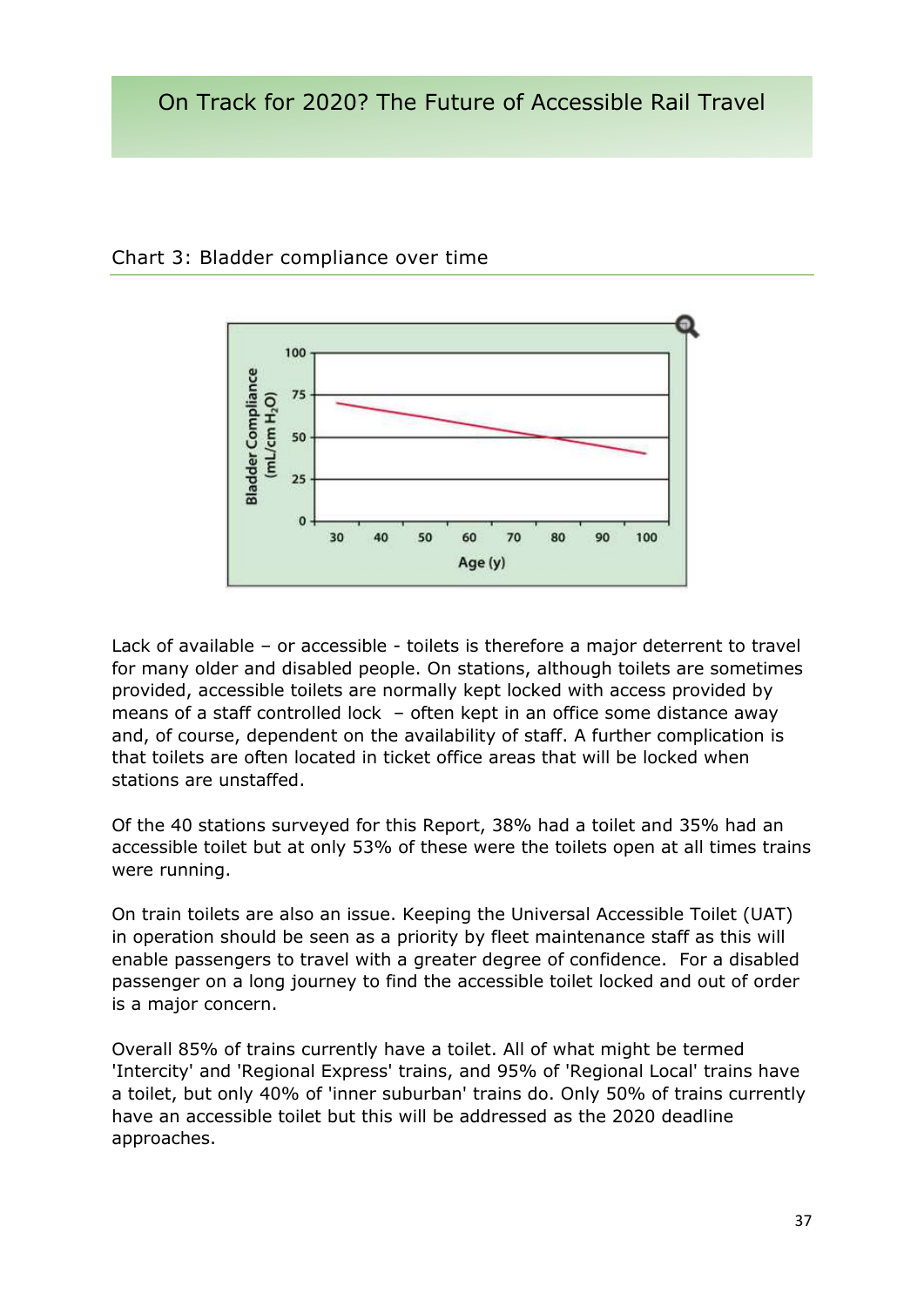The need for toilets on shorter route services is also a priority for many older people. It is interesting to note a recent report (in the December 2014 edition of Modern Railways) that Dutch Railways (NS) is to respond to widespread public and parliamentary criticism by fitting accessible toilets to all 131 of their relatively new Sprinter Light Train EMUs (electrical multiple units). These trains currently have no toilets on board.

Where no toilets are provided on board services consideration needs to be given to better toilet provision at stations. So, for example, stations on the new Crossrail route should have better toilet provision to compensate for the absence of on-board toilet facilities. Needless to say such facilities will also need to be accessible for disabled passengers.

#### 6.6 Station Design

**.** 

The design and layout of stations can make an enormous difference to the ease and confidence with which they can be used by older and disabled travellers.

Applying Inclusive Design principles is the best way to ensure that all travellers find it easier to move through a station or interchange with confidence. The basis of Inclusive Design is that facilities, equipment - and indeed building layout - are simple and intuitive, provide space for everyone and require low physical effort. This is much more effective – and cost effective – than providing separate, specialist facilities for disabled people. The example of the Barcelona Metro ticket machine quoted in Chapter 2.2 illustrates the concept clearly.

The key document which sets the standards to be followed is the DfT Code of Practice – which draws directly on the PRM-TSI.

In parallel, Network Rail, which owns and manages the country's largest stations<sup>37</sup>, has adopted the principle of Inclusive Design and is developing an Inclusive Design Strategy. Once this is agreed it could form a useful basis for standards across the network.

The focus of the new strategy is on how to design and manage space effectively to create environments in which everyone can move about with minimal effort and maximum confidence. The strategy will be underpinned with training of Network Rail engineers so that there is clear and common understanding of the Inclusive Design concept. The use of Diversity Impact Assessments is also helping to ensure understanding and continuity of application.

One of the most important design features is an uncluttered layout that makes it immediately apparent which way to go to find key facilities such as ticket offices or machines, access to platforms, toilets etc. This can be achieved by a

<sup>&</sup>lt;sup>37</sup> Birmingham New Street, Bristol Temple Meads, Edinburgh Waverley, Glasgow Central, Leeds, Liverpool Lime Street, Manchester Piccadilly, Reading, Cannon Street, Charing Cross, Euston, Kings Cross, London Bridge, Liverpool Street, Paddington, St Pancras International, Victoria, Waterloo.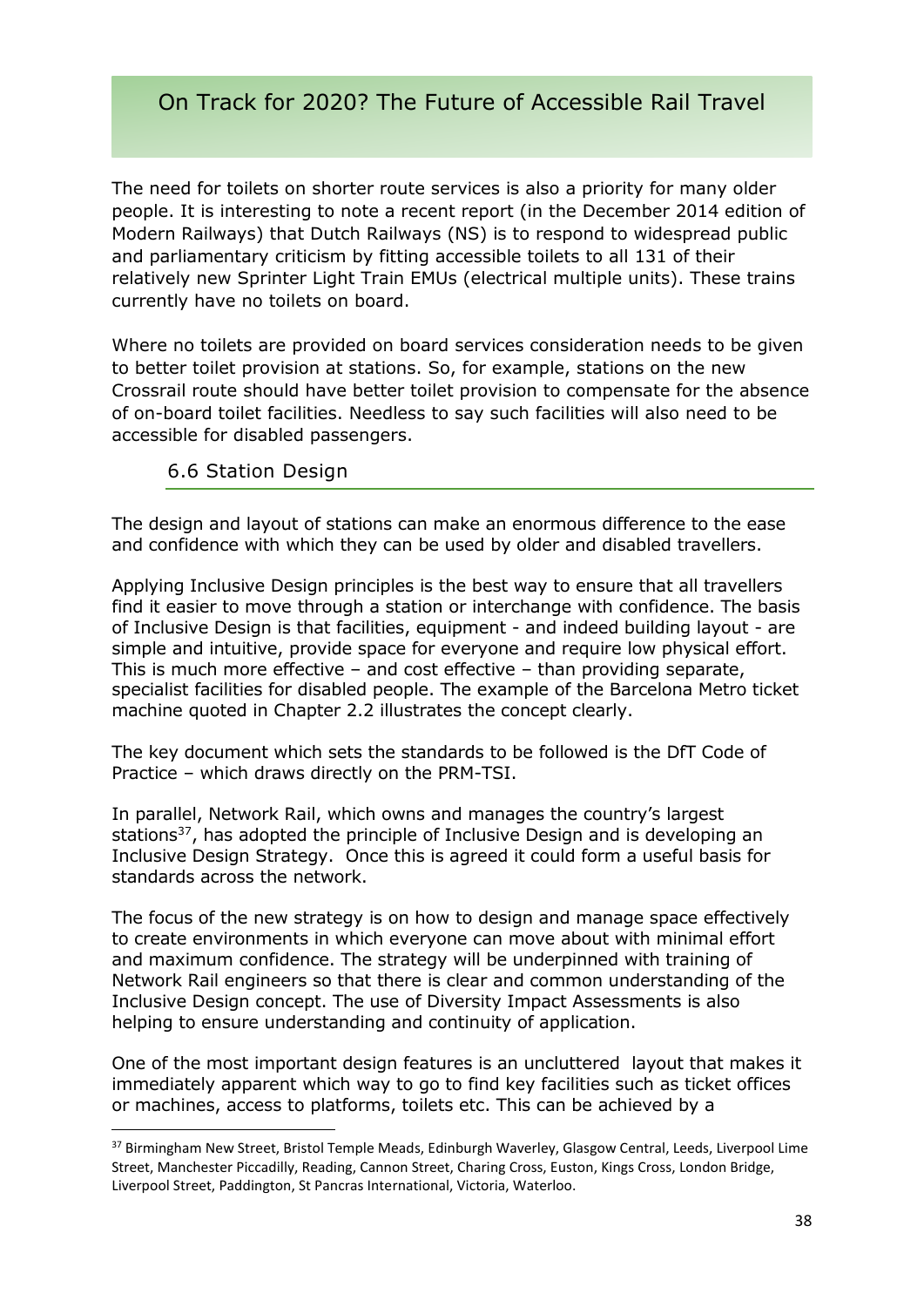combination of sensitive layout and good signage.

Signage is particularly important in giving people confidence and minimising risk of missing trains and connections. Some degree of vision loss is common among older people and so it is vital that signs are well sited, clear and use colour contrast to ensure legibility. The PRM-TSI specifies white lettering on dark blue or black for this purpose. Consistent clarity will also help the large number of travellers who are unfamiliar with the station.

The location of signs is another critical issue. They are too often located in places that cause confusion at best and create a safety hazard at worst. One example is placing directional signs at the top of escalators. This causes people to be distracted at the moment they need to concentrate on stepping off the escalator. For some older people this is likely to result in a trip or fall. Placing signage where people can see it at a point from which they can make an informed decision about which way to go is both safer and more reassuring.

Walking distances are already a major barrier to access at stations. For example, at Manchester Piccadilly station, some interchanging passengers have to walk 600m. At Farringdon station in London, 450m is possible when interchanging with the Underground. With longer platforms, walking distances can increase, which may impact on many older and disabled people.

Loss of stamina among older people is also a key factor. Many modern transport facilities – both stations and to an even greater extent airports involve long walking distances. It is very important to indicate the maximum distance that might have to be walked to get from point of arrival to platform and to ensure that there are seats to provide resting places available on the route. Network Rail is considering the introduction of seats every 50 metres (maximum) at their stations for this purpose.

Toilets become increasingly important as you grow older (see also 6.5). Plentiful provision and clear directional signage to toilets is essential.

Good design standards and regular monitoring and maintenance of all access features is also vital. It is essential for disabled and older people to be confident that the toilets will be working and that the lift will not be out of service or unavailable. They cannot afford to take a chance.

Vulnerability and a fear for one's own safety increases with age and loss of agility. This means that older people are often put off by things that would not concern others such as poor lighting, no obvious security, an absence of staff. Closed Circuit Television (CCTV), while it is useful, does not always give older people the assurance it may give younger travellers, perhaps as older people will often have less trust in technology. So real or imagined safety in a public place is important. See also 6.7 below

Interchange between one mode and another (for example rail and bus) is often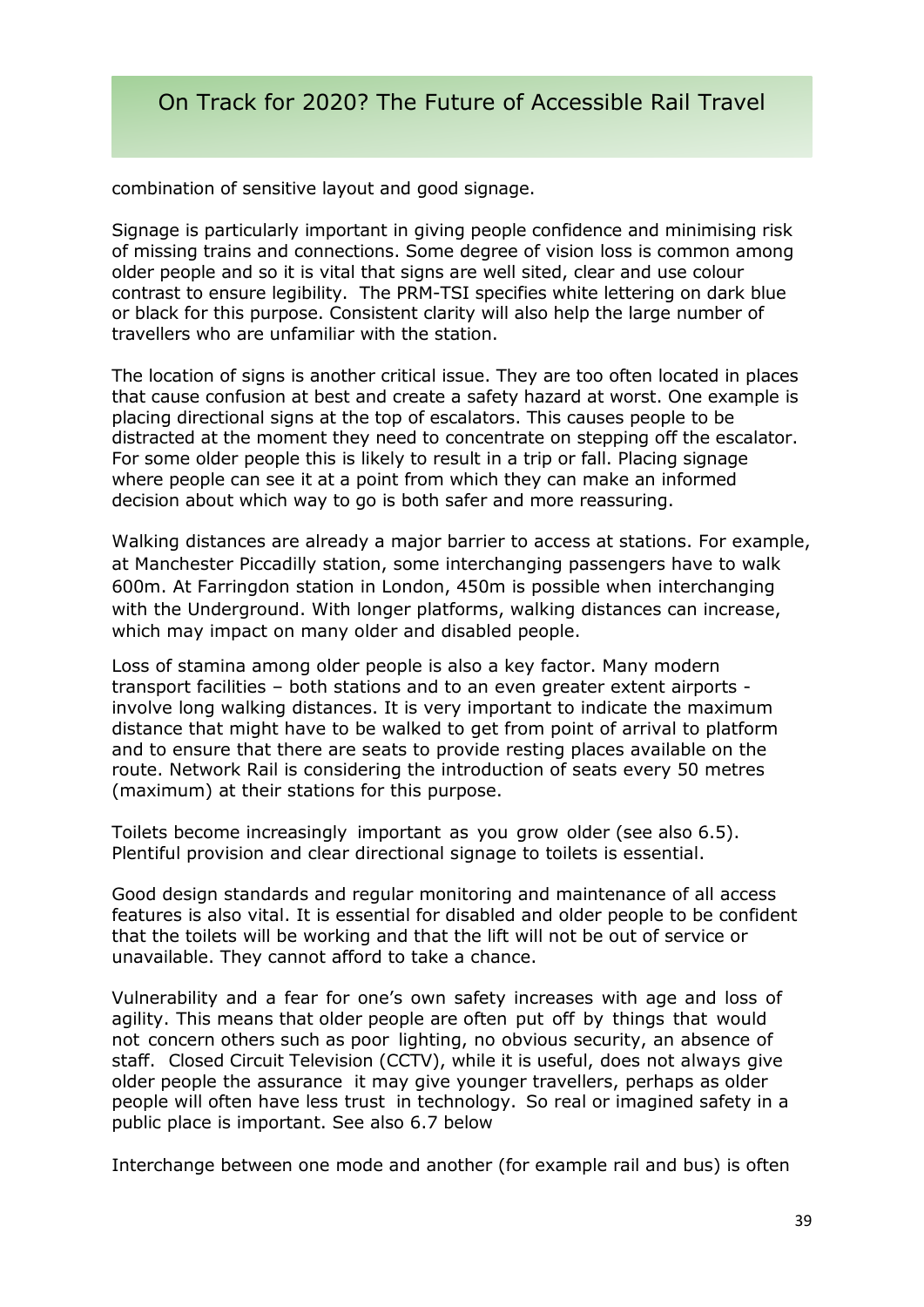a neglected and therefore worrying area for older people. Key factors such as clear directional signing and consistent good levels of lighting are among the key features. Here again the application of Inclusive Design principles is the most effective route to take.

In addition to developing a new Inclusive Design Strategy, Network Rail has also set up a Built Environment Accessibility Panel<sup>38</sup> which brings together experts both in disability and in access to review and challenge some of the traditional practices adopted by Network Rail.

It should be recognised that many Station Facility Owners are, in fact, tenants, not owners. This means that they have few incentives to improve station conditions, although many small scale improvements will be mandated by the Franchise Agreement, as will co-operation with third party improvements from, for example, Network Rail.

It is essential that the ORR is adequately resourced to audit and enforce existing standards.

A further question to consider is how the Department for Transport, through the franchising process can incentivise long term capital investment focussed on system wide and external benefits.

#### 6.7 Personal Security

**.** 

While stations and trains are generally safe environments, for many older and disabled people, a perception of risk for their personal security is a very real deterrent factor. Poor lighting, presence of undergrowth or other potential hiding places alongside platforms, the area around the station car park or bus stop area all affect the confidence people feel in travelling.

Automatic recordings or disembodied voices do not in any way provide the reassurance required by older people. Uniformed staff presence, backed by good lighting and CCTV and clear signage especially at interchange points are basic essentials along with audible and visual information.

The Transport Focus Report "The Experiences of Disabled Rail Travellers – National Rail Passenger Survey 2013"<sup>39</sup> asked respondents if they had cause to worry about personal security when travelling by train in the last 6 months.

18% of disabled passengers expressed concern for their personal security compared with 11% of non-disabled passengers. Lack of staff and anti-social behaviour by other passengers were rated as the areas of greatest concern both

<sup>38</sup> https://www.networkrail.co.uk/community/interest-groups/network-rail-built-environment-accessibilitypanel/

<sup>39</sup> http://www.passengerfocus.org.uk/research/publications/nrps-and-bps-accessibility-analysis-2013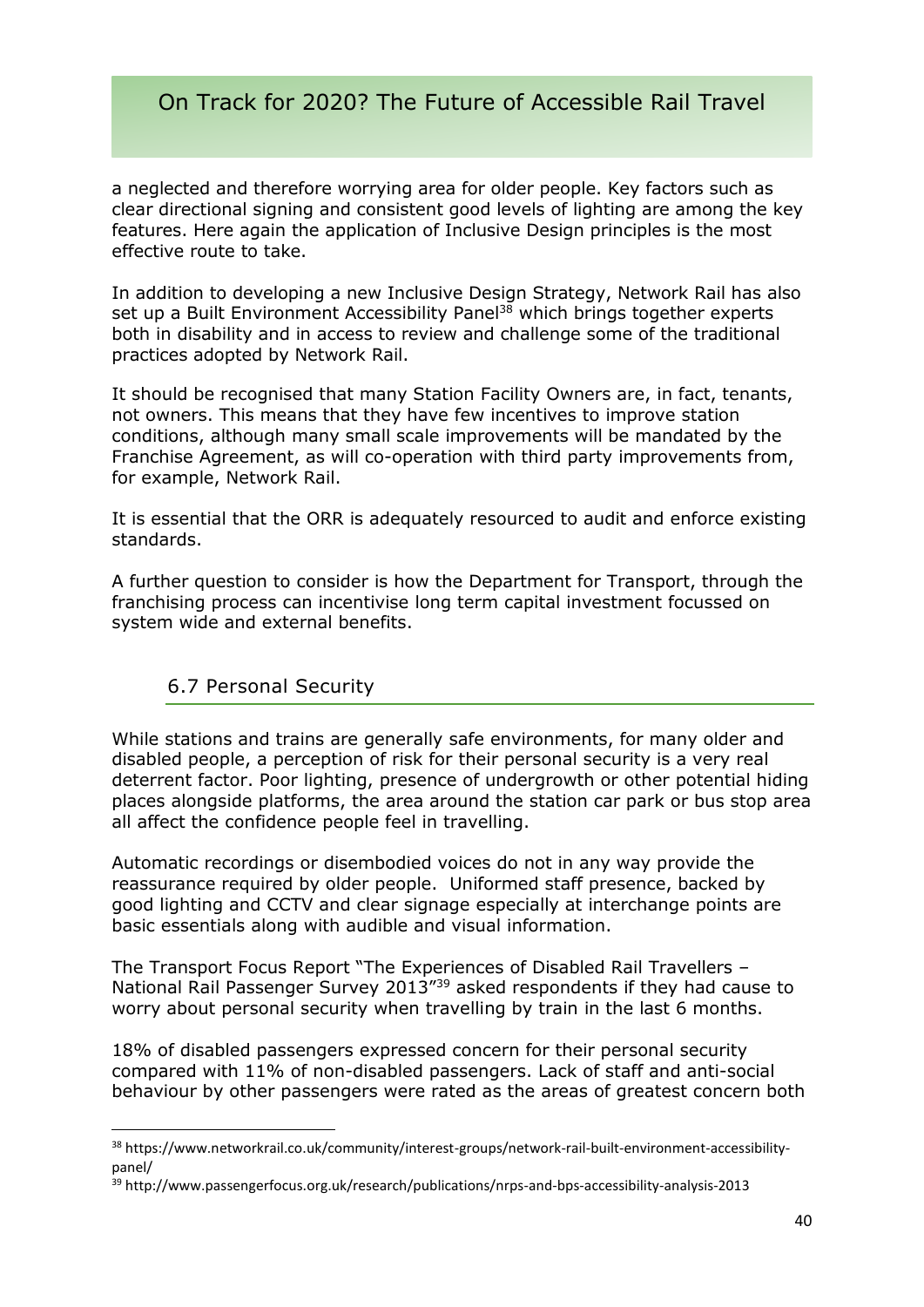at the station and on the train. There are also growing numbers of reports of hate crime against disabled people which is adding to many people's concern for their personal safety.

#### 6.8 Delays, disruptions and emergencies

It is very important that all plans and policies for dealing with emergency situations, including evacuation of stations or trains, deal specifically with how to communicate with and assist appropriately those passengers who cannot see, cannot hear, cannot understand what is happening or cannot move independently. This needs to be incorporated both in procedures and in training.

It is also important, in times of delay and in the event of an incident, to have plans in place for back up staff – those not directly involved in dealing with the incident - to be deployed to assist directly with the travelling public and for them to be equipped to deal sensitively with the most vulnerable passengers.

The problems at Kings Cross over the 2014 Christmas period caused by late running engineering works, threw up some key points. Large numbers of passengers were disrupted including – inevitably - many older passengers and those with disabilities as well as parents travelling with small children. And yet, all passengers were directed to Finsbury Park which does not have step-free access to the Underground nor to the street from most platforms. In circumstances such as these there needs to be a robust system in place to:

- Inform people who need to know what the access implications of any rerouting or disruption are;
- Ensure that the Journey Planner can cope with step free journey enquiries during disruption;
- Put accessibility high on the list of criteria to be considered where alternative routes for diverted trains are planned. At holiday periods in particular, the planned use of a non-step-free station as an alternative to a major station is unacceptable;
- Base negotiations between TOCs on ticket acceptance together with the need to maintain an accessible railway.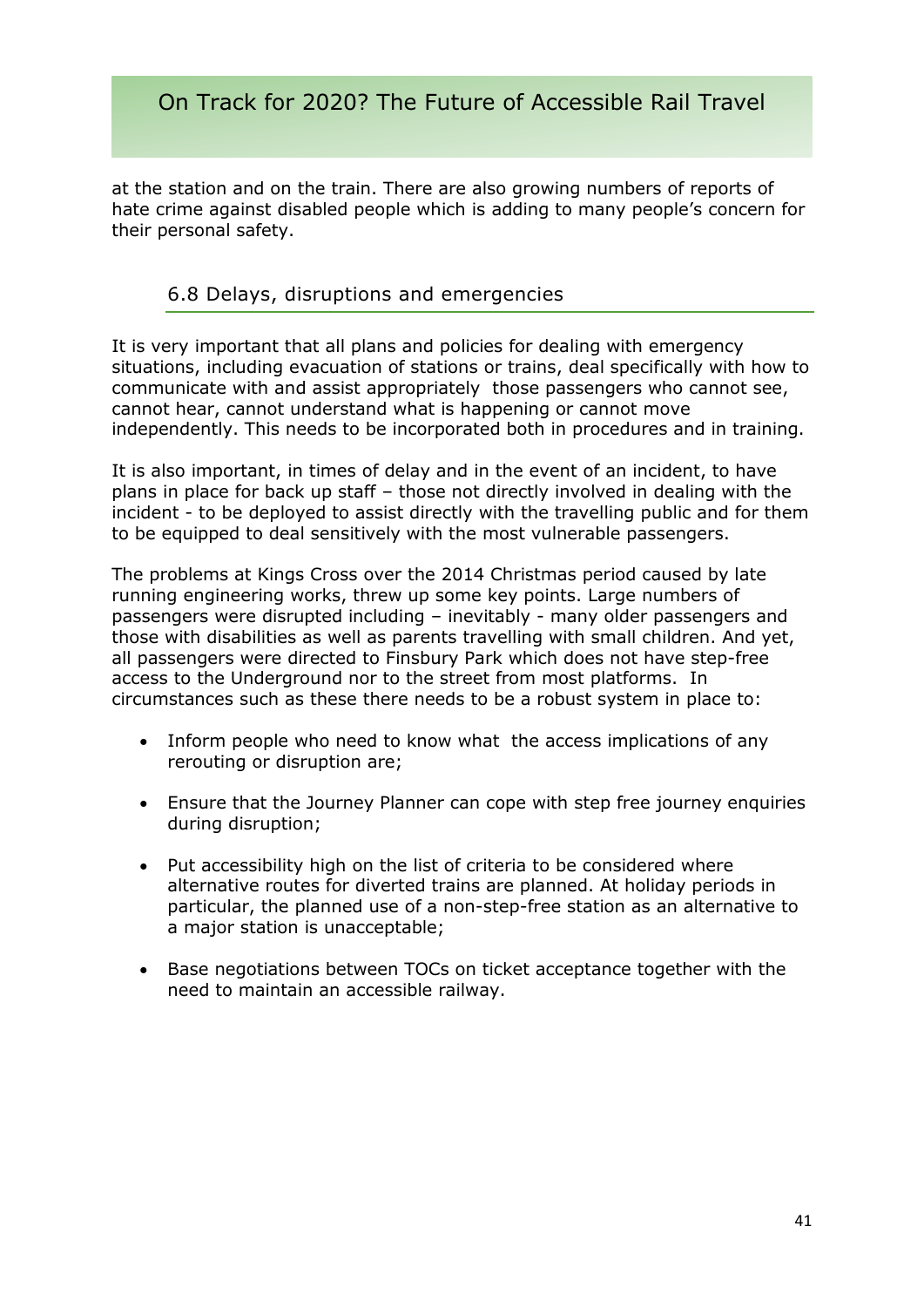# 7. Getting Smart

This Chapter looks at the information currently provided by the rail industry to passengers and at its ease of use and accessibility to older and disabled passengers.

Trying to decipher timetables can be a major source of stress and anxiety for many disabled and older people. The simpler the train frequencies and service patterns, the less need for complex timetabling and the easier it becomes.

However, even where timetabling is straightforward, the complexity of the fare structure, which penalises those who don't book in advance, often means that use of the internet becomes almost compulsory.

#### 7.1 Pre-journey information and planning

Across all transport modes, use of the internet is now the predominant source of information and guidance on planning and booking a journey. Increasingly operators are cutting back on paper based information and expecting travellers to do the necessary research and booking on-line.

Chart 4 below, taken from data produced in 2013 by the Office for National Statistics<sup>40</sup>, indicates the significant drop in internet availability and usage by those aged over 65 – and even among those aged 45 to 64 only just over half use the internet for travel bookings.



#### Chart 4: Use of Internet Services by Age

<sup>40</sup> Internet Access: Households and Individual, ONS 2013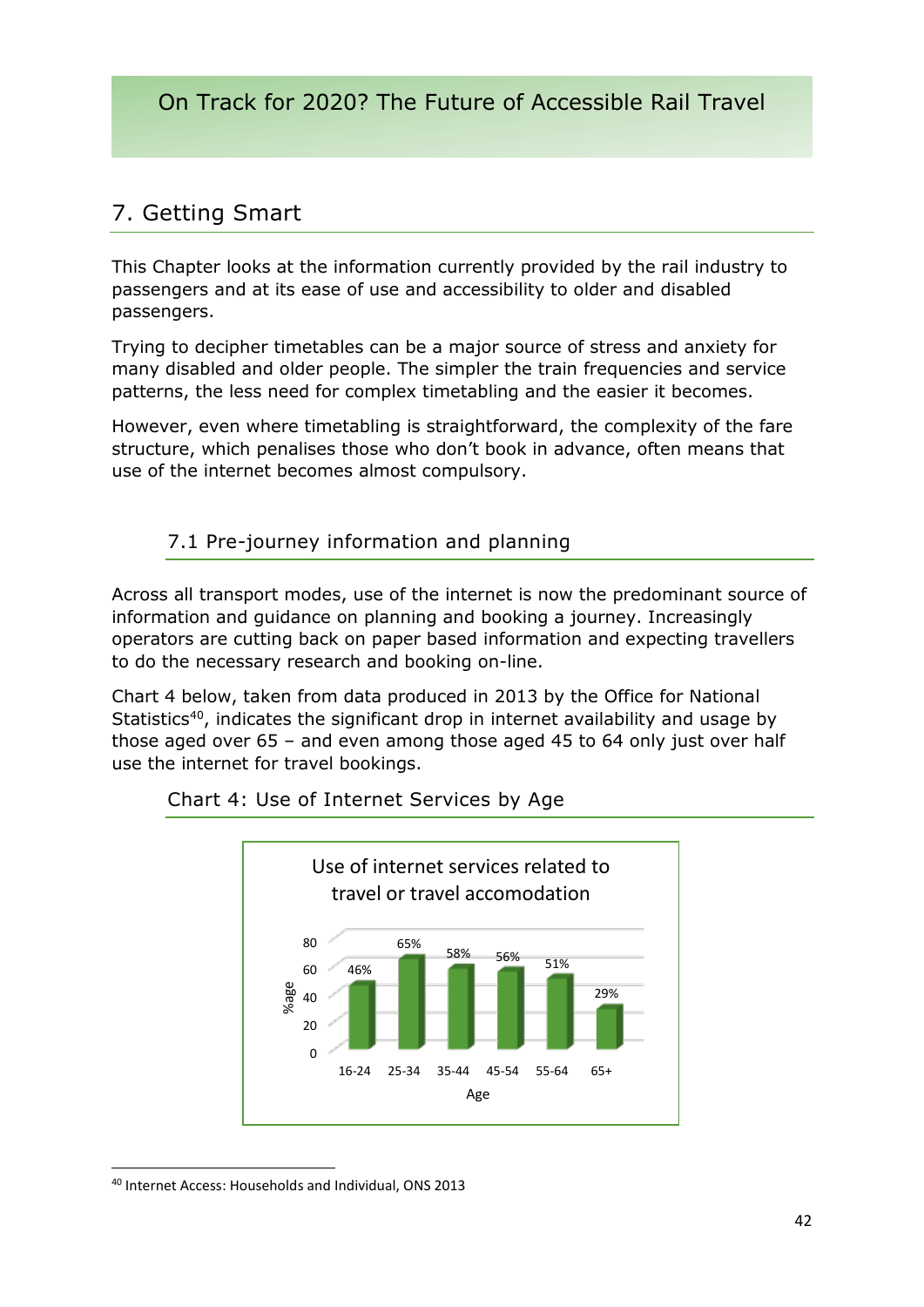Similarly, OFCOM's report "The Consumer Experience of 2013"<sup>41</sup> states that take-up of smartphones with web access has continued to increase rapidly over the past year, with over half of all adults now claiming to own one (56%). However take-up varies significantly by age; just over four-fifths of those surveyed by OFCOM (82%) aged 16-24 reported having a smartphone, compared with 17% of those aged 65-74 and only 4% of those aged 75 and above.

While the usage of the internet by older people will undoubtedly rise in the coming years, it is a mistake to believe that there is no longer a need for more conventional forms of information and communication to meet the needs of the large and growing population of older people, many of whom have both the time and the income to travel. As more of the population have moved to consuming information electronically the amount of printed information produced by Operators has fallen. However TOCs need to have clear strategies for ensuring that printed materials get to the people that need them most. Leaflets sitting in racks at stations seem to be a particularly ineffective way of reaching passengers who may not currently be using rail services. Many of these issues are equally relevant for people with learning disabilities or low vision for whom complex internet based information is out of reach.

Nor is reliance on old fashioned printed timetables a good enough alternative. Engaging older people in discussing how they would like information to be presented (in terms of format, font size and content) and asking where they would find it most helpful to receive information (local shops, post offices, etc.) is likely to produce much better results.

The 2013 Transport Focus survey of disabled passengers asked respondents what improvements would help them when planning future journeys. The two areas in which importance given by disabled people was much higher than passengers in general were:

- o Better information facilities at stations
- o Make timetables easier to read.

For disabled people who do have internet access it is vital that train company websites comply with accessibility standards (as required by the Equality Act 2010) so they are available for blind people using screen readers and others who need to modify text in order to use the site. Good examples of web based information include ATOC's "Disability onboard" website<sup>42</sup> which provides reassurance and basic information for disabled people uncertain if train travel will work for them and the Stations Made Easy website<sup>43</sup> which includes

<sup>41</sup> http://stakeholders.ofcom.org.uk/binaries/research/consumer-experience/tce-13/TCE\_Research\_final.pdf

<sup>42</sup> http://www.disability-onboard.co.uk/

<sup>43</sup> http://www.nationalrail.co.uk/stations\_destinations/disabled\_passengers.aspx#SME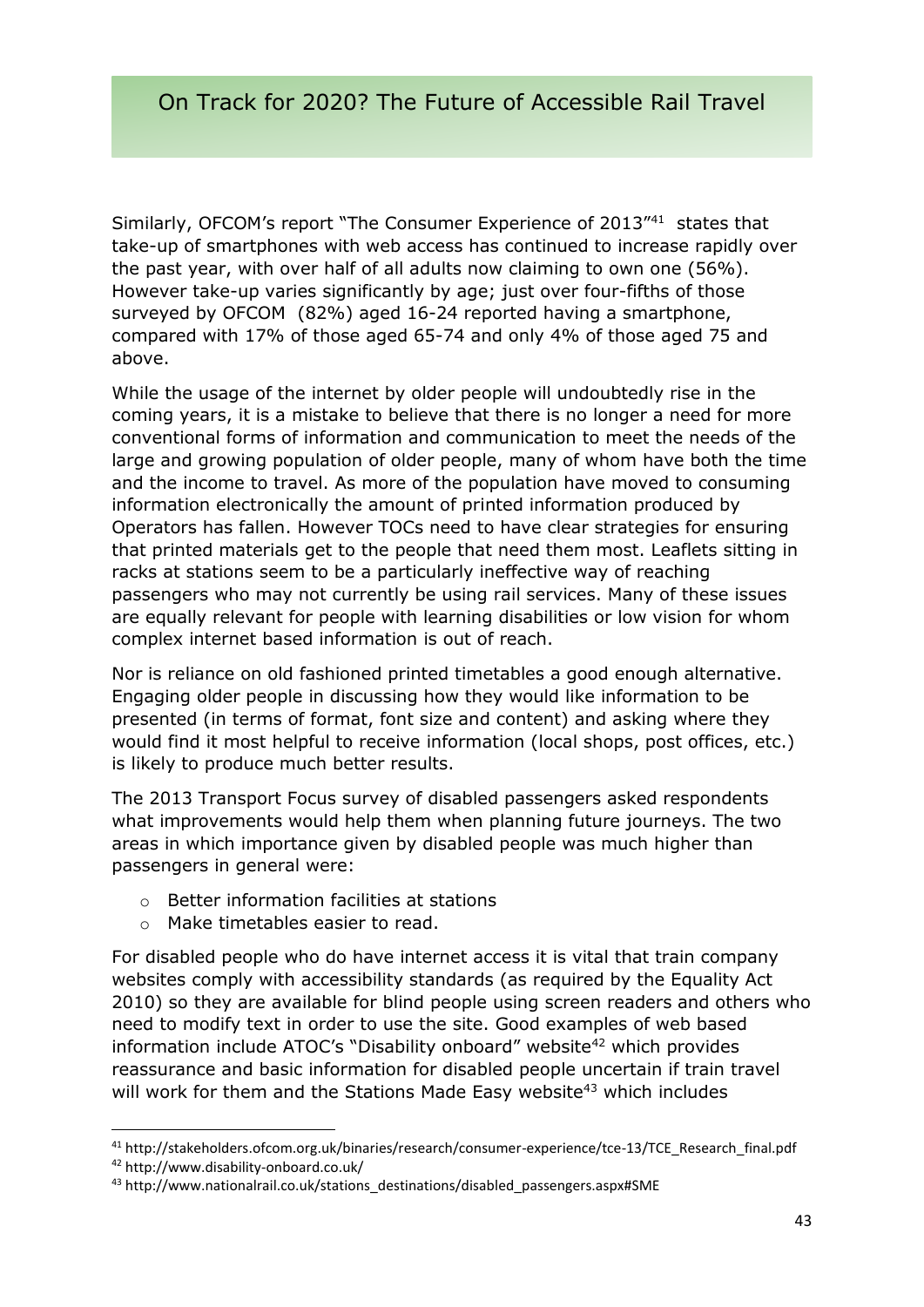information on which stations have step free access (although keeping this information up to date remains a challenge).

#### 7.2 Social Media

The use of social media to communicate information about travel disruptions and generally keep travellers up to date is increasing rapidly and train operators are among the many service providers making use of them.

At least one train company, for example, uses its on-board Passenger Information System to invite passengers to follow the company on Facebook or Twitter. No alternative means of communication, such as a phone number for information, is provided.

There is a need for caution to ensure that older people, in particular, are not left behind or excluded as more and more information is disseminated by TOCs and others only using social media sites.

It should be noted, however, that many younger disabled people do use social media for information and communication. There is anecdotal evidence of the value from wheelchair users who rely on Twitter to get help when assistance to get them off a train fails to arrive. In this context there was an observation that Twitter feeds need to be monitored round the clock. There was praise for Virgin which provides 24/7 coverage and criticism of Network Rail which does not.

#### 7.3 On-line retail

However much older people may fear the use of on-line retail there will inevitably be an increase in it. In some areas choice is being withdrawn so that internet access is the only means.

Older people are often unsure about on-line purchase itself and many believe it is a route to having their security breached in terms of Bank Details and Credit Cards.

As shown in Chart 4 in Chapter 7.1, internet use among the current generation of older people is still low.

This means that for many years to come, a significant number of older and disabled people (particularly those with learning or other cognitive impairments) will be deterred from travelling by train and will prefer to use modes of travel that do not require internet use.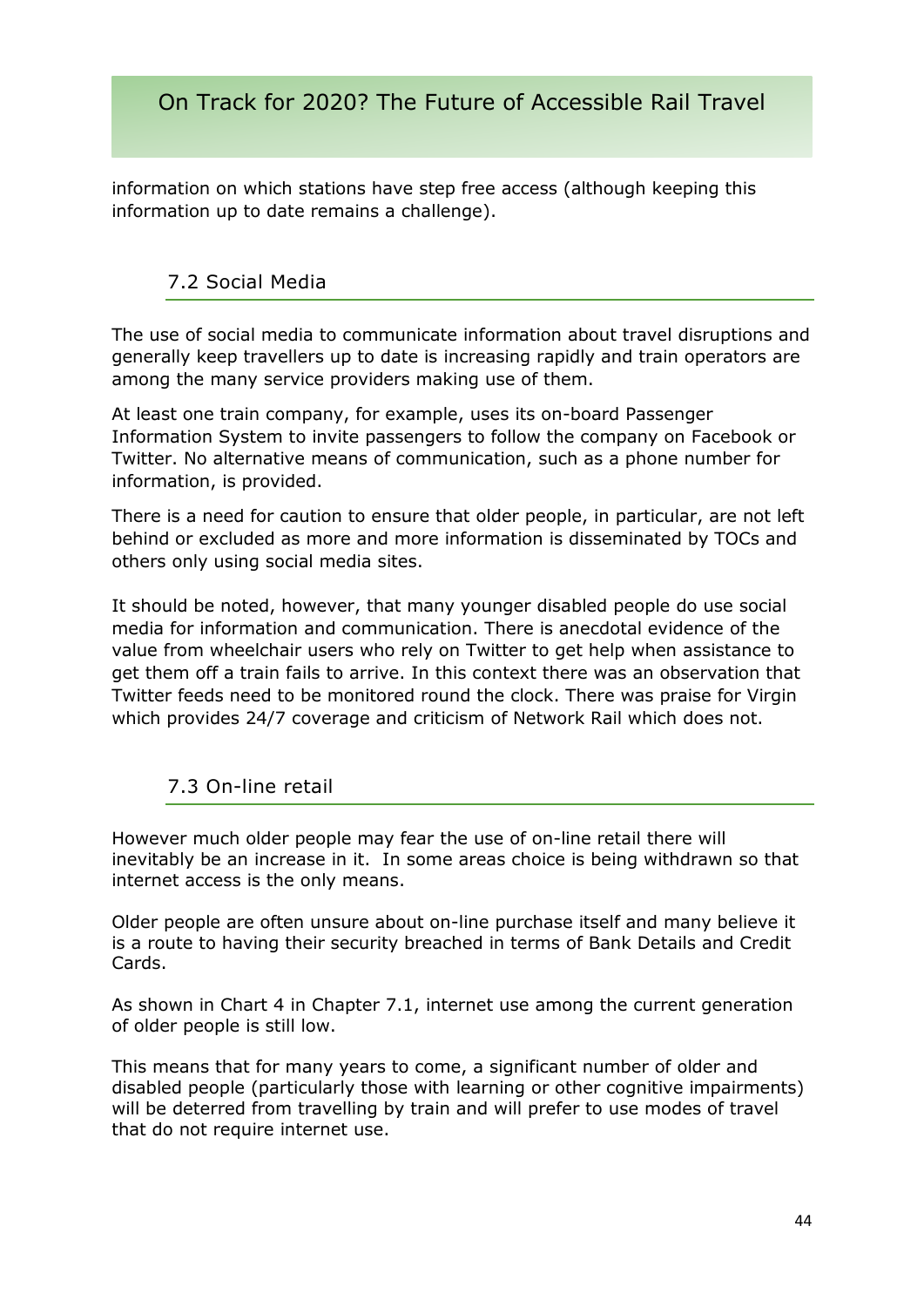Additionally the process itself should be made easier and a backup telephone link in the event of failure to achieve an on-line transaction must be provided. The price incentive of on-line arrangements will not in itself be sufficient to overcome the fears and mistrust that presently exist.

Older people will increasingly become aware they are paying more for travel because all the deals and incentives are on-line. It is imperative that userfriendly alternatives to internet domination remain available.

Although it is suggested that the next generation of older people will be more receptive to on-line retail generally, this is by no means a foregone conclusion. Although they are likely to be more internet savvy than older people are currently, they will still, in older age, seek simpler solutions that do not require such high visual acuity or fine finger movements, for example.

To cater for the online needs of older people it is essential that designers consider the statement that the bigger the step forward in technology by the innovators the bigger the gulf between them and the users.

#### 7.4 Ticket Vending Machines

With the large and growing number of stations unstaffed for all or part of the day, people are increasingly reliant on the use of ticket vending machines at stations, either to collect tickets purchased on-line or to buy tickets.

However, both the location and design of the current generation of ticket machines makes them difficult – and in many cases impossible – for disabled and older people to use.

At smaller stations the machines are often placed outside the station in locations that are cold and draughty in winter and subject to bright sunlight making the screen unreadable at other times.

The machines operate on a touch screen system which is unworkable for many people with low vision. There are no audible instructions to guide users and the array of choices of ticket types is daunting, particularly for anyone with any kind of cognitive impairment.

There is some recognition that current ticket machine design is causing problems but instead of rethinking the design to be more easily useable, a current trial project (for example in Sherborne, Dorset) has incorporated a means to call for assistance (remotely) to talk the passenger through which button to press.

It is highly unlikely that the current trend will be reversed. It is therefore vital that greater thought is given to where ticket machines are located in terms of shelter and lighting. It is also vital that technology available elsewhere is used to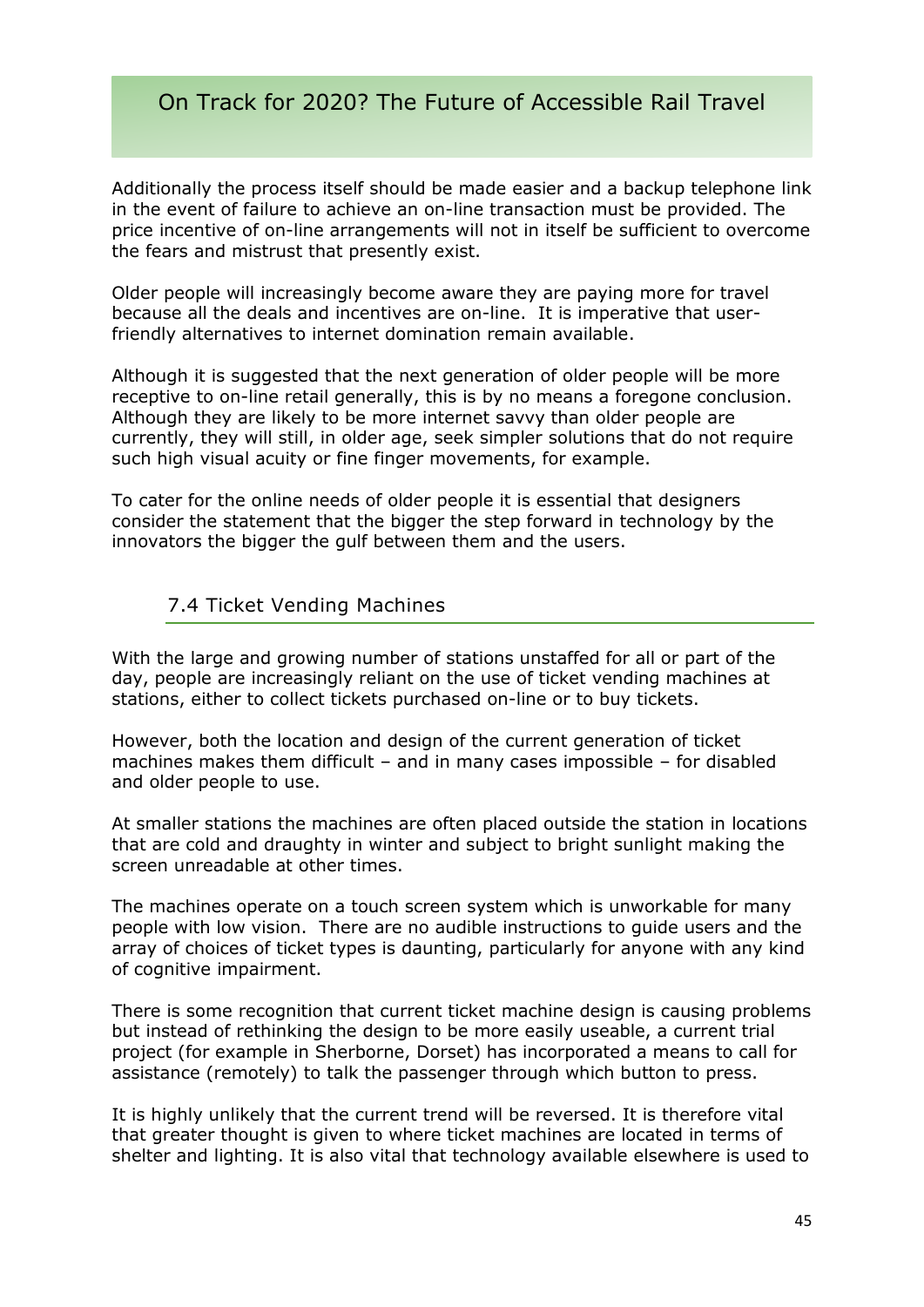ensure that the machines are also useable by people who cannot see a touch screen and do not have fine manual dexterity.

This is an essential corollary to the recent Government ruling that ticket machines must be programmed to offer the cheapest available tickets, not least given the growing number of ticket offices unavailable at times when people would want advice on the right ticket purchase.

There are, however, some trends which will reduce the need to pre-purchase tickets. The introduction of Freedom passes in Greater London and SMART Ticketing mean that passengers are increasingly moving away from traditional ticket formats. In London, for example, contactless bank cards can now be used on almost all trains.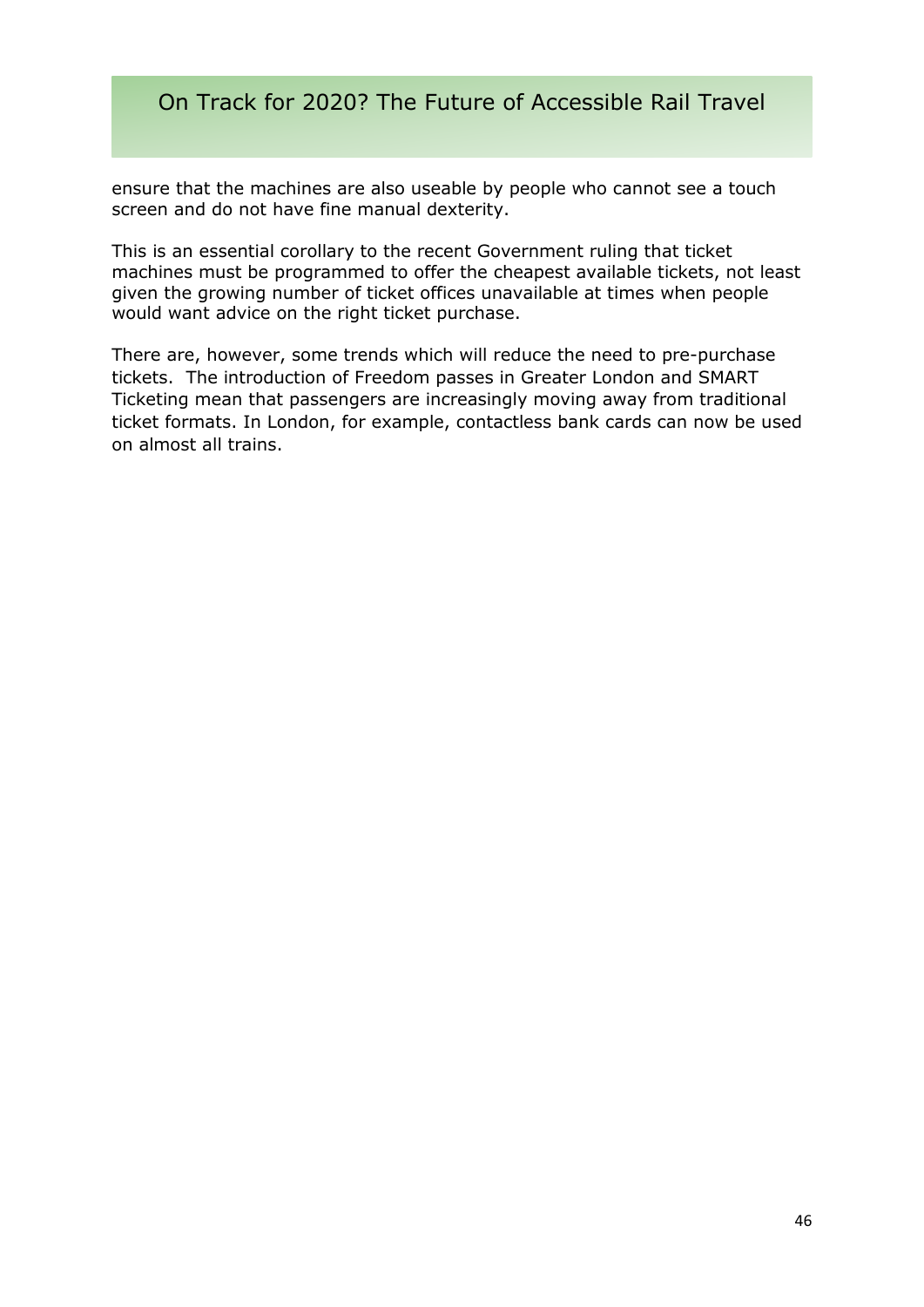# 8. External Factors

This Chapter explores a range of external factors, some outside the control of the rail industry, which may have an impact on the rate and pace of change towards accessibility.

#### 8.1 Franchise Policy

#### 8.1.1 A long term and mainstream approach

The Department for Transport is taking an increasingly long term and analytical approach to the franchise process. They are currently focussing on the key issues and changes that will shape the railways between now and 2035. Among the considerations are the demographic trends and what they mean for passenger profiles now and in the future and areas such as the changing modal share of the railways and developments in technology.

Rather than focussing on accessibility in the narrow sense set down in legislation, DfT are thinking in terms of a more inclusive railway that brings benefits for passengers across the board. One obvious example is the benefit of lifts and ramps for people travelling with small children, baby buggies and luggage as well as for wheelchair users.

They are also keen to make accessibility part of the core mainstream business rather than a separate niche subject. This seems in principle to be a desirable and sensible ambition provided that it does not get lost in the bigger business picture and gradually forgotten over time. It will be important to ensure that both the legal and good practice requirements of accessibility remain high on the agenda.

A DfT document to be published shortly on rolling stock will set out the Government's expectations of what future rolling stock will provide. This will include a focus on the passenger environment and – within that – accessibility requirements. There is a vision of more flexible rolling stock that can be reconfigured between peak and off-peak requirements.

There is also a move to encourage station operators to think about broadening their use within communities to increase footfall and make them less likely to be unstaffed or unattended.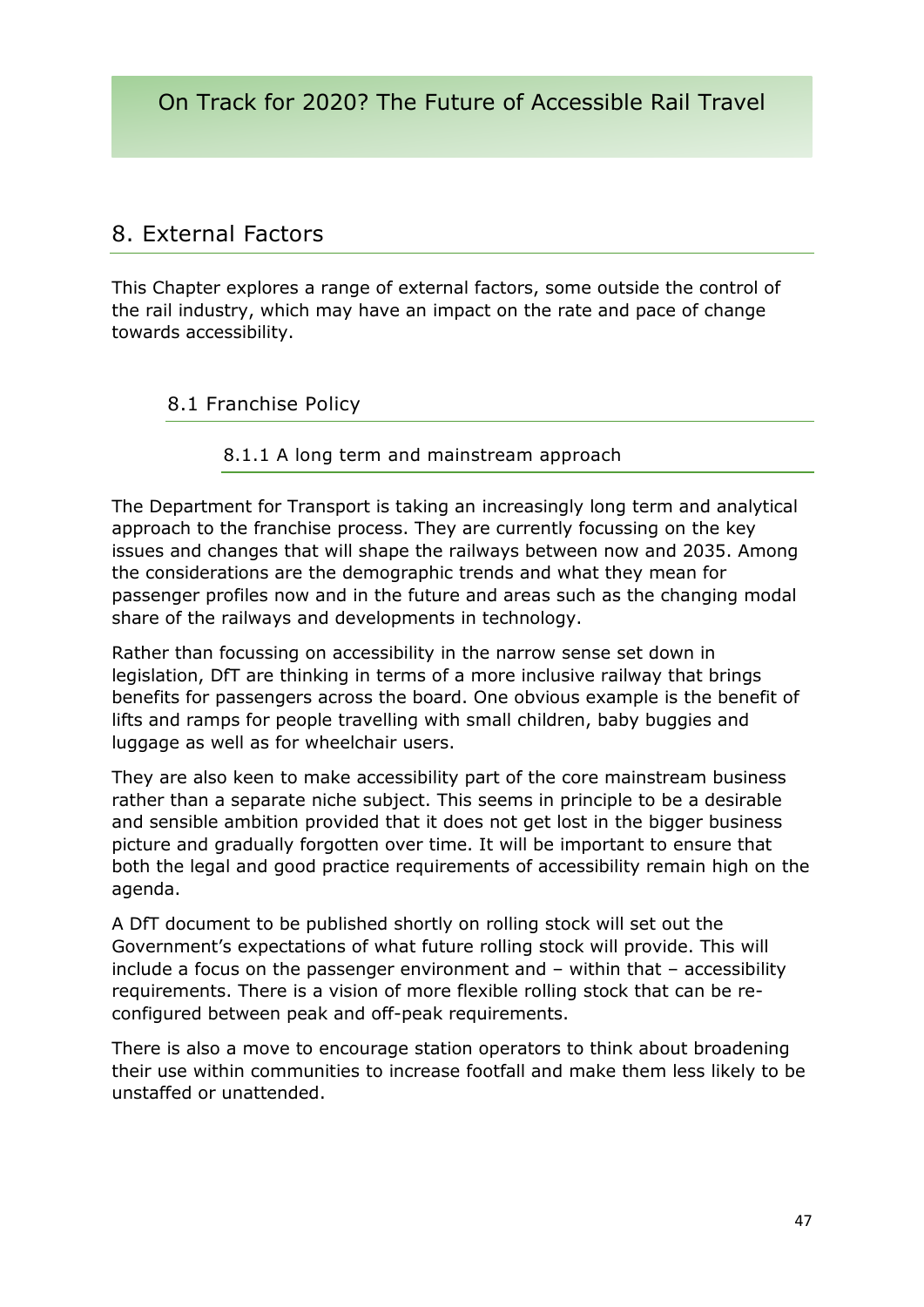#### 8.1.2 Staffing

DfT are clear that they are not explicitly promoting a reduction in staffing levels on trains or at stations but they are of the view that passenger practices – for example in ticket purchase – are changing and that a change in practices must follow. They are interested in the Transport for London (TfL) move to bring staff out of ticket offices so that they are more visible and available on the concourses and platforms where people need them. Provided that this is sensitively handled there can be significant benefits for older and disabled passengers.

#### 8.1.3 An "outcome" based approach

DfT take the view that operators are clear on their legal obligations under the Equality Act 2010 and the PRM TSI. They feel that the Government should move away from a compliance based approach and focus instead on outcomes. They do recognise, however, that contracts must include a range of specific and measurable outputs as well as broader outcomes.

As part of this new focus, there is a new franchise requirement for TOCs to produce a customer strategy and an annual report on customer feedback which must be published. The hope is that this will promote a greater sense of ownership among passengers and a recognition that they are valued. It would clearly be helpful if these reports could also be extended to those who are not using trains because they have lost confidence or do not feel that their needs are being met. This wider community outreach could highlight some of the key concerns that disabled and older people feel.

#### 8.1.4 Investment

A key objective for the franchise process is to even out investment across the franchise period and to break the perverse investment incentives that currently distort the pattern of improvements and upgrades during the 7 year cycle. In future investment plans which have a payback outside the franchise period will be scored in the bidding process.

For stations, a new requirement will be to provide a 40 year asset management plan which will be independently audited and updated on a rolling basis.

#### 8.1.5 Funding

Available funding pots such as Minor Works, Small Schemes and Access for All will also be under review to ensure that they are being used in the most effective way. Again, the focus in future is likely to move towards outcomes rather than more specific requirements. Provided that there is no loss of funding availability, there may be benefit in a more flexible approach that allow tailored access solutions at individual locations.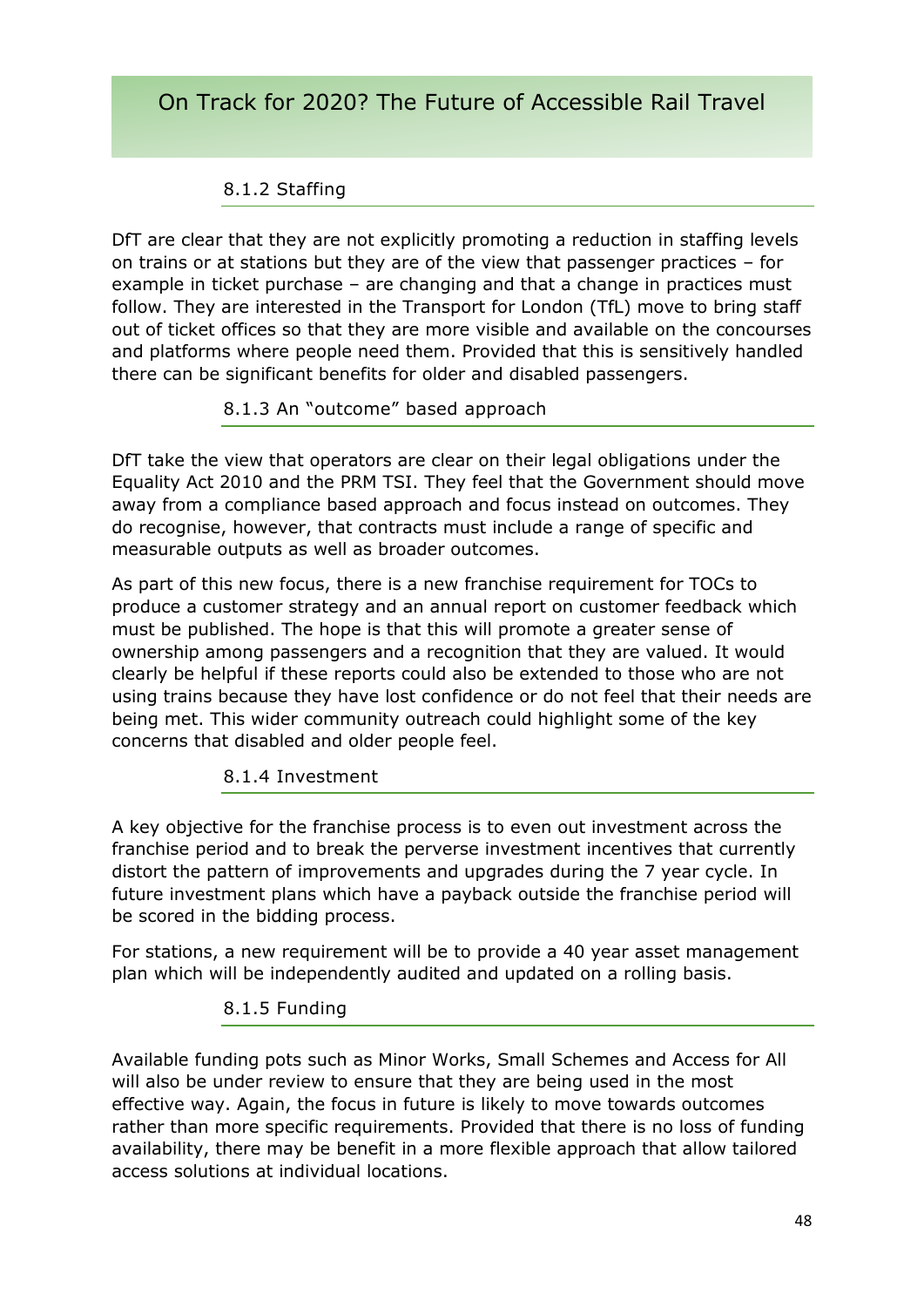#### 8.2 Franchise devolution

#### 8.2.1 Responsibility for cross border franchising

Responsibility for franchising has already been devolved to the Scottish Parliament. The new ScotRail 10 year franchise was awarded to Abellio in October 2014 and began operation on 1<sup>st</sup> April 2015. The Caledonian Sleeper franchise was awarded to Serco. That will run for a period of 15 years from  $1<sup>st</sup>$ April 2015.

Further devolution (as recommended by the Smith Commission) has been set out in the January 2015 Command Paper<sup>44</sup> "Scotland in the United Kingdom: An Enduring Settlement " and will include the power to allow public sector operators to bid for rail franchises funded and specified by Scottish Ministers. In practice, since the current franchises are newly let, this new power is unlikely to be used for some years, unless either current franchise is terminated early. Nonetheless, it does, in the longer term raise the prospect of significantly different regimes operating North and South of the border.

For Wales, the White Paper "Powers for a Purpose: Towards a Lasting Devolution Settlement for Wales<sup>45</sup>," which draws on the recommendations of the Silk Commission, was published in February 2015. The Silk Commission recommended that Welsh Ministers should become the franchising authority for Wales and the Borders rail franchise. This recommendation is already being implemented.

This means that the Welsh Government will have full responsibility for specifying and procuring a rail franchise to deliver services after the existing Wales and Borders franchise expires in 2018. There is clear recognition of the need to safeguard the interests of rail passengers on cross border routes but no decisions have yet been made about how this will be organised, other than to suggest that services that are in addition serving English markets are likely to remain under the control of the Secretary of State for Transport.

For disabled and older people, there is a huge advantage in being able to travel long distances without the need to change trains. The decision to devolve franchising to the Scottish Parliament and the Welsh Assembly potentially risks losing some of these benefits.

 $\frac{1}{44}$ 

https://www.gov.uk/government/uploads/system/uploads/attachment\_data/file/397079/Scotland\_EnduringS ettlement\_acc.pdf 45

https://www.gov.uk/government/uploads/system/uploads/attachment\_data/file/408587/47683\_CM9020\_EN GLISH.pdf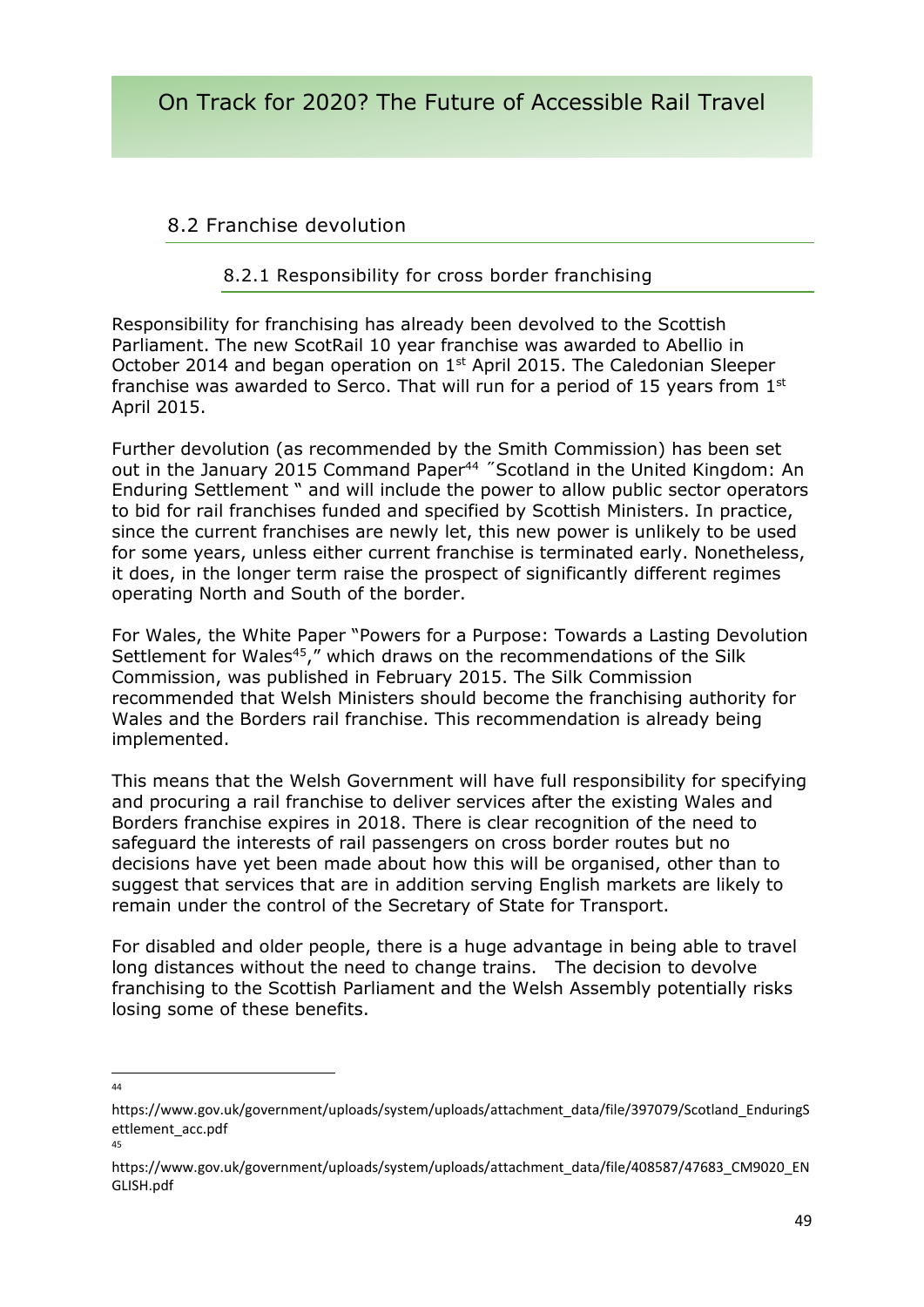There are many cross border services. For Scotland, both the East and West coast routes Virgin will run into Glasgow, Edinburgh and Aberdeen. The Trans Pennine service from Manchester will also continue to run cross-border. Although there is unlikely to be any change in the next few years, it will be important to keep in mind the significant benefits to older and disabled passengers of continuity and ease of travel.

Similarly for Wales, there are currently good examples of long distance journeys that do not involve transfer. These include Manchester to Milford Haven via Crewe, Shrewsbury, Hereford, Newport, Cardiff and Carmarthen. Or Aberystwyth to Birmingham International Airport via Shrewsbury and Wolverhampton.

Arriva Trains Wales services cross the boundaries into England. Likewise First Groups services to South Wales from London and Virgin Trains services to Holyhead also cross those borders.

There are also many self-contained services within Wales. The valley lines for one, are totally within Wales. Welsh responsibility for the renegotiation of the Franchise presently held by Arriva Trains Wales will need managing carefully. The vehicles presently operating the services are non-compliant, mostly 150x and Pacers.

The electrification London to Wales which includes the Valley lines is scheduled for completion in 2019. That would allow a cascade of Compliant Rolling Stock onto the Valley Lines. However, if that work is not completed by the 2020 deadline some 200 vehicles will be operating which are not compliant.

The Intercity type services to Cardiff, Holyhead, Glasgow and Edinburgh are operated now and will be in the future by compliant vehicles.

From an accessibility perspective, the greatest concern is that these cross border arrangements may increase the likelihood that journeys are broken and there is a need to change trains. For older and disabled people this can be both physically demanding and a cause of stress and anxiety.

#### 8.2.2 Devolving Access for All Funding

For the new round of Access for All funding (extended to 2019) , there has been no separate arrangement for Scotland as they now have their own £30 million stations improvement fund which is not available for England or Wales.

Small Schemes funding is already devolved to Scotland through a grant allocation which is distributed by Transport Scotland.

In Wales, the allocation of the new round of funding is handled as it is for the regions. The Local Delivery Group (comprising Network Rail and the TOC) nominated stations and ranked them against the established criteria (including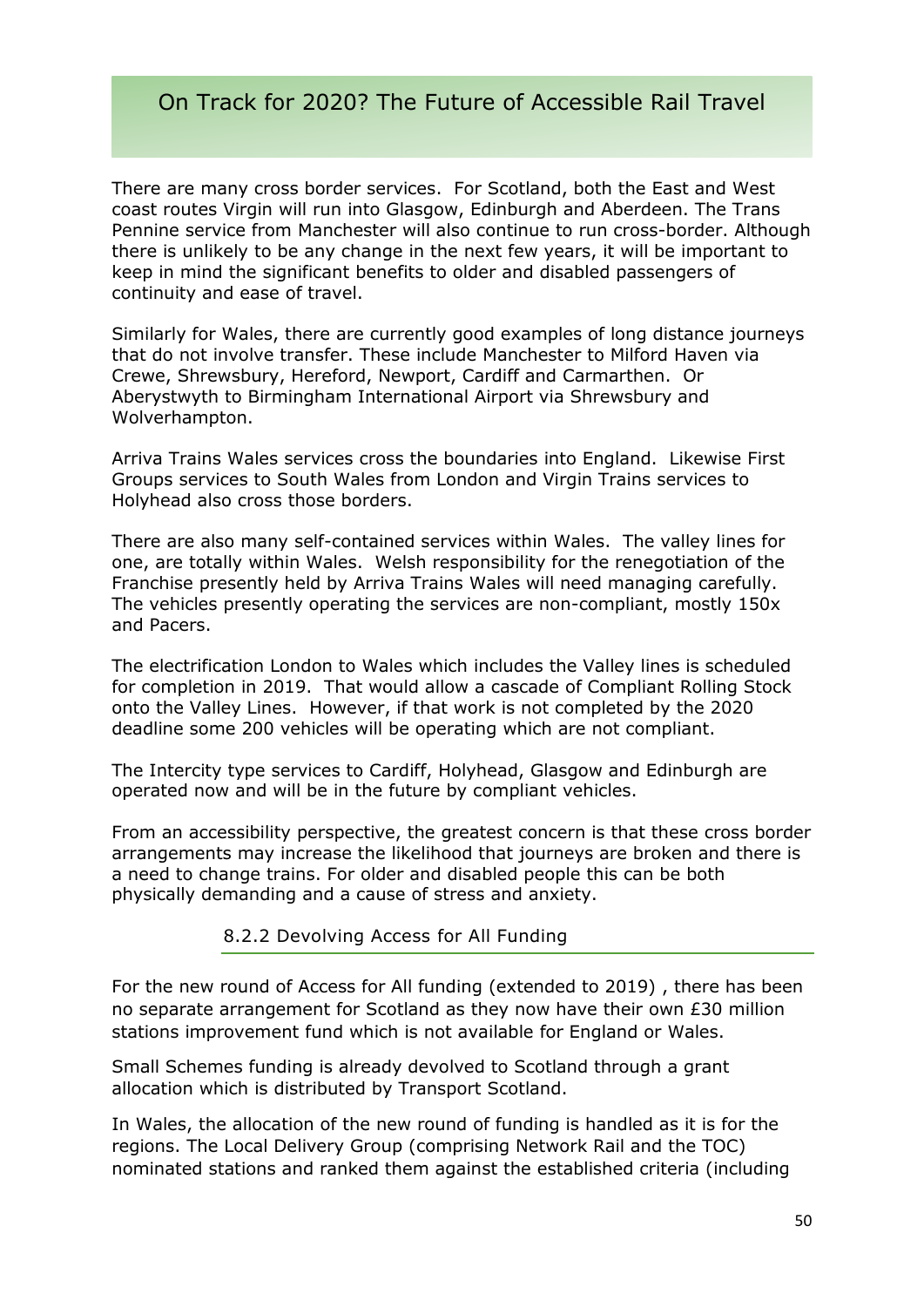footfall and levels of disability). Around one third of the funding available has been allocated to Wales to ensure a fair geographical spread. In addition, the Wales Assembly Government are adding matching funding to strengthen the business case for some stations.

For the annual Small Schemes funding, Arriva trains Wales gets a cut of the £7.5 million available to spend on access improvements at their stations – based on numbers of stations and their footfall.

It will be important to ensure that access standards and compatibility are maintained so that seamless journeys can be made with confidence.

#### 8.3 Electrification

The electrification of the Midland Main line from Bedford to Nottingham, Derby and Sheffield and the Great Western Route to Swansea will mean a new fleet of trains for both routes. In addition an in-fill electrification in the North West and into North Yorkshire will also bring cascaded units released from other areas.

All these initiatives will cause a number of compliant Diesel Units to be available for reallocation and again there is evidence that this is being managed effectively.

The effect of 1,140 extra units introduced into Thames Link Great Northern (TLGN) will have a similar cascading effect, freeing up rolling stock to move elsewhere in the system. The same situation will arise when the East Coast main line is re-franchised.

In spite of these uncertainties, there can be a reasonable degree of confidence that, provided there continues to be sensible overall stewardship of the existing fleet, the target of total compliance by 2020 should be largely (but not totally) achieved.

#### 8.4 Government policy changes

The potential for a change in the political complexion of Government will always cause uncertainties for an industry with as high a public profile as rail. Investment and other priorities can change significantly.

While it is highly unlikely that any political party would explicitly decide to scrap or delay accessibility, it is always possible that some of the planned investments on accessibility could become casualties of a broader Government cost cutting strategy.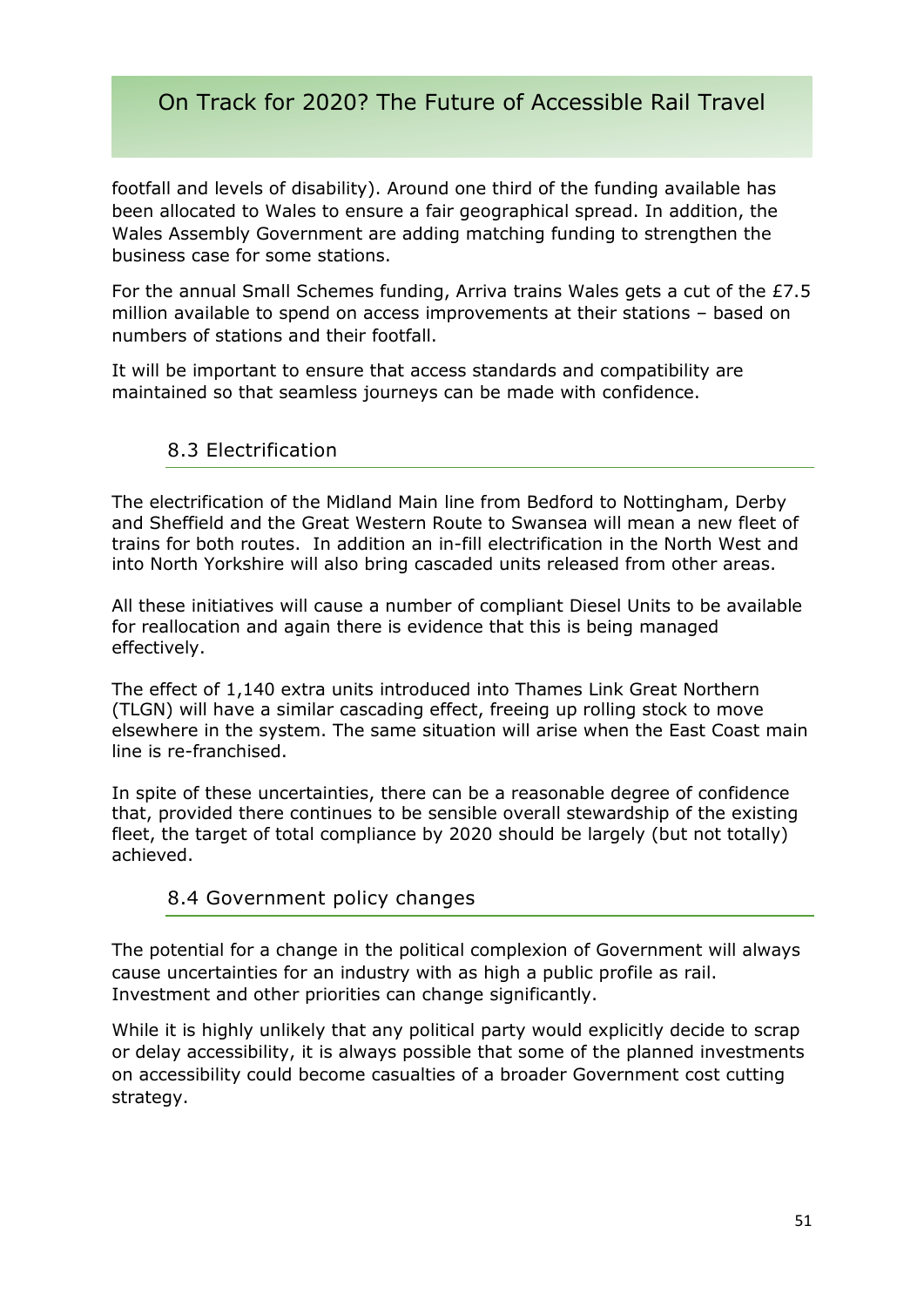## 8.5 Public Opinion Changes

While strong public feelings about major new rail infrastructure investment will continue to be felt, it is, again, unlikely that accessibility would be targeted directly in any negative way.

However, where hard pressed commuters perceive that seats are lost or new rolling stock is delayed in the name of accessibility, there is always the possibility of a backlash in public opinion. All manner of excuses can be used not to improve accessibility!

#### 8.6 Legal Precedent

There have been very few relevant cases brought against the rail industry (as a service provider) under the Equality Act 2010, or its predecessor the Disability Discrimination Act 1995. This means that there is very little case law, which could help the industry understand what is likely to be a 'reasonable adjustment' to prevent discrimination against disabled people. However, it is highly likely that at some point relevant case law will be made.

It is impossible to predict the effect of future legal decisions. However, it is likely that case law will in future have an impact on accessibility. The current legal challenge over the priority for wheelchair users to occupy the designated space on buses in a case in point.

#### 8.7 Other industry initiatives

The rail industry is in a period of significant change, and the following key initiatives/ external events are likely to have an impact on accessibility:

#### 8.7.1 Station improvements

A number of initiatives will result in improvements to facilities, accessibility and capacity at stations. These include: National Stations Improvement Programme (NSIP); Access for All (discussed in Chapter 5.1); Station Capacity Enhancements; and commercial developments.

Capacity enhancements may benefit older and disabled passengers by reducing crowding, and may also reduce walking distances. Where additional facilities are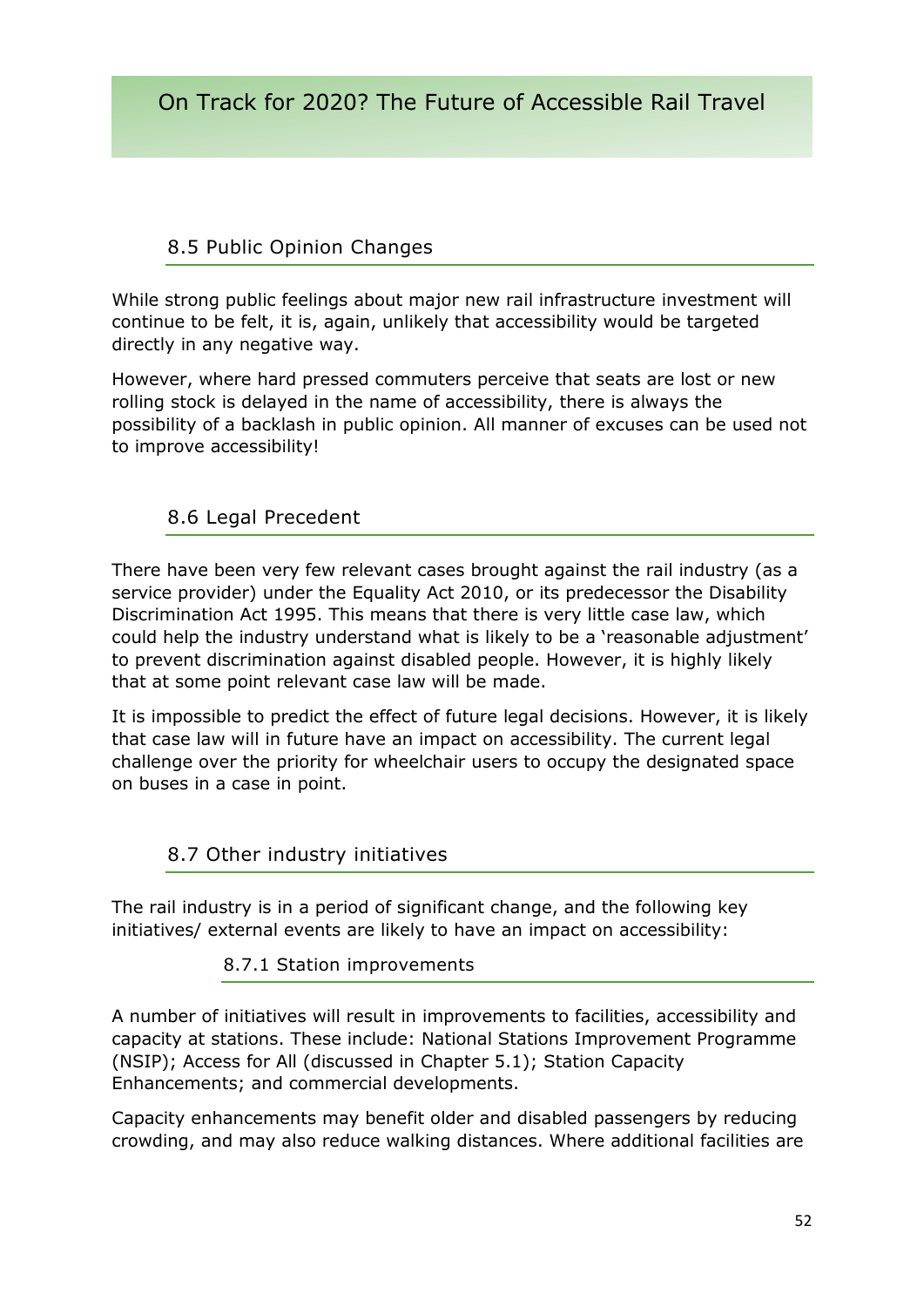provided, these will often provide enhanced accessibility. Major improvements can be associated with commercial developments.

The industry has an excellent safety record when compared with railways across Europe, and continues to explore ways of reducing risk. A key target is the number of 'trips and slips' at stations. This has caused Network Rail and the TOCs to focus on improvements to staircase quality. It is likely by 2020 further improvements in this area will have been made.

Improving staircase quality will often improve accessibility as well as safety, through the provision of features such as visually-contrasting step-edges, nonslip surfaces, handrails and tactile markings. At surveyed stations, 72% have visual contrasting on all stairs, 64% have handrails on both sides of all stairs and ramps, and 37% have tactile warning strips at the top and bottom of all stairs. It has not been possible to estimate the network percentage figures in 2020, but future improvement is highly likely.

#### 8.7.2 PRM-TSI/ Code of Practice compliance

Network Rail will be carrying out major work across the network on a range of projects, for example Route Clearance work to permit electrification. Where this occurs, opportunities exist to achieve compliance with the PRM-TSI/ Code of Practice at little marginal cost, and this could bring significant accessibility improvements.

Achieving compliance with the PRM-TSI when undertaking works will benefit many passengers, potentially to an even greater extent than dedicated projects to improve accessibility.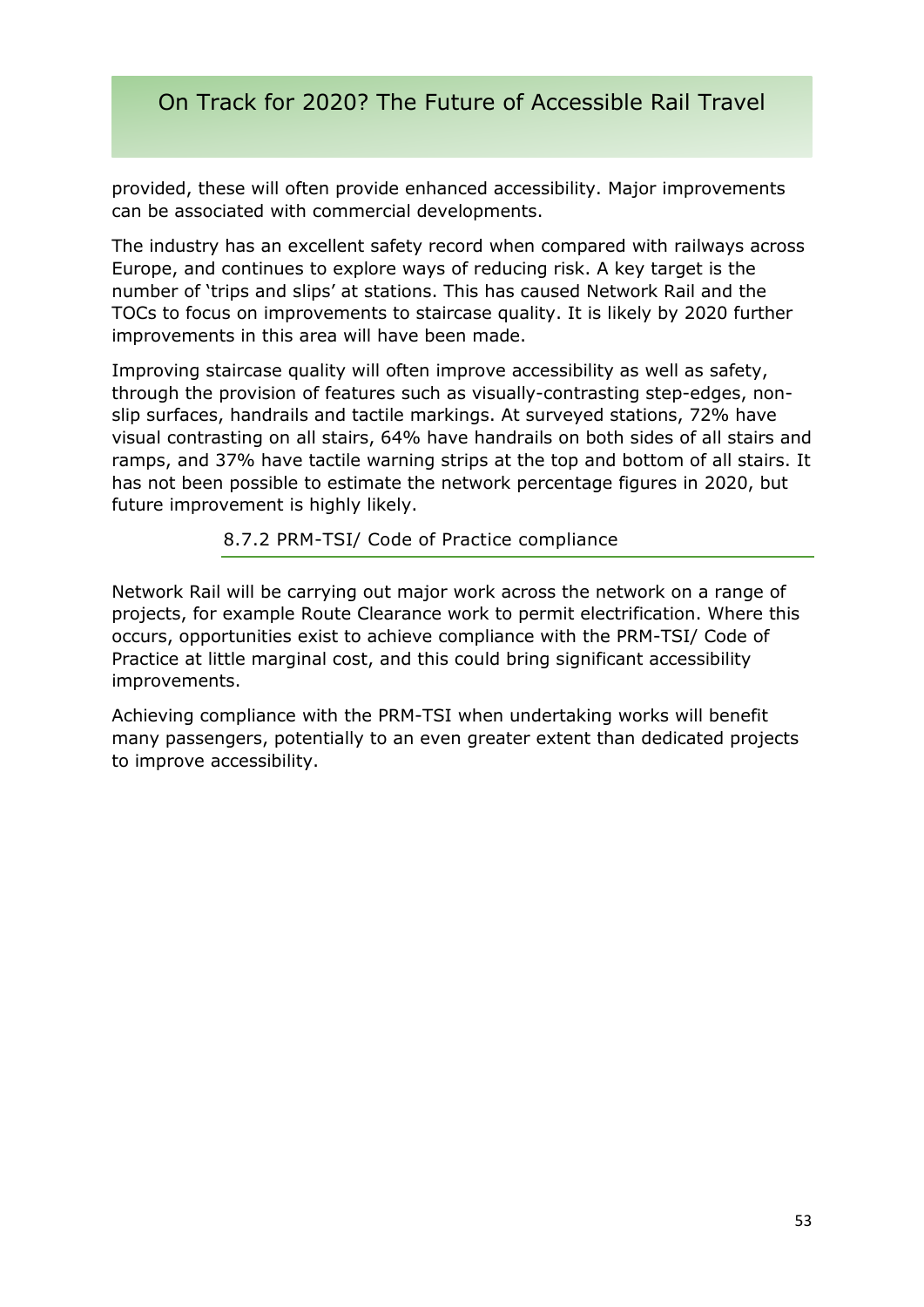# 9. Summary of recommendations

It is clear from the evidence presented in this Report that there has been very significant progress in recent years in improving access to Britain's railways for older and disabled people and for many others whose mobility is reduced when travelling (such as parents with prams and buggies). In many cases this goes beyond simply meeting legal requirements and demonstrates innovation and best practice.

Credit for these improvements should be taken by large numbers of organisations and individuals working in the industry, including the Department for Transport, Network Rail, the ORR, the ROSCOs, the TOCs, TfL and, of course ATOC.

However, although the main building blocks for delivering further improvements are in place, there is a risk that other economic and operational driving forces may reduce the benefit that, for example more accessible rolling stock and stations can bring.

This Chapter sets out some key recommendations across a range of policy areas that could help to ensure that the spirit as well as the letter of the law is delivered. It is not an exhaustive list and it is hoped that the Report will provoke discussion across the industry and generate further ideas for change.

The Rail Delivery Group (RDG) will be responsible for taking forward many of the issues that this report and its recommendations deal with. The recommendations set out below have therefore been grouped according to the relevant areas set out in the RDG's current work programme.

#### Communications

#### 1. Proactive leadership on accessibility

ATOC is already active in providing a forum for industry discussions and initiatives in the field of accessibility. However, given the wide variation between TOCs in standards and approaches, there is scope for RDG to take a more proactive stance in working with all the TOCs both to raise standards and improve consistency in policies and practices.

#### 2. Turn up and Go

Continue to promote "Turn up and Go" assistance which is clearly what many disabled and older people would like to see to enable them to travel with greater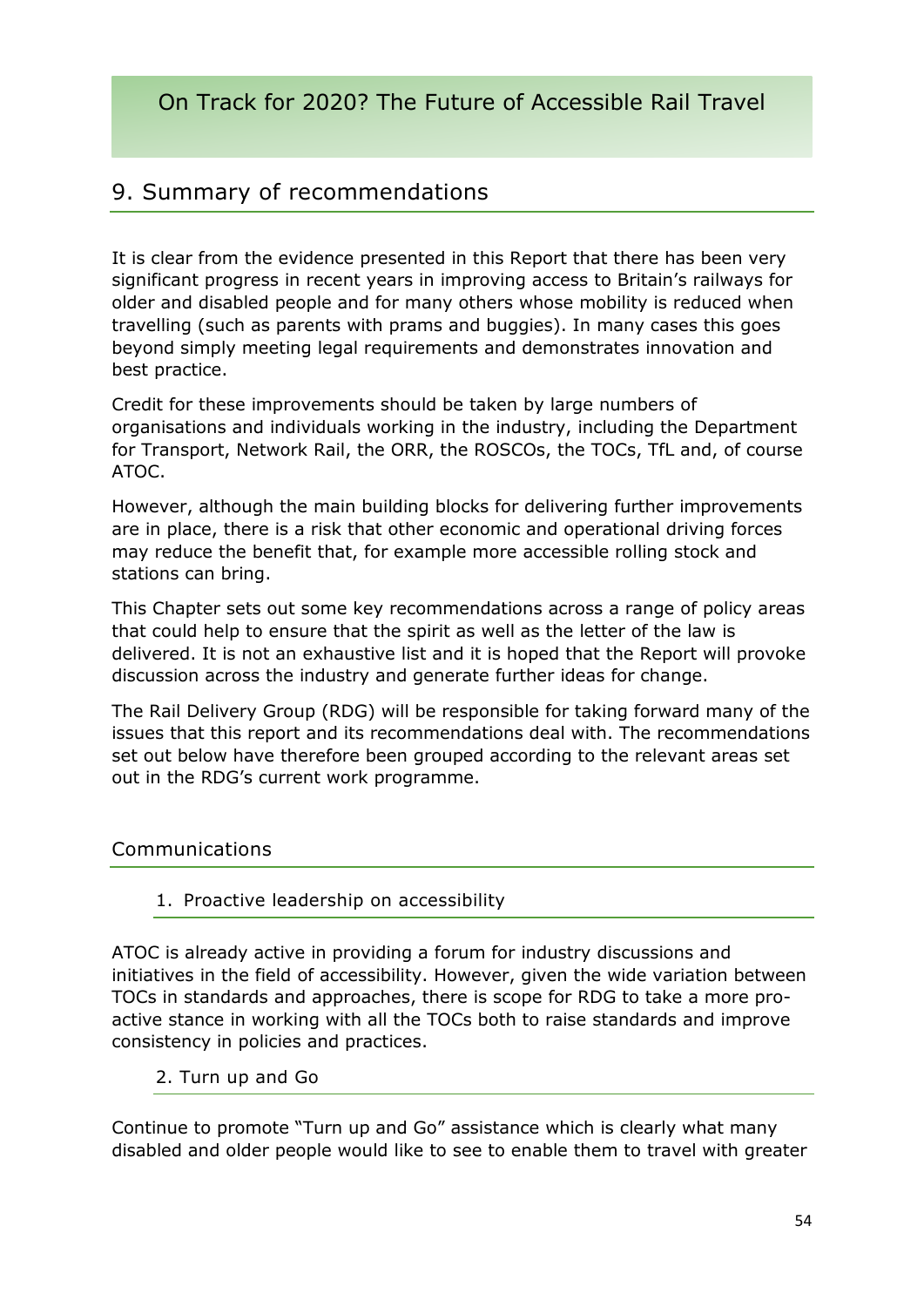flexibility and spontaneity.

#### Franchising

#### 3. Incentivising long-term capital investment

It is clear that the deadline of  $1<sup>st</sup>$  January 2020 for full rolling stock accessibility compliance will not be met unless urgent steps are taken to tackle the in-built disincentive for TOCS to invest beyond the duration of their franchise.

DfT should consider urgently how to use the franchise process to incentivise long term capital investment focussed on system wide and external benefits.

#### 4. Devolution

Where rail franchises are devolved, arrangements must be put in place to ensure that cross-border services are not disrupted as a result. The need to break a journey and change trains is a major disincentive and worry to many older and disabled people.

Similarly, where Access for All funding is devolved, arrangements must be in place to ensure that standards are consistent and compatible. Otherwise disabled and older people will be unable to travel with confidence that their needs will be met.

Health & Safety

#### 5. Contingency Planning

Ensure that all plans and policies for dealing with emergency situations, including evacuation of stations or trains, deal specifically with how to communicate with and assist appropriately those passengers who cannot see, cannot hear or cannot follow standard evacuation advice.

Ensure that, where services are diverted because of disruption, step free access at alternative stations, accessible transfers between the two and comprehensive information is available to all passengers including those without access to the internet or social media or unable to follow written or oral station announcements without assistance.

Base negotiations between TOCs on ticket acceptance during planned engineering works on the need to maintain an accessible railway.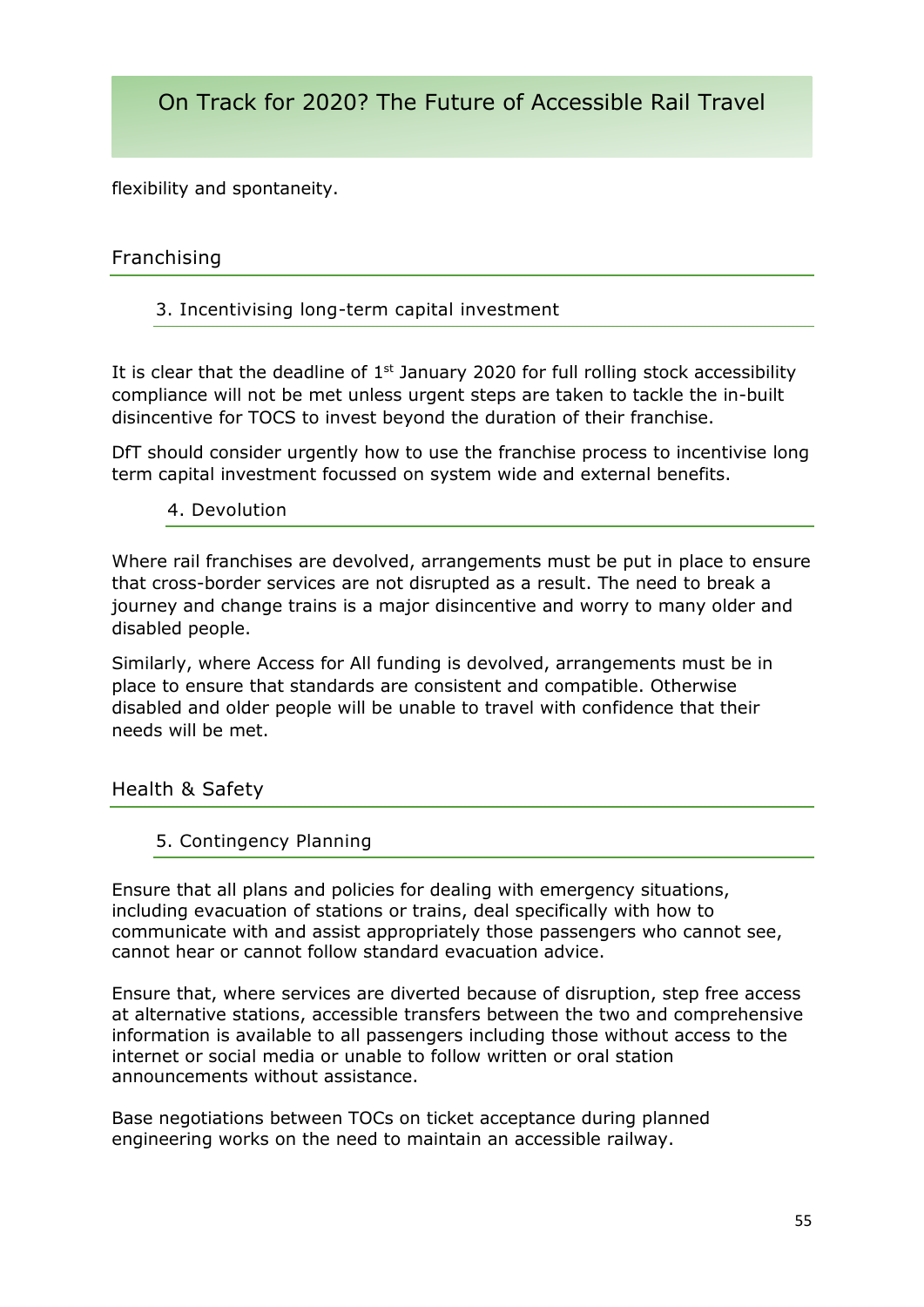#### 6. Identifying "compatible" mobility scooters

Currently different TOCs set different standards and limitations for the scooters they will accept on board. This is confusing and unhelpful to disabled people. There need to be clear consistent standards and guidance applicable across the network and presented in a consistent format.

#### Information & Ticketing

#### 7. Timetable and access information

Talk to older people about how they would like information to be presented (in terms of format, font size and content) and ask where they would find it most helpful to receive information (local shops, post offices, etc.). This is likely to produce much better results.

Consider introducing a single phone line for information on accessibility (if possible giving real time information). This could be linked to the National Rail Enquiries phone number or provided separately.

The Journey Planner should include a "step free" tick box (as Transport for London's Journey Planner does). Printed posters at stations could also incorporate step free information (on a network-wide basis). Step free information should also be provided on local area rail maps as displayed at stations.

#### 8. Internet dependence

Review the user friendliness of internet transactions and ensure that there is a backup telephone link in the event of failure to achieve an on-line transaction.

Older people will increasingly become aware they are paying more for travel because all the deals and incentives are on-line. It is imperative that userfriendly alternatives to internet domination remain available.

#### 9. Ticket Vending Machines

Give greater thought to where ticket machines are located in terms of shelter and lighting. Ensure that technology available elsewhere is used to ensure that the machines are also useable by people who cannot see a touch screen and do not have fine manual dexterity.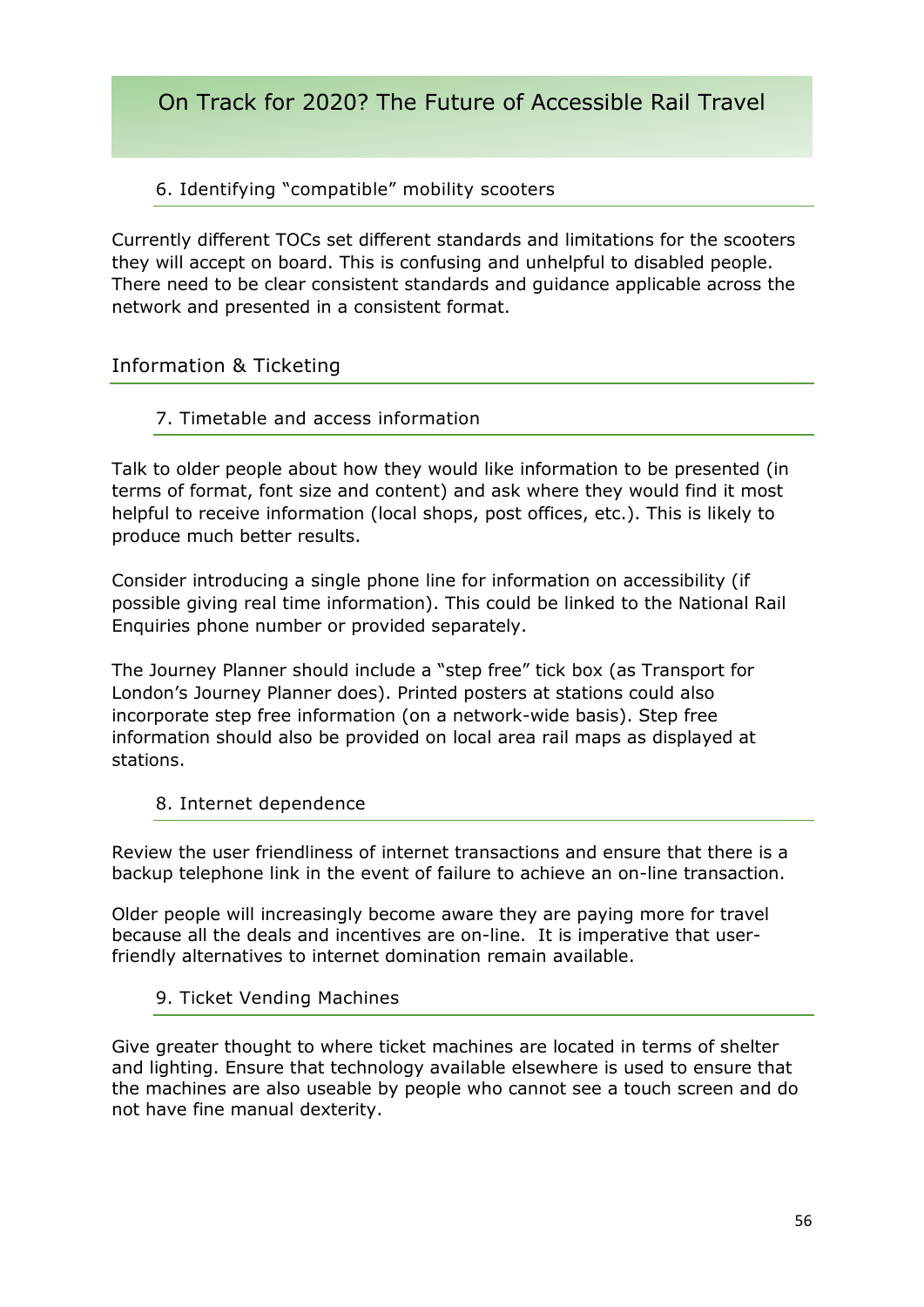#### 10. DPRC and Discounted Season Tickets

Consider the option of enabling disabled people holding a DPRC to obtain discounted Season Tickets.

#### People

#### 11. Staffing

There should always be on-board staff available to assist passengers at unstaffed stations. These staff should have appropriate training in Rules and professional competence in this area.

Urgent consideration should be given to how current policies on staffing levels can be modified to ensure that greater progress towards accessibility is maintained.

#### 12. Passenger Assist

A reliable system is needed to enable passengers to call for help if assistance (particularly with getting off a train) does not arrive. For those without access to Social Media in particular a phone number (staffed at all times) should be made available and made known as a point of contact.

#### 13. Assisted Journeys

Re-examine station staffing policies to ensure that there is an acceptable means of delivering assistance to those who need it in accordance with legal and best practice requirements.

Consider the implications for disabled and older passengers of promoting the availability of the Passenger Assist scheme compared with the reality of being able to deliver an effective service to passengers who need assistance.

#### 14. Training

Train all staff and customer–facing contractors and refresh training every two years in Disability Awareness/Equality and, where relevant, in delivery of assistance.

Work to develop a common and consistent approach to training comprising both initial and refresher modules based on a common core curriculum which all TOCs should follow.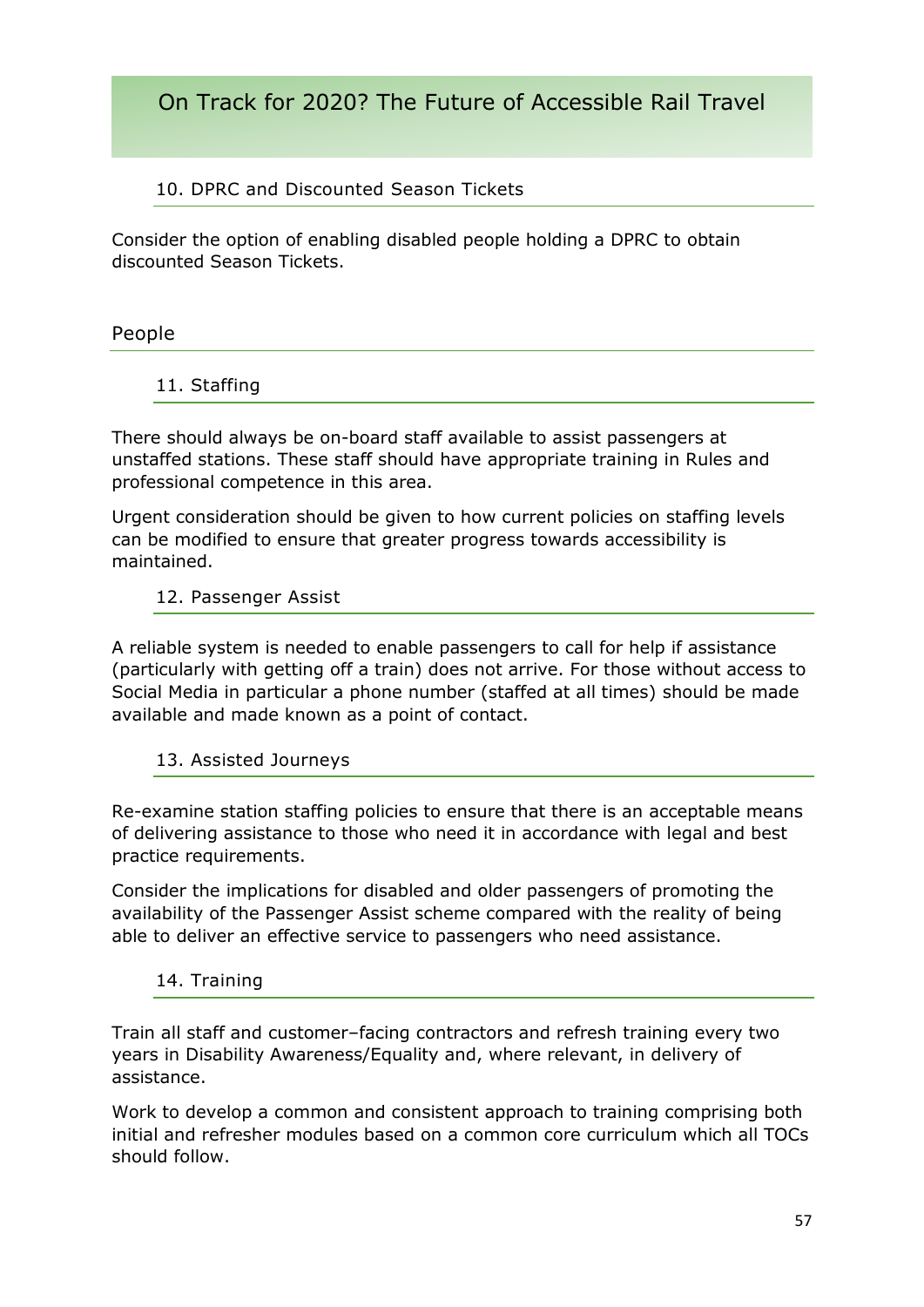Ensure that training also extends to managers and engineers (as required by PRM-TSI).

#### Performance

**.** 

#### 15. Monitoring and enforcement of DPPPS

ORR is responsible for approving and monitoring implementation of DPPPs produced by the TOCs. This is welcome but there remain a number of DPPPs which do not meet the current Guidance.

ORR should continue to take a proactive role in ensuring that the DPPP is of real value to disabled and older passengers. The ORR open letter to TOCs dated 18th December 2014<sup>46</sup> is a welcome step in this direction.

ORR needs to be adequately resourced to discharge this responsibility.

#### 16. Consistency in delivery of policies

There is currently a lack of consistency between and within TOCs on the extent to which legal and best practice requirements are implemented and delivered. One example is on-board Passenger Information Systems. There is a clear legal requirement for real time audio and visual information to be available to passengers before departure and throughout the journey.

However, it does not take many journeys across the network to find examples of the system being switched off, overridden by staff, or simply giving incorrect information. Part of the solution is clearly more rigorous training of staff responsible for setting the equipment. There is also an issue of technical incompatibility between PIS systems which means that where different stock is linked, the systems may be incapable of linking.

It is important that ORR monitors and enforces the requirement. Without accurate and consistent information across all TOCs, many passengers will simply lose the confidence to travel.

There are many other operational areas in which auditing by ORR could help to raise standards and to keep them consistently higher.

<sup>46</sup> http://orr.gov.uk/\_\_data/assets/pdf\_file/0006/16377/dppp-compliance-and-approval-process.pdf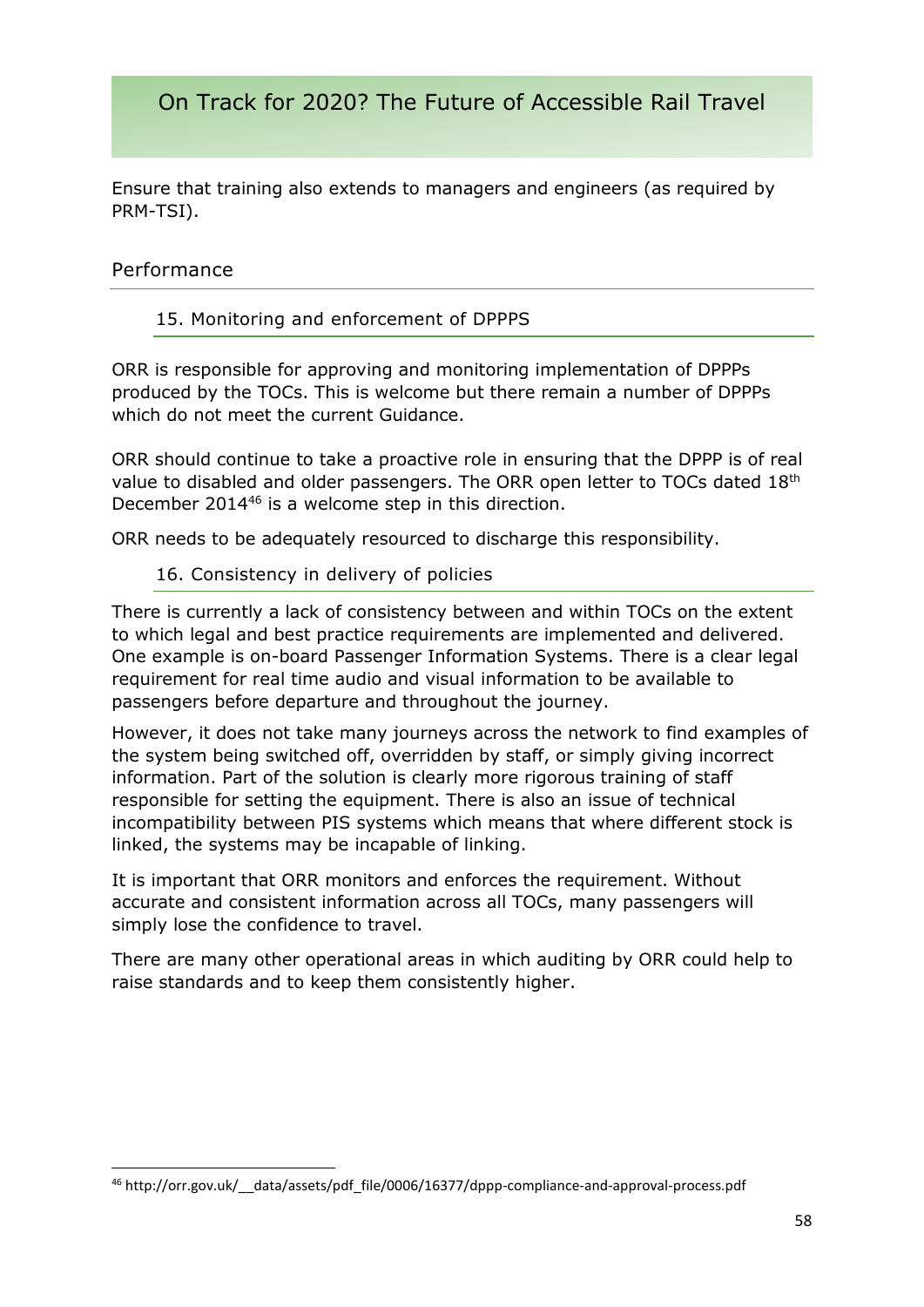#### Rolling Stock

#### 17. On-Train toilets

Review the need for accessible toilets even on shorter distance routes given the changing demographics and the importance of toilet access and availability.

#### **Stations**

#### 18. Step Free Stations

DfT should devise and publish a quantitative methodology for the evolution of potential accessibility improvements, including Access for All schemes, to provide step-free access to stations. This recommendation is consistent with the observations and recommendations made by the Transport Select Committee in 2013<sup>47</sup> .

It is worth considering whether greater benefits can be obtained by raising the maximum number of stations to at least Category B (taking account of passenger numbers) rather that insisting that a smaller number of schemes achieve Category A status. The relative benefits of improving less busy stations from B to A may often be low.

#### 19. Availability of Lifts

In some cases, lifts provided under the Access for All fund are not available when the station is unstaffed but when trains are running. As all Access for All lifts are capable of remote operation, lift operating hours should be extended to cover all times trains are running.

Availability of lifts for passenger use – whether assisted or remote – should be a condition of Access for All funding.

#### 20. Station toilets

**.** 

In the light of demographics and the established link between availability of toilets and the willingness of older people to travel, ensure that station toilets are available and accessible at all times that trains are running.

<sup>47</sup> http://www.publications.parliament.uk/pa/cm201314/cmselect/cmtran/116/116.pdf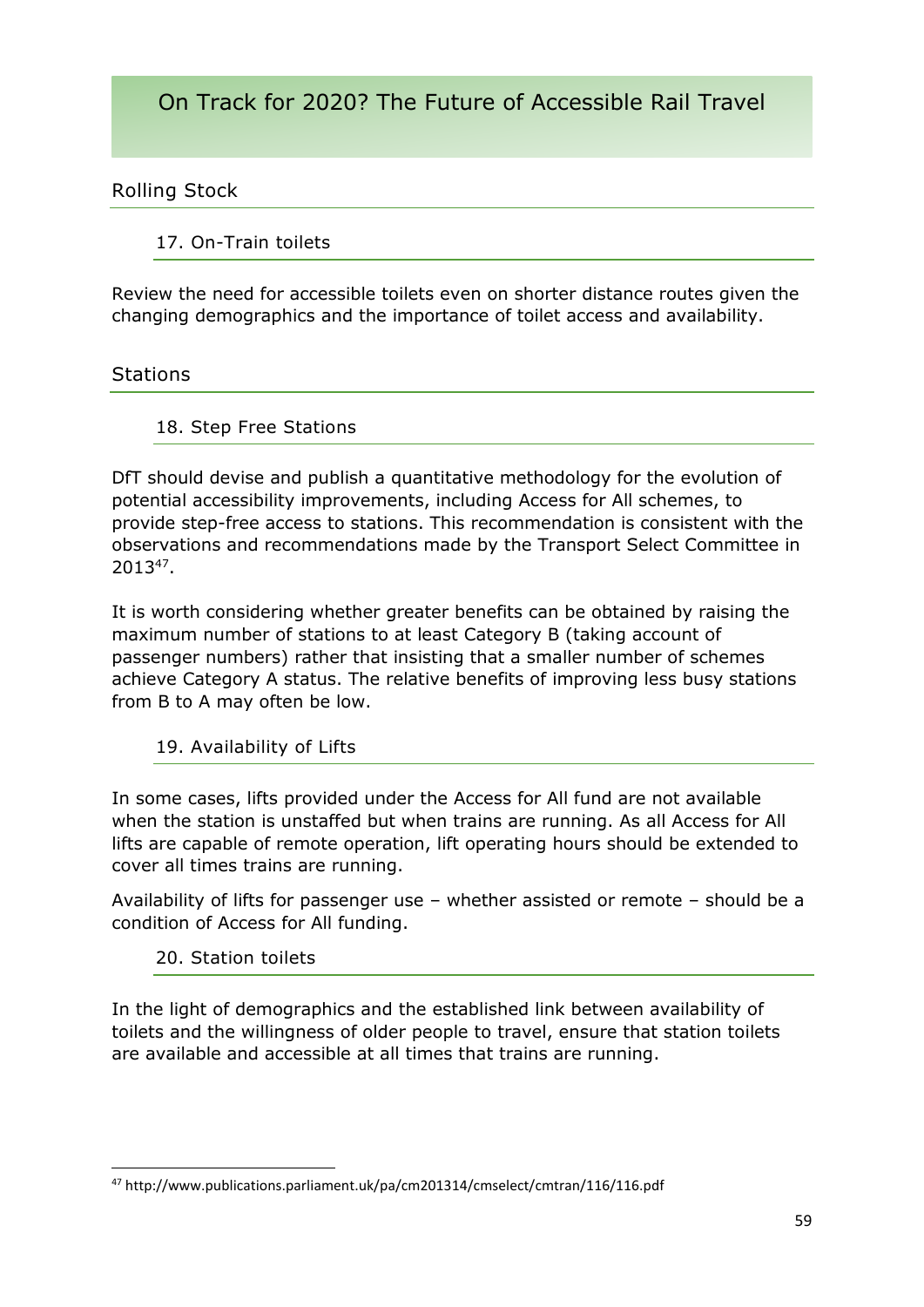#### 21. Passenger Information on train location

Many platforms are served by trains of varying type and/or length. However, there is no standard method of informing passengers which part of the platform the train will stop at, or where to wait to board a particular part of the train. In many cases, no information at all is provided. This can cause difficulties for passengers who may have to move a considerable distance along the platform at short notice.

Consider ways of informing passengers more effectively and consistently of position of different train formations, similar to the "Wagenstandanzeiger" arrangements on the DB in Germany.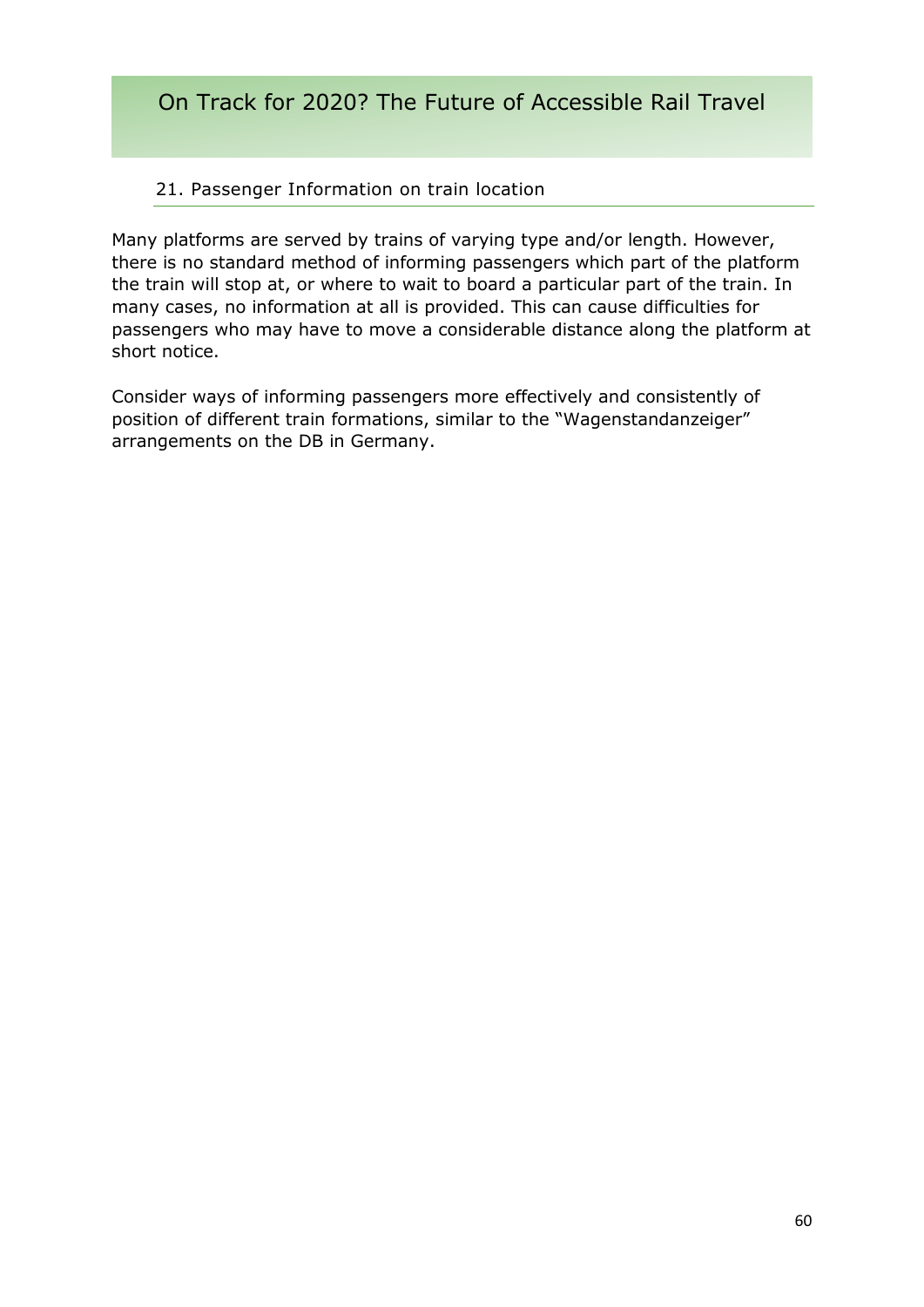Annex 1

# The Legal Framework

There have been moves to improve the accessibility of rolling stock and stations on a voluntary basis since the 1970s. However, the first legal obligation to deliver accessibility came in the Railways Act 1993<sup>48</sup> which included (Section 71(B)) a requirement that the Secretary of State should produce a code of practice "*protecting the interests of users of railway passenger services or station services who are disabled."*

#### 1 Rolling Stock

The Disability Discrimination Act 1995<sup>49</sup> gave Government the power (Section 46) to make regulations to ensure that disabled people, (including those travelling in wheelchairs) can get on and off trains "*without unreasonable difficulty"* and can travel "*in reasonable comfort*".

In addition the Act specified that Rail Vehicle Accessibility Regulations may, in particular, make provisions "*as to the construction, use and maintenance"* of regulated rail vehicles including the location and space given to wheelchair accommodation, toilet facilities and assistance given to disabled passengers. The Government used these powers to bring the Rail Vehicle Accessibility Regulations 1998 (RVAR) (S.I.1998/2456) into force on 1<sup>st</sup> November 1998. A small number of amendments were made to the RVAR by the Rail Vehicle Accessibility (Amendment) Regulations 2000 (S.I. 2000/3215).

The Regulations (as amended) applied to all rail vehicles coming into service after 31<sup>st</sup> December 1998.

At the time the Act was drafted it was recognised that there would be rolling stock already under construction but due for delivery after 31<sup>st</sup> December 1998 or for which the design was already well advanced before the final RVAR specifications were known. The Act (Section 47) provided for the Secretary of State to grant exemptions which would authorise the use of carriages that were not fully compliant with RVAR. The specifics of these exemptions were set out in the Rail Vehicle (Exemptions Applications) Regulations 1998 (S.I. 1998/2457)<sup>50</sup>.

<sup>48</sup> http://www.railwaysarchive.co.uk/documents/HMG\_Act001.pdf

<sup>49</sup> http://www.legislation.gov.uk/ukpga/1995/50/contents

<sup>50</sup> http://uk.practicallaw.com/uklegislation/uksi/1998/2457/made#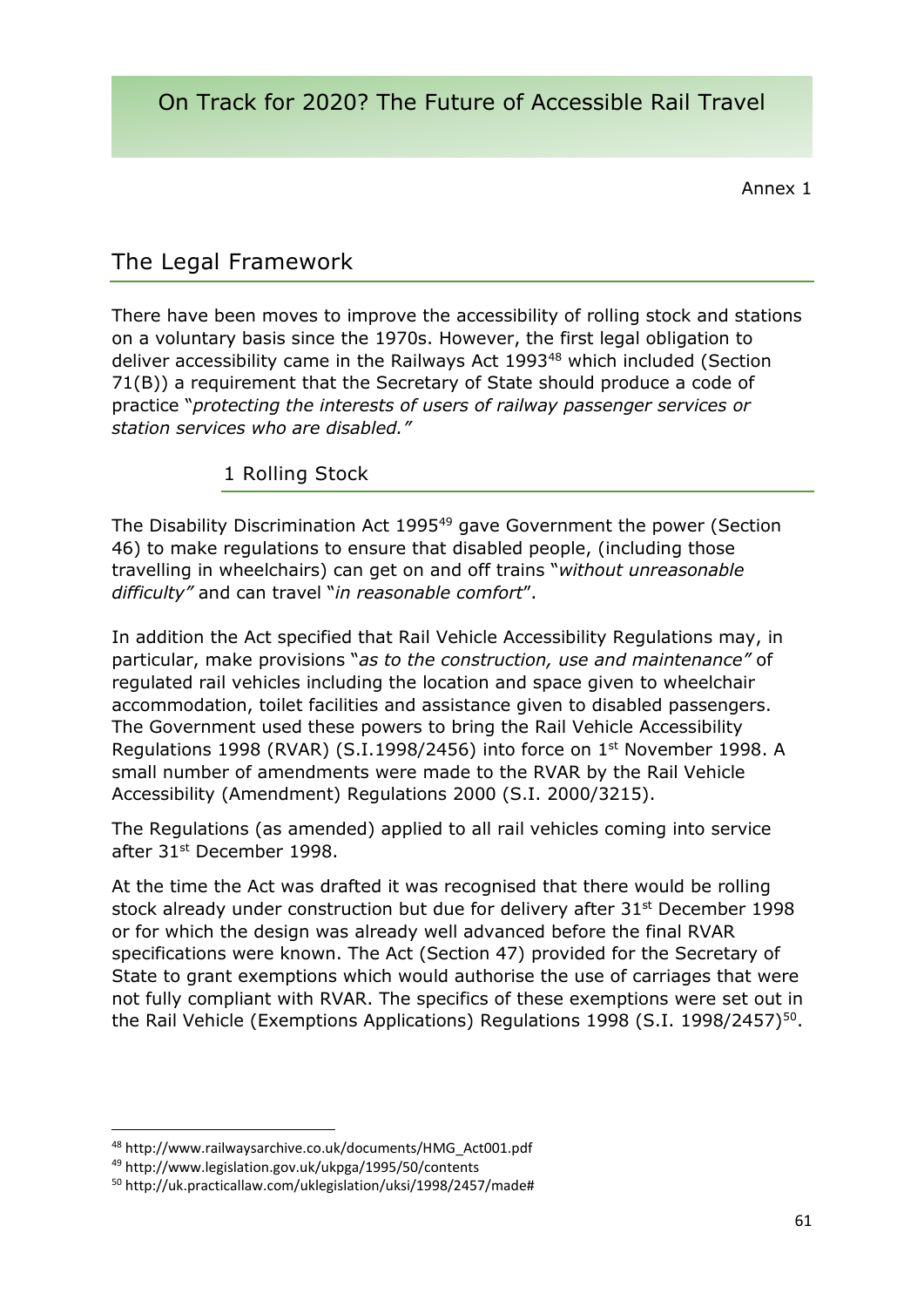The Disability Discrimination Act 2005 brought in additional powers and required the Secretary of State to make Regulations to ensure that all rail vehicles met the RVAR requirements by  $1<sup>st</sup>$  January 2020.

On  $1^{st}$  July 2008, a new European standard came into force - the technical specification for interoperability for persons with reduced mobility (PRM-TSI) $51$ . The PRM-TSI applies to all trains used on the interoperable rail system, which comprises the major lines of all Network Rail infrastructure. It sets standards for accessible trains, stations and other facilities. A revised and updated standard was adopted by the European Commission on 18<sup>th</sup> November 2014 and will apply to the whole European rail network from January 2015<sup>52</sup>.

To avoid having two different sets of standards (European and UK), the Rail Vehicle Accessibility (Interoperable Rail System) Regulations 2008<sup>53</sup> removed those trains subject to the PRM-TSI from the scope of RVAR 1998 but ensured that there remained a requirement to maintain and operate them to the standards to which they were built, i.e. RVAR.

The deadline set for compliance with accessibility requirements of all rolling stock in service  $-1$ <sup>st</sup> January 2020 - remains in force.

#### 2 Stations

**.** 

Access to stations is also covered by the Equality Act 2010 (previously the Disability Discrimination Act 1995). Station access is included in the general anti-discrimination requirements imposed on providers of services to the public. This requires that where there is a *"provision, criterion or practice"* that makes it impossible or unreasonably difficult for a disabled person to make use of that service it is the service provider's duty to take steps to change that provision.

Where access is denied because of a physical feature, the service provider is required to remove it, alter it so that it no longer inhibits access or provide a reasonable alternative means of making the service available to a disabled person. This part of the legislation also contains the concept of "reasonable adjustment" which would be taken into consideration in terms of the cost of removing a barrier to access relative to the value or viability of the whole enterprise.

It should also be noted that Equality Act provisions apply also to a wide range of services, policies and practices carried out by TOCs (for example, customer call centres and staff training).

<sup>51</sup> https://www.gov.uk/government/collections/background-to-rail-interoperability#technical-specificationsfor-interoperability-tsis

<sup>52</sup> http://ec.europa.eu/transport/modes/rail/news/doc/tsi/regulation\_en.pdf

<sup>53</sup> http://www.legislation.gov.uk/uksi/2008/1746/pdfs/uksi\_20081746\_en.pdf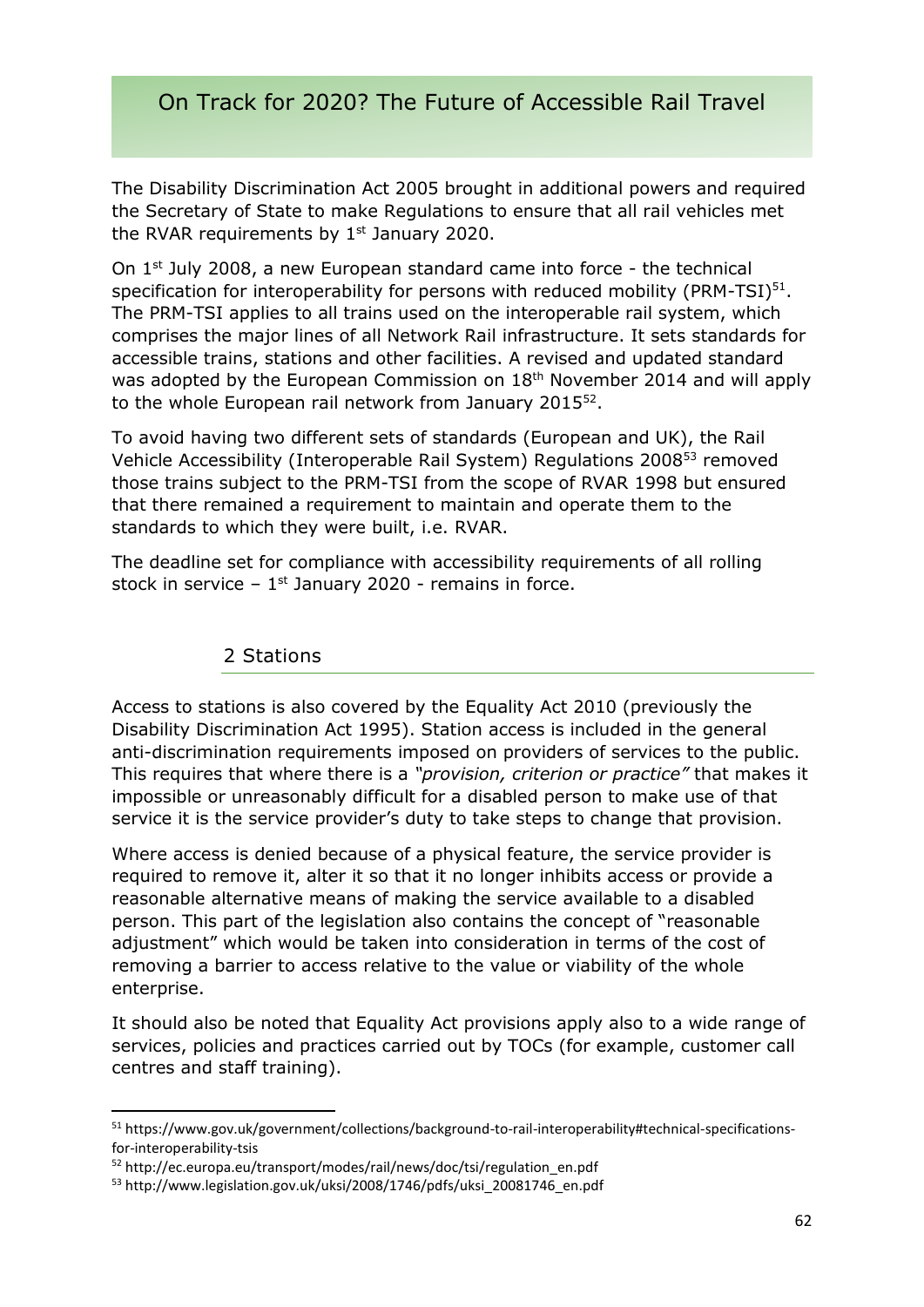The Government published a Code of Practice "Accessible Train Station Design for Disabled People"<sup>54</sup> to meet its obligation under the 1993 Act and to give clear guidance on access requirements at stations. This guidance, published in 2011, superseded guidance first produced in 2002 by the then Strategic Rail Authority. The guidance applies to the whole rail network but for stations subject to the PRM-TSI (those on the Trans European Network (TEN)) the requirements are set out in the Technical Specification of Interoperability: Persons with Reduced Mobility (2008).<sup>55</sup>

The Government published a "Railways for All" Strategy in 2006.<sup>56</sup> As part of this Strategy, the Government launched the "Access for All" funding programme<sup>57</sup>. This is intended to provide an accessible route at more than 150 of the busiest inaccessible stations by 2015. The work is being carried out by Network Rail. The Fund was originally set up to run until 2015 but has since be extended to 2019 with an additional £100 million available.

In addition, every passenger train and station operator must have an operating licence, issued by the Office of Rail and Road. These licences include a condition that requires operators (including Network Rail for the stations it operates) to establish and comply with a Disabled People's Protection Policy. The Department for Transport may also include in Franchise Agreements, other contractual requirements relevant to accessibility – for example on station improvement works and staffing.

The Disabled People's Protection Policy outlines how the operator will protect the interests of disabled users of their trains and stations. The Department for Transport issued guidance in 2009: "How to Write Your Disabled People's Protection Policy: A Guide for Train and Station Operators"<sup>58</sup>.

#### 3 Rail Passenger Rights

Regulation No. 1371/2007 of the European Parliament and of the Council on Rail Passenger Rights and Obligations<sup>59</sup> became law in the UK on 4<sup>th</sup> December 2009. The Regulation is intended to strengthen the rights of rail passengers, including those with disabilities. Parallel regulations have been brought into effect covering air travel, maritime and bus and coach services.

<sup>54</sup> https://www.gov.uk/government/publications/accessible-train-and-station-design-for-disabled-people <sup>55</sup> http://eur-lex.europa.eu/LexUriServ/LexUriServ.do?uri=OJ:L:2

<sup>008:064:0072:0207:</sup> EN:PDF

<sup>56</sup> http://www.wecrail.com/railways-for-all-strategy.pdf

<sup>57</sup> https://www.gov.uk/government/collections/access-for-all-programme

<sup>58</sup> http://webarchive.nationalarchives.gov.uk/20120607140807/http://assets.dft.gov.uk/publications/how-towrite-your-disabled-people-s-protection-policy/peoplesproguide.pdf

<sup>59</sup> http://eur-lex.europa.eu/legal-content/EN/TXT/PDF/?uri=CELEX:32007R1371&from=EN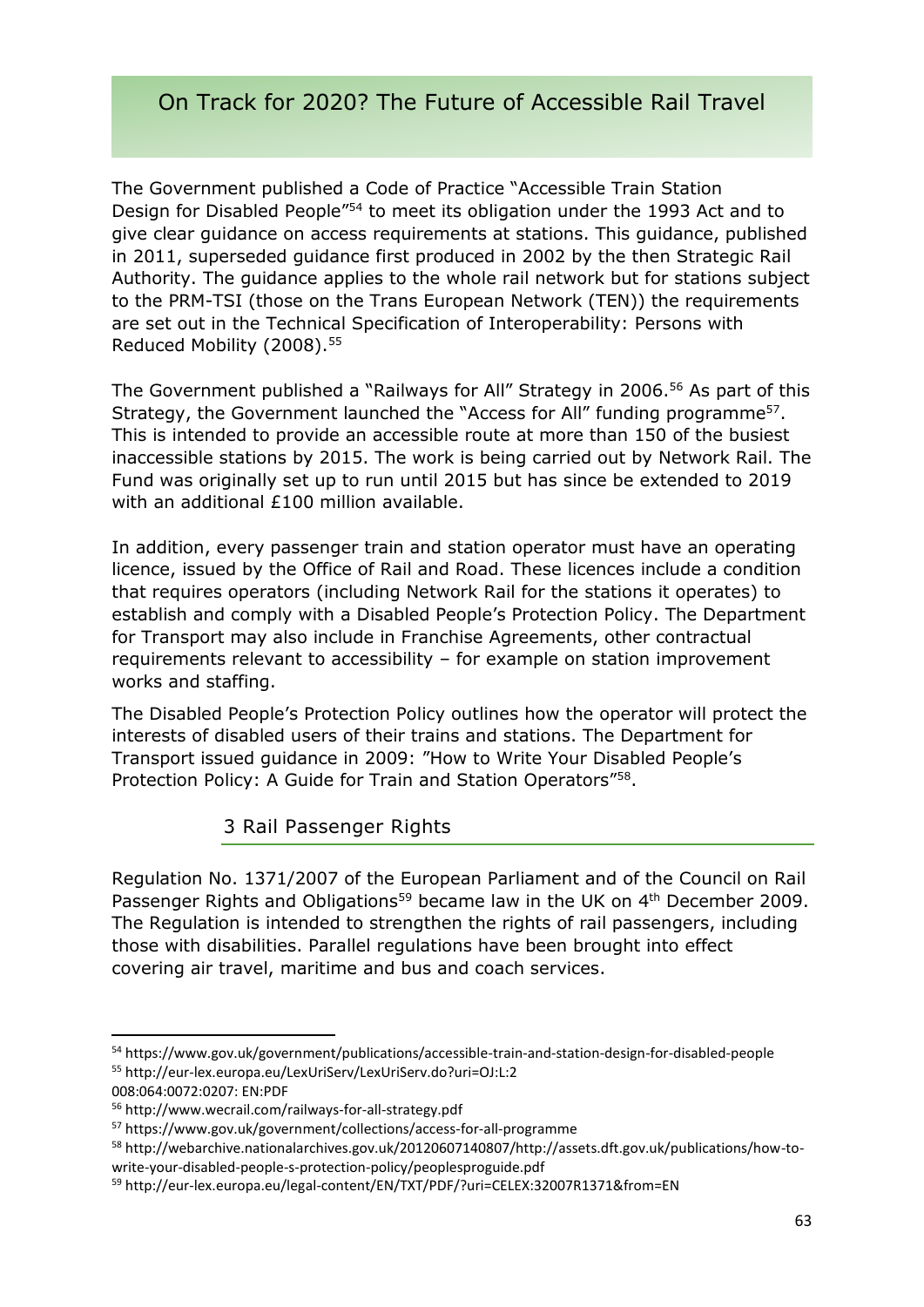The Regulation applies to international and most domestic services (with some exceptions for light rail and heritage services).

The Regulation requires both train and station operators to have rules in place to ensure that there is no discrimination against passengers with disabilities. In the UK this obligation is deemed to have been met through the production of a Disabled Persons' Protection Policy.

There is a requirement that disabled people should not pay any more than other passengers for tickets or seat reservations and an obligation on train operators to provide information on the accessibility of their services including facilities on board.

The Regulation requires train operators and stations managers to ensure that "stations, platforms, rolling stock and other facilities" are accessible to disabled people through compliance with the PRM TSI.

There is a particular requirement that in the absence of staff on board a train or at a stations, operators must "make all reasonable efforts" to enable disabled people to travel.

There are requirements for assistance to be given, free of charge, both at the station and on board the train. To guarantee assistance, disabled people are required to give 48 hours' notice and Operators must respond either by agreement to deliver the assistance booked or a written explanation as to why the assistance requested cannot be provided.

However, even if no advance notice is given there is a requirement to make "all reasonable efforts" to enable the disabled person to travel provided they arrive at least 30 minutes before departure. Operators are required to designate points both inside and outside the station from which people can signal their need for assistance. Where these points should be located will depend on the size and layout of individual stations. It may include car park and drop off points as well as links with other transport modes.

The final requirement specific to disabled passengers concerns liability for the total or partial loss of or damage to mobility equipment (such as wheelchairs). Where the train operator is responsible for loss or damage, there is no financial limit set on the extent of their liability.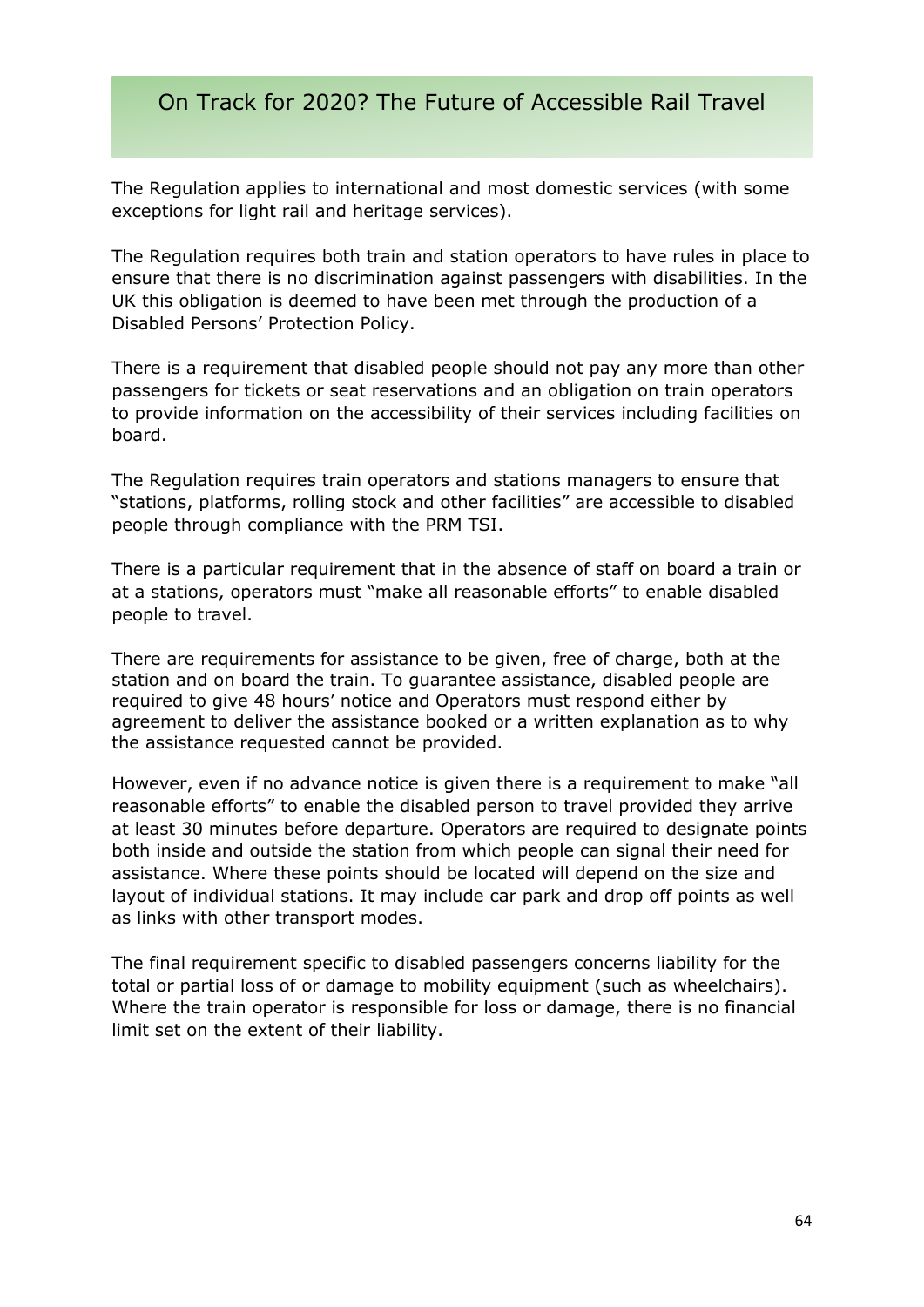The Department for Transport published guidance on the Regulation in November 2011<sup>60</sup> and is currently (November 2014) consulting on the scope of the current exemptions $61$ .

<sup>60</sup> https://www.gov.uk/government/uploads/system/uploads/attachment\_data/file/2368/guidance-note.pdf 61

https://www.gov.uk/government/uploads/system/uploads/attachment\_data/file/363551/141014\_Passengers \_Rights\_and\_Obligation\_Consultation.pdf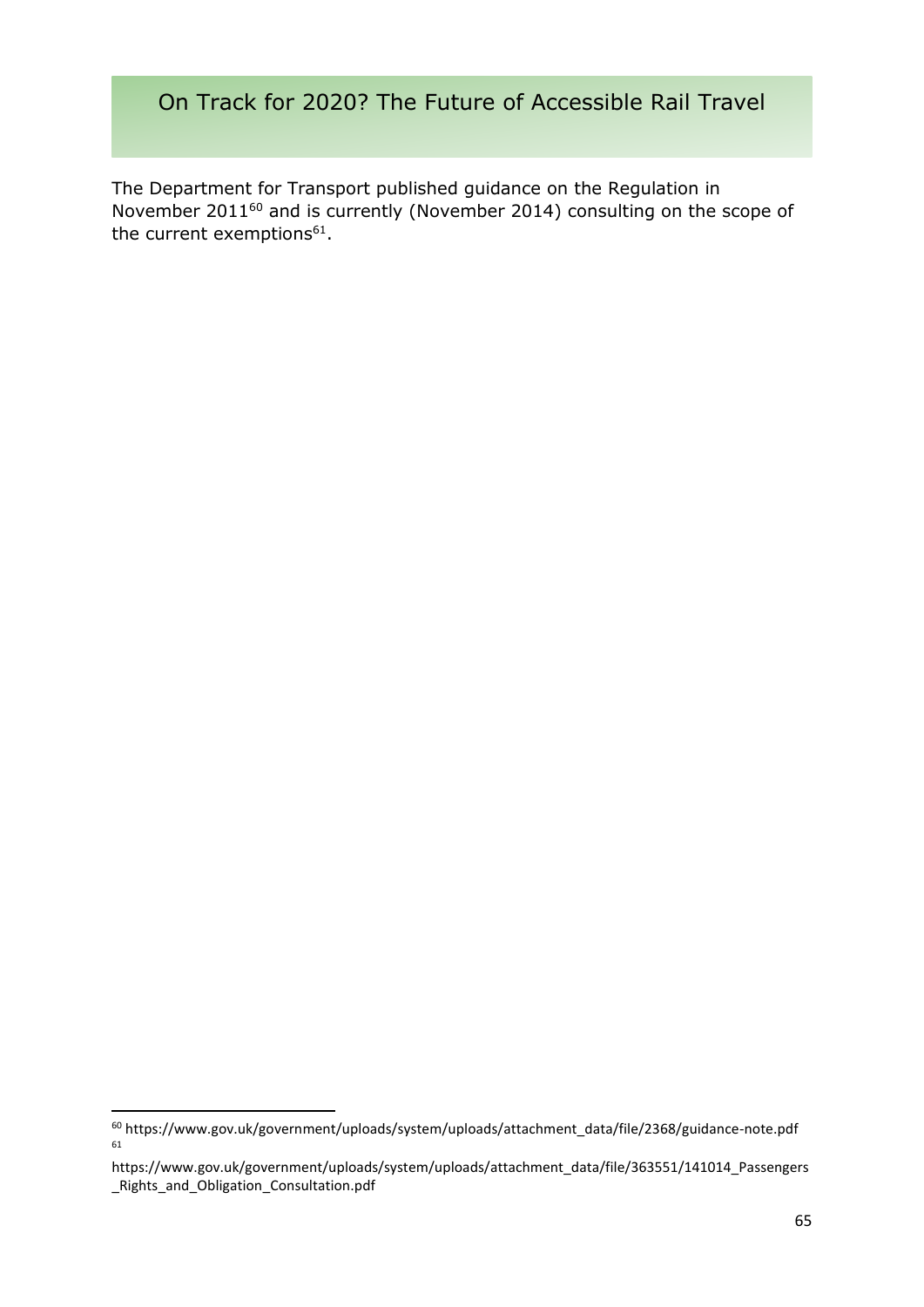Annex 2

#### Organisations Consulted

In preparing this Report, meetings were held with the following organisations (in addition to ATOC):

- Angel Trains
- Department for Transport Rail Executive Access for All Programme Sponsor
- Department for Transport Rail Executive Rolling Stock Technical and Accessibility
- Department for Transport Rail Executive Franchise Policy Development
- Eversholt Rail Group
- Network Rail Access & Inclusion Manager
- Office of Rail and Road
- Porterbrook Leasing Company Ltd
- Transport Focus

In addition, Network Rail and all the TOCs were approached to provide and verify information on accessibility of their services and facilities.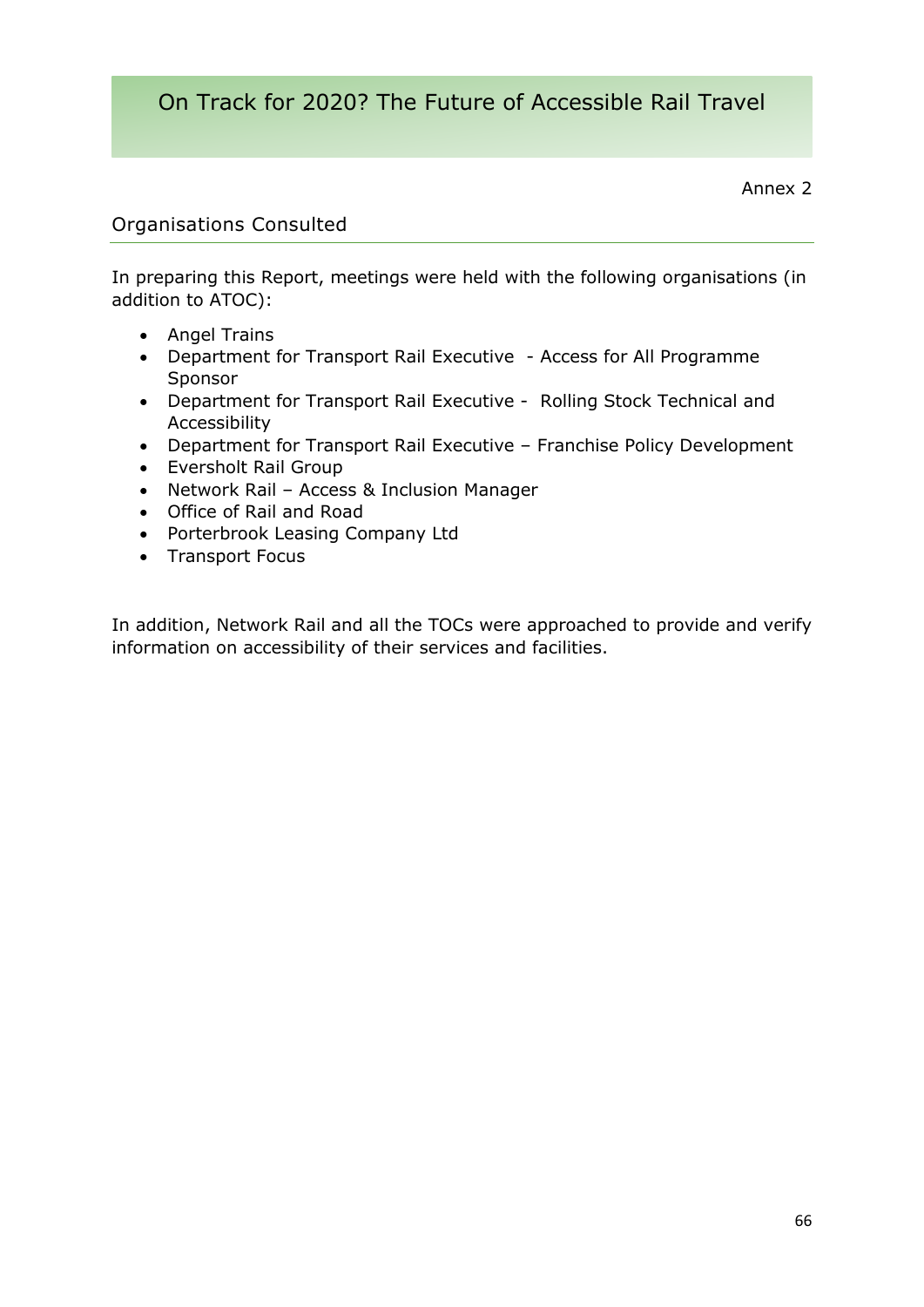Annex 3

# Project Team

This report has been commissioned by ATOC and researched and compiled by:

Ann Frye BA, FCILT, FCIHT, TPP

Ann Frye is an international specialist on the transport and mobility needs of disabled and older people. She advises governments, public, commercial and professional bodies on sustainable policy solutions to meet mobility needs in all transport modes, and in the pedestrian environment.

Ann has contributed to many Europe-wide projects including MEDIATE (Methodology for Describing Transport Accessibility in Europe) and AENEAS (Attaining Energy Efficient Mobility in an Ageing Society). She also chaired the COST 335 project on Access to Heavy Rail Services. She has recently contributed to a European Commission study on the socio-economic impacts of possible new measures to improve accessibility of goods and services for people with disabilities.

She has worked with the United Nations and the International Transport Forum on the mobility implications of a global ageing population. She has also advised governments and transport authorities in Canada, Hong Kong, Australia, New Zealand, the Republic of Ireland and Dubai.

Ann has worked in this field for over 30 years; until 2006 she headed the Mobility & Inclusion Unit in the UK Government Department for Transport where she delivered a major programme of research, legislation and policy to promote the mobility of disabled and older people in all areas of transport and in the pedestrian environment. Her work included responsibility for the drafting and implementation of the UK Rail Vehicle Accessibility Regulations (RVAR)

Ann is a Visiting Professor at University College London. She is also a Fellow of the Chartered Institute of Logistics and Transport and of the Chartered Institution of Highways and Transportation in the UK and an honorary Transport Planning Professional.

#### Matthew SmithBSc, MA, MCILT

Matthew is a leading specialist in rail accessibility issues.

He is a former Train Operating Company Accessibility Manager and qualified Transport Planner. He formed Rail Accessibility Ltd in January 2010, to provide